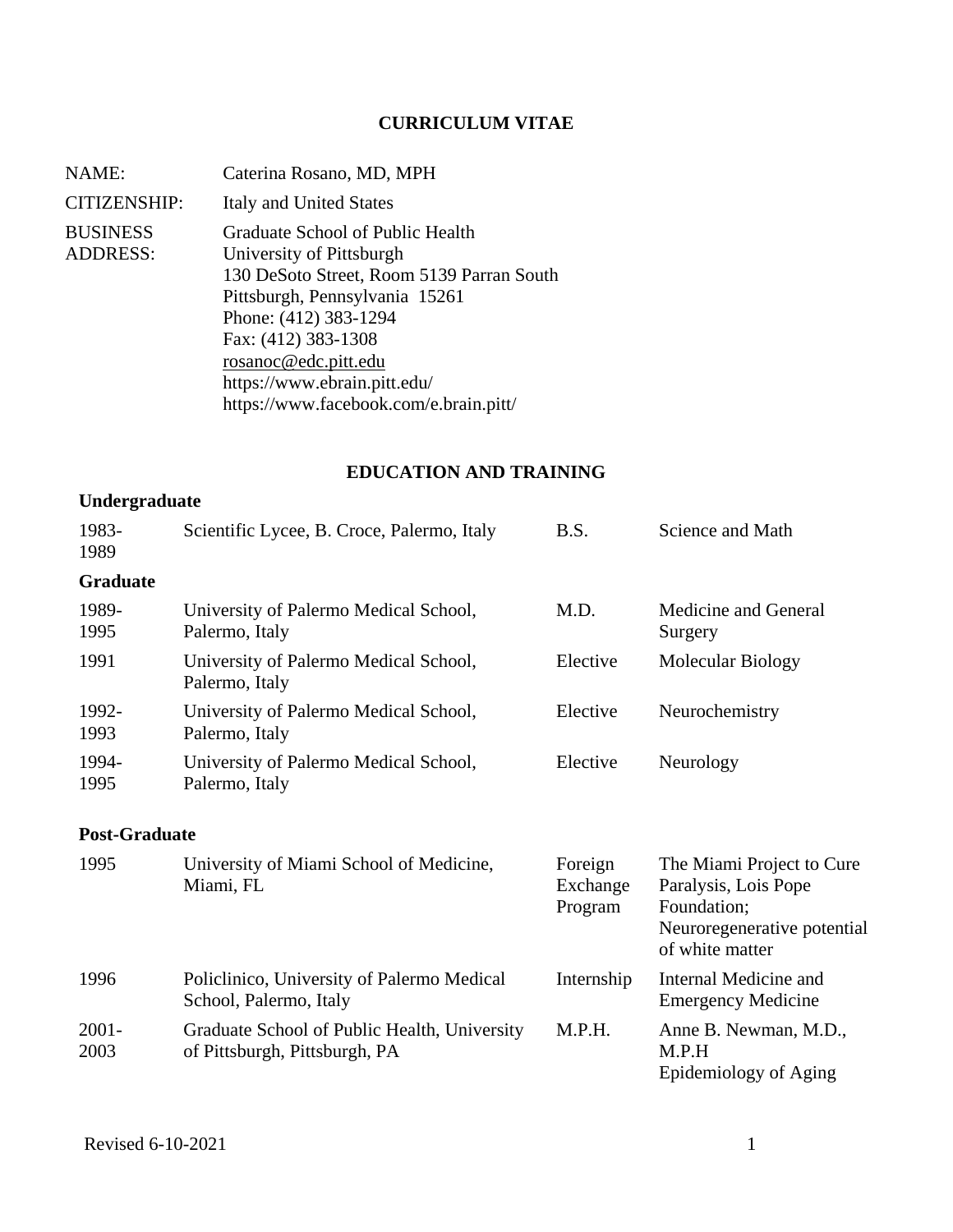| 2002             | Alzheimer Disease Research Center,<br>University of Pittsburgh Medical Center,<br>Pittsburgh, PA | Mini<br>residency                                  | Steven T. DeKosky, M.D.<br>Department of Neurology                                                                                                              |
|------------------|--------------------------------------------------------------------------------------------------|----------------------------------------------------|-----------------------------------------------------------------------------------------------------------------------------------------------------------------|
| $2001 -$<br>2004 | Graduate School of Public Health, University<br>of Pittsburgh, Pittsburgh PA                     | Trainee<br>for the<br>Aging<br>Training<br>Program | Epidemiology of Aging<br>Design and analysis of<br>structural and functional brain<br>imaging studies in large<br>epidemiologic populations.<br>PI: A B. Newman |
| 2010             | Institute for Clinical Research and Education,<br>University of Pittsburgh, Pittsburgh PA        | Trainee                                            | <b>Mentor Training Program</b><br>PI: B. Rollman and W.<br>Kapoor                                                                                               |

## **APPOINTMENTS AND POSITIONS**

| <b>Academic</b>     |                             |                                                                                                              |
|---------------------|-----------------------------|--------------------------------------------------------------------------------------------------------------|
| 1996-1998           | <b>Post Doctoral Fellow</b> | The Miami Projects to Cure Paralysis, Lois<br>Pope Foundation;                                               |
| 1998-1999           | <b>Visiting Scientist</b>   | Department of Biomedical Engineering, Johns<br>Hopkins School of Medicine, Baltimore, MD                     |
| 1999-2001           | <b>Research Specialist</b>  | Department of Neurobehavioral Science,<br>University of Pittsburgh, Pittsburgh PA                            |
| 2001-2004           | <b>Post Doctoral Fellow</b> | Department of Epidemiology, Graduate School<br>of Public Health, University of Pittsburgh,<br>Pittsburgh, PA |
| 2005-2008           | <b>Assistant Professor</b>  | Department of Epidemiology, Graduate School<br>of Public Health, University of Pittsburgh,<br>Pittsburgh, PA |
| 2009-2015           | <b>Associate Professor</b>  | Department of Epidemiology, Graduate School<br>of Public Health, University of Pittsburgh,<br>Pittsburgh, PA |
| $2015 -$            | <b>Tenured Professor</b>    | Department of Epidemiology, Graduate School<br>of Public Health, University of Pittsburgh,<br>Pittsburgh, PA |
| 2020-               | Vice Chair for Research     | Department of Epidemiology, Graduate School<br>of Public Health, University of Pittsburgh,<br>Pittsburgh, PA |
| <b>Non-Academic</b> |                             |                                                                                                              |
| 2003-04             | Consultant                  | Baobab Organization, Pittsburgh                                                                              |
| Revised 6-10-2021   |                             | $\overline{2}$                                                                                               |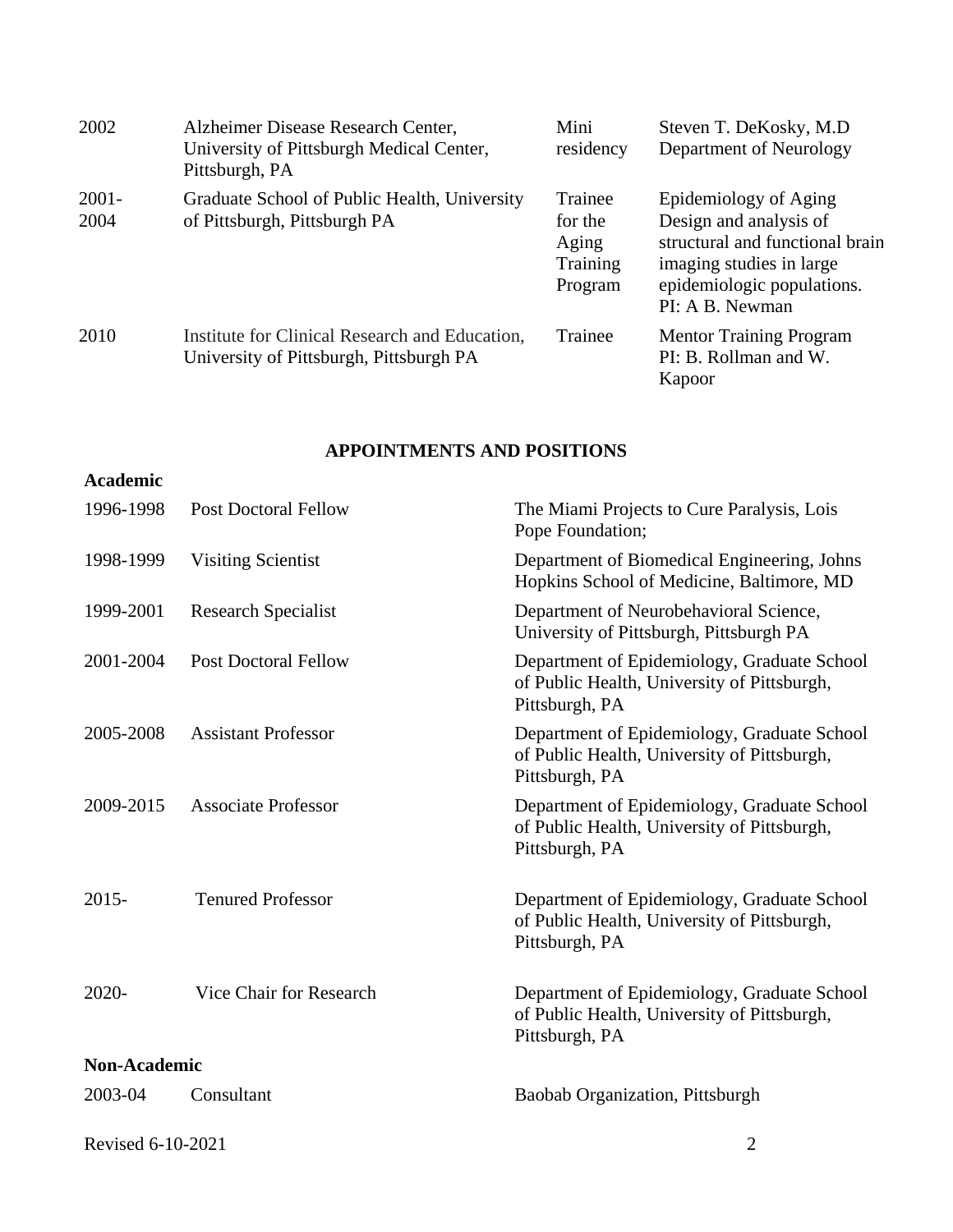| 2004 | Consultant | Liverpool School of Medicine, UK<br>Lilongwe Central Hospital, Malawi<br>University of North Carolina |
|------|------------|-------------------------------------------------------------------------------------------------------|
| 2017 | Consultant | SHAre India,<br>University of Pittsburgh and Hyderabad<br><b>Medical Center</b>                       |

#### **CERTIFICATION AND LICENSURE**

#### **Medical or Other Professional Licensure**

1996 Medical Licensure University of Palermo Medical School, Palermo Italy

### **MEMBERSHIP IN PROFESSIONAL AND SCIENTIFIC SOCIETIES**

|                 | 2007-present Geriatric Society of America          |
|-----------------|----------------------------------------------------|
| 2009-present    | <b>American Academy of Neurology</b>               |
| $2010$ -present | Sigma Xi                                           |
| 2012-2016       | <b>American Diabetes Association</b>               |
| $2016$ -present | American Society for Clinical Investigation (ASCI) |

### **HONORS AND AWARDS**

| 1992      | Student exchange scholarship from SISM, University of Krakow School of Medicine                                                           |
|-----------|-------------------------------------------------------------------------------------------------------------------------------------------|
| 1994      | Travel award from the University of Palermo to London, England                                                                            |
| 1995      | Albanese contest for research excellence-doctoral thesis: "Neurosteroids: a probable role<br>in neurodegeneration"                        |
| 1995      | Predoctoral fellowship from International Federation of Medical Students Association<br>(IFMSA)                                           |
| 1996-98   | Postdoctoral research fellowship award from the University of Palermo School of<br>Medicine                                               |
| 2001-2003 | NIH T32 award for MPH training in Epidemiology, Neuroepidemiology of aging,<br>Graduate School of Public Health, University of Pittsburgh |
| 2003      | Best Scientific Presentation at Dean's Day, Graduate School of Public Health, University<br>of Pittsburgh                                 |
| 2004      | New Investigator Award for new and relevant work in geriatrics, Merck/American<br>Geriatric Society                                       |
| 2004      | Best Scientific Presentation at Dean's Day, Graduate School of Public Health, University<br>of Pittsburgh                                 |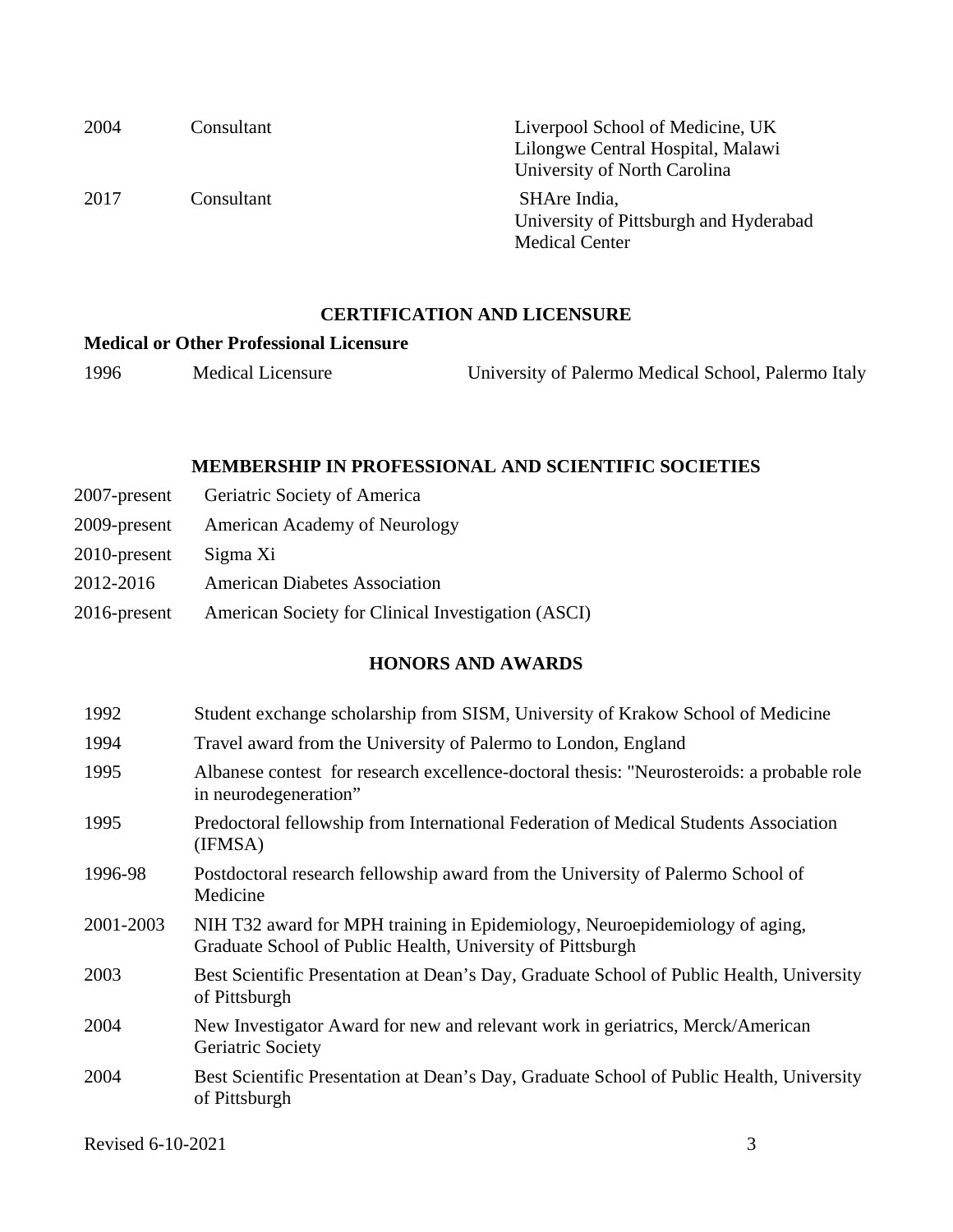| 2007 | Travel award from National Institute on Aging to participate in Thinking, Moving &<br>Feeling Conference in Bethesda, MD                                                                                                                                                                                               |
|------|------------------------------------------------------------------------------------------------------------------------------------------------------------------------------------------------------------------------------------------------------------------------------------------------------------------------|
| 2007 | First prize in the Junior Faculty category at the Celebrating Research on Aging Day,<br>University of Pittsburgh Institute on Aging                                                                                                                                                                                    |
| 2008 | Article, "Lower Digit Symbol Substitution Test Score and Slower Gait are Associated<br>with Greater Risk of Mortality and of Developing Incident Disability in Well Functioning<br>Older Adults" selected for a public education resource feature of the American Geriatrics<br>Society Foundation for Health in Aging |
| 2012 | Marquis Who's Who in America, 2012 Edition                                                                                                                                                                                                                                                                             |
| 2016 | Elected Member of the American Society for Clinical Investigation (ASCI)                                                                                                                                                                                                                                               |
| 2019 | Delta Omega Inductee                                                                                                                                                                                                                                                                                                   |

### **PROFESSIONAL ACTIVITIES**

## **1. Teaching**

### **a. Courses Taught**

| <b>Years</b><br><b>Taught</b> | <b>Course Number: Title</b>                                     | <b>Hours of Lecture,</b><br>credits<br>Average<br><b>Enrollment</b> | <b>Role</b> in<br>course<br><b>Primary</b><br>/Coordinator |
|-------------------------------|-----------------------------------------------------------------|---------------------------------------------------------------------|------------------------------------------------------------|
| $2006 - 2011$                 | EPIDEM 2981: Epidemiology of<br>Aging-Methods                   | 32 hrs, 2 credits<br>5-10 students                                  | Primary                                                    |
| $2007 - 2011$                 | EPIDEM 2250: Epidemiology<br>Seminar Series "The Tipping Point" | 15 hrs, 1 credit<br>50-60 students                                  | Primary                                                    |
| $2014 -$                      | EPIDEM 2012: Principles of<br>Neuroepidemiology, fall           | 32 hrs, 2 credits, 9-<br>16 students                                | Primary                                                    |
| 2018-                         | EPIDEM 2019: Introduction to<br>multimodal neuroimaging         | 30 hrs, 2 credits,                                                  | Primary                                                    |
| 2018                          | EPIDEM 2920: Grant Writing                                      | 30 hrs, 2 credits,                                                  | Primary                                                    |

**b. Other Teaching** (lectures, tutorials and continuing education courses)

| Date(s)  | <b>Type of Teaching</b>                                                                   | <b>Title</b>                        |
|----------|-------------------------------------------------------------------------------------------|-------------------------------------|
| 05/18/06 | Presentation: Health, Aging and<br><b>Body Composition (ABC) Study</b><br>Reception, 1 hr | The Healthy Brain Project           |
| 07/10/06 | Presentation, Gingko Biloba<br>Evaluation Memory Reception, 1 hr                          | Brain and movement                  |
| 10/23/06 | Lecture, EPI 2980, 1hr                                                                    | Aging of the Central Nervous System |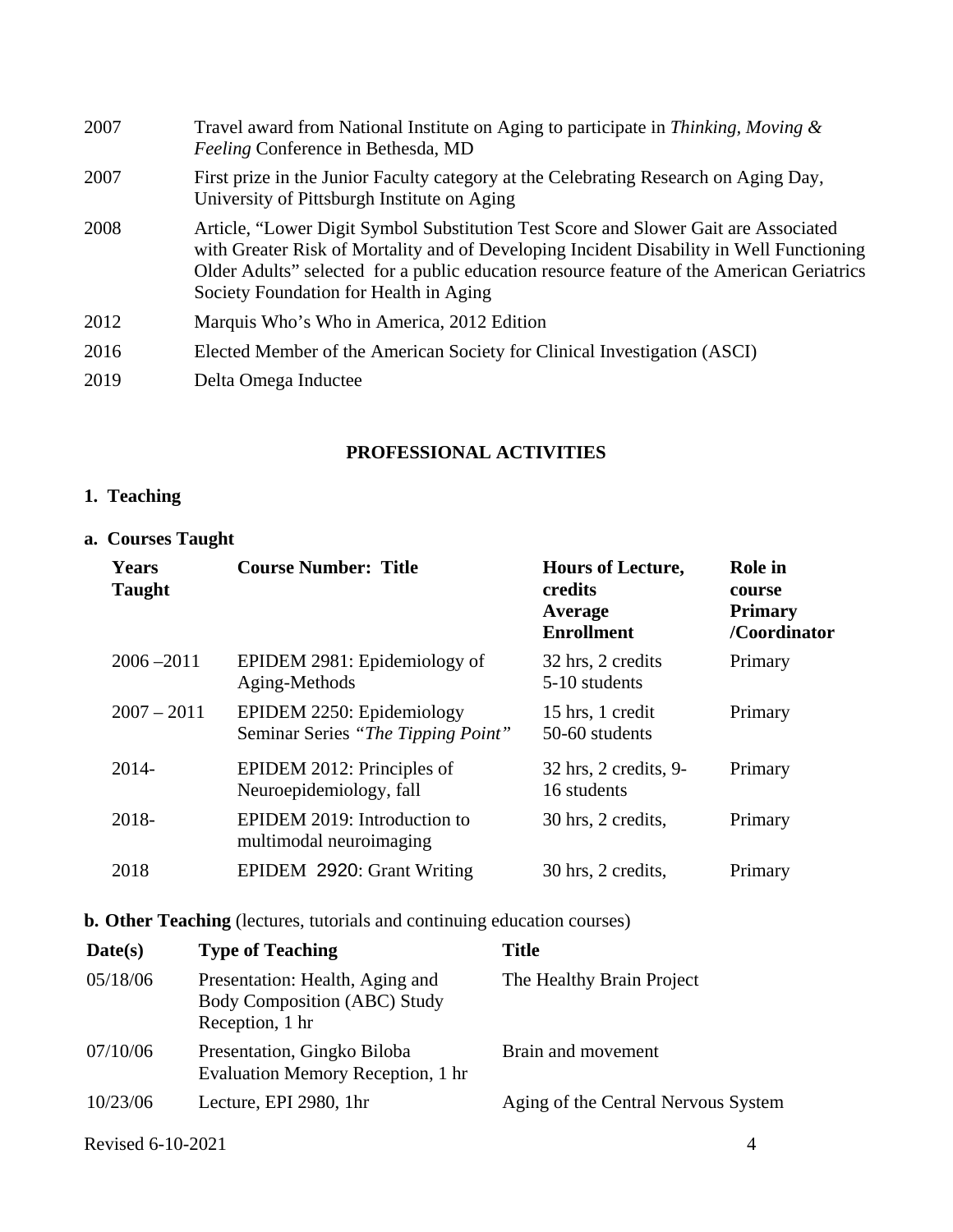| Date(s)    | <b>Type of Teaching</b>                                                                   | <b>Title</b>                                                                                                               |
|------------|-------------------------------------------------------------------------------------------|----------------------------------------------------------------------------------------------------------------------------|
| 03/13/07   | Lecture, Center for Aging and<br>Population Health (CAPH), 1hr                            | Association of gait characteristics with<br>subclinical structural brain abnormalities in high<br>functioning older adults |
| 03/14/07   | Panel, The Office of Academic<br>Career Development, 2 hrs                                | Life After Your K Award Workshop                                                                                           |
| 03/19/07   | Presentation, Dean Series, 1 hr                                                           | Insights into the central control of gait in<br>community-dwelling older adults                                            |
| 05/31/07   | Presentation, Health, Aging and<br><b>Body Composition (ABC) Study</b><br>Reception, 1 hr | The Healthy Brain Project                                                                                                  |
| 10/24/07   | Seminar, Pepper Scholars working<br>group, 1 hr                                           | <b>Introduction to Toastmasters</b>                                                                                        |
| 03/06/08   | Lecture, EPI 2900, 1 hr                                                                   | Mobility and the Brain                                                                                                     |
| 03/07/08   | Presentation, Vestibular<br>Rehabilitation:<br>an advanced course and update, 1 hr        | Brain Neuroimaging Correlates of Mobility<br>Control in the Oldest Old                                                     |
| 04/03/08   | Lecture, Epidemiology Seminar<br>Series, 1hr                                              | Neuroepidemiological approaches to mobility<br>impairment in the oldest old                                                |
| 04/23/09   | Seminar, Pepper Junior Scholar<br><b>Toolbox</b>                                          | <b>Time Management Skills</b>                                                                                              |
| 06/25/09   | Lecture, CAPH Participant Advisory<br>Board                                               | Something in the way we move.                                                                                              |
| 05/02/10   | Seminar, Pepper Center                                                                    | <b>GRACE:</b> Geriatric Research in Ambulatory and<br>Cognitive Excellence                                                 |
| 06/03/10   | <b>SCD Journal Club</b>                                                                   | <b>Central Vascular Stiffness and Cognitive</b><br>Function                                                                |
| 02/01/11   | <b>LIFE Successful Aging Workshop</b>                                                     | Recalculating your brain.                                                                                                  |
| 03/22/11   | Invited Lecture, Advanced<br>Epidemiology of Aging course<br>(EPIDEM 2900)                | Mobility and the Brain                                                                                                     |
| 10/20/2011 | Invited seminar, Radiology<br>Department, Chair: Dr. T. Bae                               | Etiological research applied to epidemiological<br>studies using neuroimaging                                              |
| 11/28/11   | Core Didactic Sessions, Claude<br>Pepper Junior Scholars                                  | Epidemiology of Aging                                                                                                      |
| 6/8/12     | Lecture, Psychiatry Residents,<br><b>Research Track</b>                                   | Neuroepidemiology: Opportunities for<br><b>Translational Research</b>                                                      |
| 6/20/12    | Lecture, Physical Medicine and<br><b>Rehabilitation Panther Rehab</b><br>Rounds           | Something About the Way We Move                                                                                            |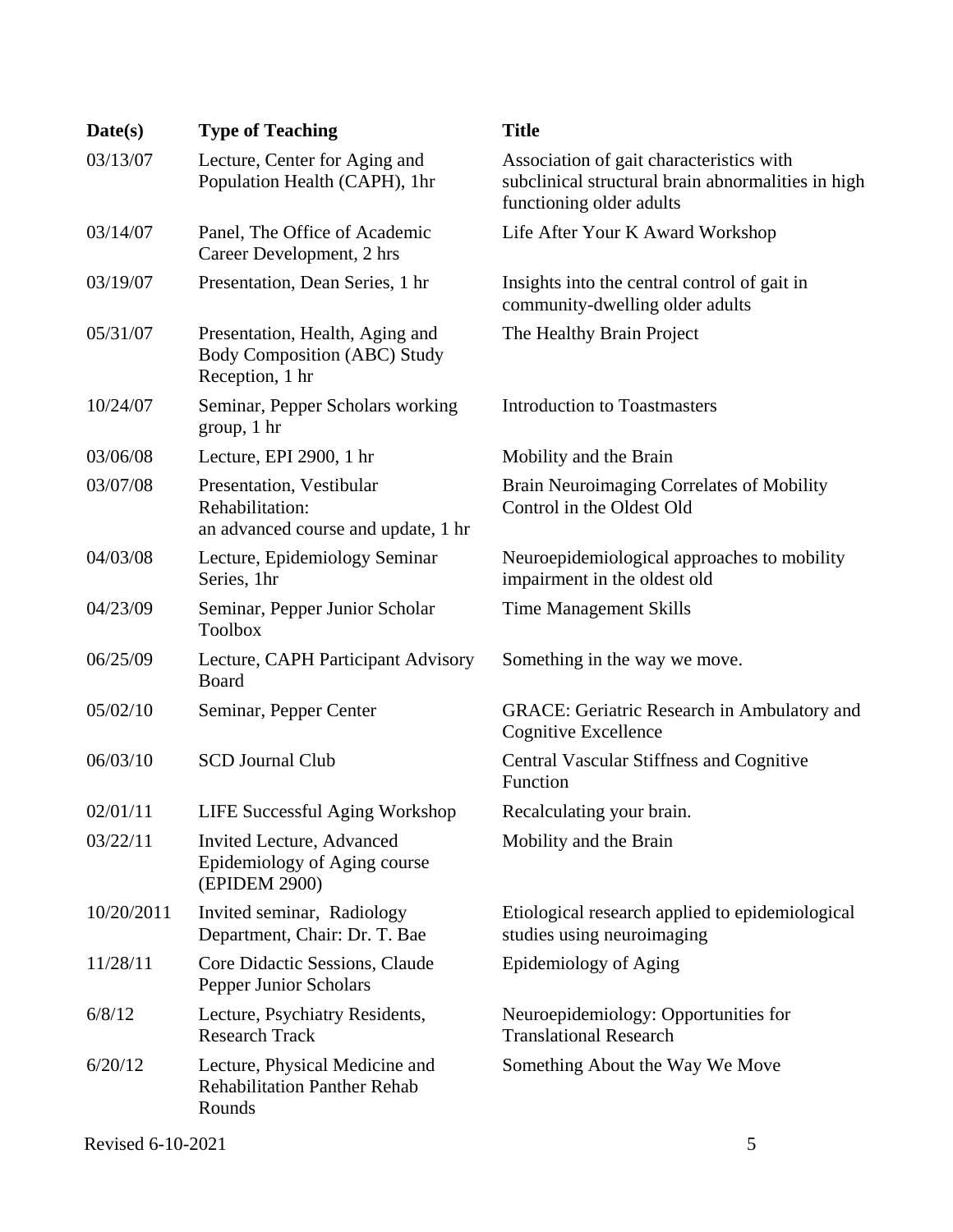| Date(s)              | <b>Type of Teaching</b>                                                                                  | <b>Title</b>                                                                                                                     |
|----------------------|----------------------------------------------------------------------------------------------------------|----------------------------------------------------------------------------------------------------------------------------------|
| 07/02/2012           | 3 hour symposium for CNBC -<br>Neuroscience MNTP                                                         | "Application<br>of<br>neuroimaging<br>in<br>Epidemiological studies"                                                             |
| 07/03/2012           | <b>Professional Development</b><br>(MD/PhD course) Molecular<br><b>Medicine Course</b>                   | Neuroepidemiology: Definitions and<br>applications                                                                               |
| 10/25/2012           | Excellence in Neuroscience and<br>Clinical research, (Neurology<br>Residents)                            | Study Population: generalizability, feasibility                                                                                  |
| 10/25/2012           | Excellence in Neuroscience and<br>Clinical research, (Neurology<br>Residents)                            | Study Population: generalizability, feasibility                                                                                  |
| 4/9/2013             | Lecture, EPI2900                                                                                         | <b>Brain and Mobility</b>                                                                                                        |
| 7/2013               | Lecture: Professional Development<br>III                                                                 | Grant Writing & Networking Course                                                                                                |
| 10/2013              | <b>NEXT-UP Workshop Lecture Series</b><br>for Neurology and Neurosurgery<br><b>Residents and Fellows</b> | Study Populations: generalizability, feasibility                                                                                 |
| 3/2014               | Lecture: EPIDEM 2213                                                                                     | Independent Study: Laboratory- Brain Imaging                                                                                     |
| 5/2014               | 3 hour symposium for $CNBC -$<br><b>Neuroscience MNTP</b>                                                | "Neuroepidemiology:<br>Opportunities<br>for<br>Translational Research on Brain Aging"                                            |
| 3/05/2015            | Seminar EPI2250 - 1 hour                                                                                 | Neuroepidemiology Specialization and Area of<br>concentration                                                                    |
| 6/24/2015            | Seminar, CMU Mechanobiology<br>2015 Summer Institute- 1 hour                                             | Neuroimaging at 7Tesla: a potential tool to<br>quantify mechanical insults to brain venules                                      |
| 7/14/2015            | Seminar, Neuroscience of Pain<br>Program, Palma, Spain- 1 hour                                           | of<br>Application<br>the<br>principles<br>of<br>neuroepidemiology<br>understand<br>brain<br>to<br>response to aging and disease. |
| 2/2/16               | Lecture: Advanced Epidemiology on<br><b>Aging Course</b>                                                 | Mobility and the Brain                                                                                                           |
| 3/3/16               | Seminar $EPI2250 - 1$ hour                                                                               | "Neurocognitive Study of Adult Patients with<br>Sickle Cell Disease"                                                             |
| $10/17 -$<br>21/2016 | Research Workshop on Grant<br>Proposal and Manuscript Writing                                            | Muhimbili University of Health and Allied<br>Sciences (MUHAS), Department of Radiology<br>& Haematology, Tanzania                |
| 12/7/2017            | Central control of mobility                                                                              | Health Service Research Seminar Series, Center<br>for Research on Health Care (CRHC)                                             |
| 2016-                | Journal Club                                                                                             | Epi-BRAIN                                                                                                                        |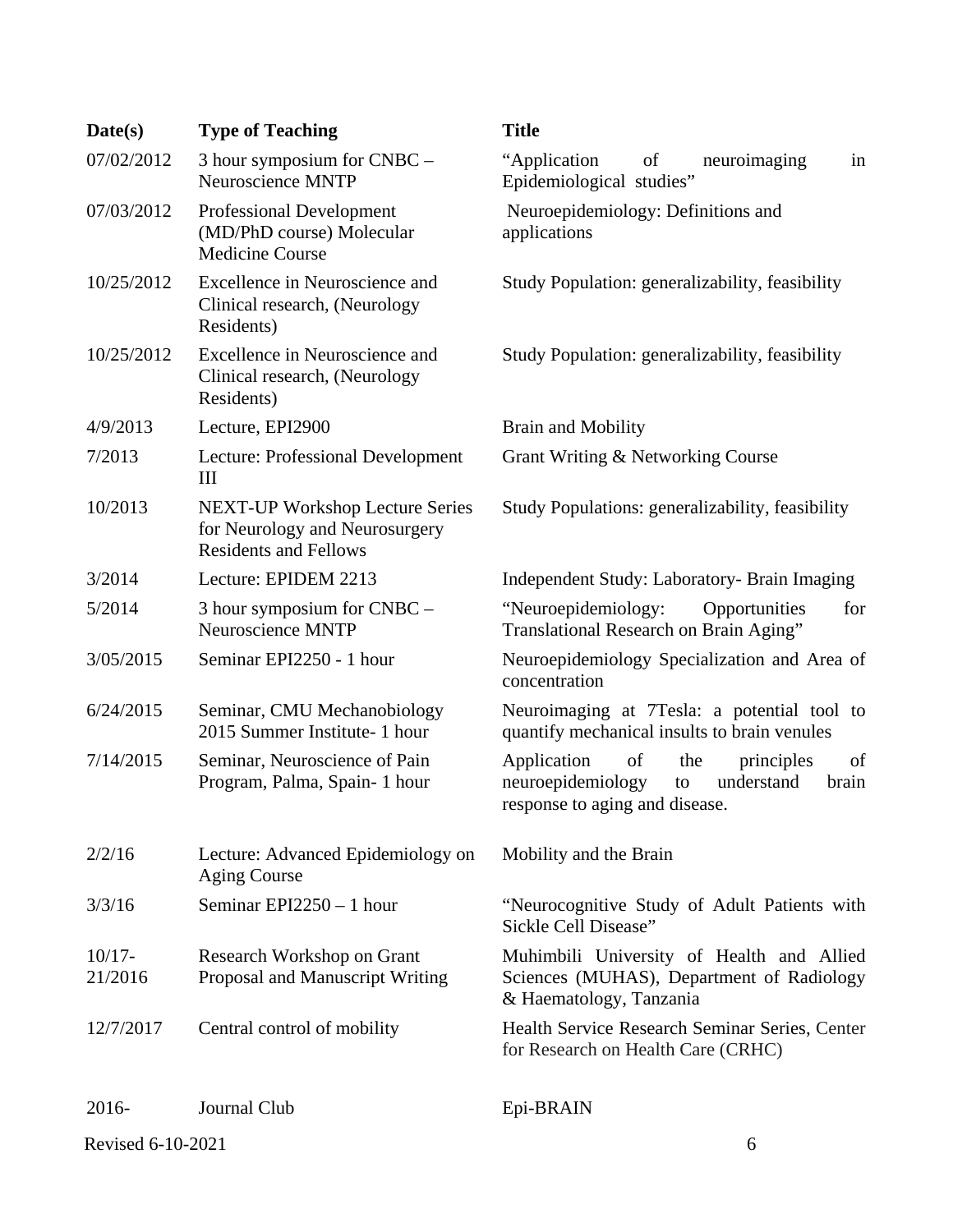| $6/4 - 8/2018$ | Research Workshop in              |
|----------------|-----------------------------------|
|                | Neuroepidemiology- Grant Proposal |
|                | and Manuscript Writing            |

Makerere University, College of health Sciences, School of Medicine Kampala, Uganda

## **c. Major Advisor for Graduate Student Essays, Theses, and Dissertations**

| Date(s)   | <b>Name of Student</b>   | <b>Training Role</b>                     |
|-----------|--------------------------|------------------------------------------|
| 2006      | JeanClaude Rwigema       | Advisor for AFAR sponsored MSTAR program |
| 2006-2010 | Vijay Venkatraman        | Advisor for PhD Thesis and dissertation  |
| 2008      | Rebecca Meyer            | Advisor for AFAR sponsored MSTAR program |
| 2007-2009 | Anderson Tesfazion,      | <b>MPH Academic Advisor</b>              |
| 2008-2010 | Michael Popovich         | <b>MPH</b> Academic Advisor              |
| 2008      | <b>Elliott Dickerson</b> | Advisor for AFAR sponsored MSTAR program |
| 2009      | Raúl Poulsen             | Advisor for AFAR sponsored MSTAR program |
| 2010-2011 | <b>Timothy Hughes</b>    | Advisor for PhD Thesis and dissertation  |
| 2010-2011 | Enrique Velasquez        | Advisor for MS Thesis and dissertation   |
| 2010-2013 | Qu Tian                  | Advisor for PhD Thesis and dissertation  |
| 2010-2014 | <b>Karen Nunley</b>      | Advisor for PhD Thesis and dissertation  |
| 2011-2014 | Ge Liu                   | Advisor for PhD Thesis and dissertation  |
| 2012-2016 | <b>Anne Ritter</b>       | <b>Dissertation Chair</b>                |
| 2013-2018 | Beth (Sarles) Shaaban    | Advisor for PhD Thesis and dissertation  |
| 2014-2018 | Dana Jorgensen           | <b>Dissertation Chair</b>                |
| 2015-2018 | Raj Kumar                | <b>Dissertation Chair</b>                |
| 2015-2018 | Jordan A. Brooks         | <b>Advisor for MPH Thesis</b>            |
| 2016-2018 | Ayushi Divechi           | <b>Advisor for MPH Thesis</b>            |
| 2019-     | Sarah Kolibash           | <b>Advisor for MPH Thesis</b>            |
| 2019-     | <b>Shannon Mance</b>     | <b>Advisor for MPH Thesis</b>            |
| 2019-     | Rebecca Ehrenkranz       | Advisor for PhD                          |
| 2018-     | Alex Layden              | Career Advisor for MDPhD                 |
| 2019-     | Marisa Millenson         | Career Advisor for MDPhD                 |
| 2019-     | Kaylin Witonski          | Academic Advisor for MDPhD               |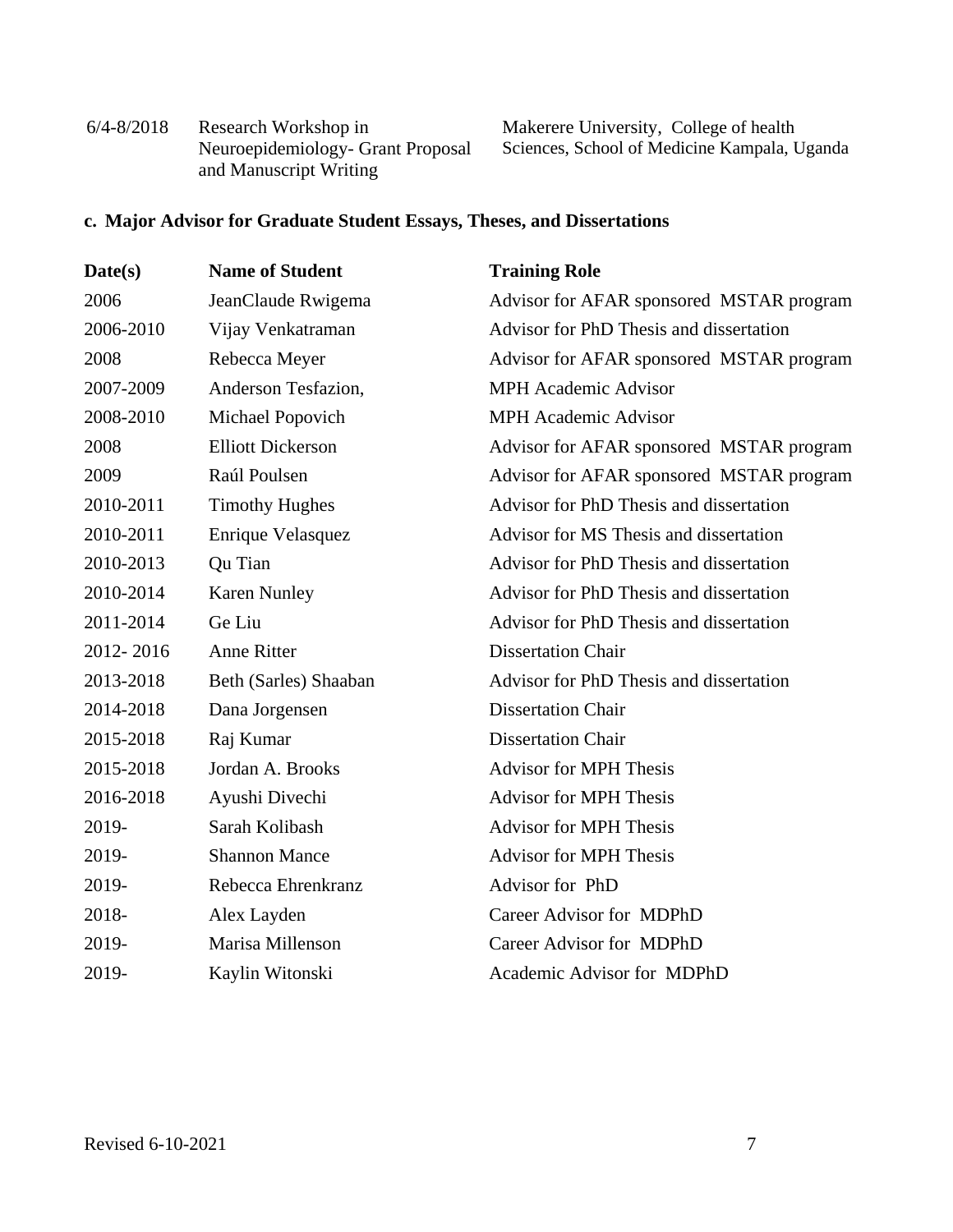## **d. Service on Masters or Doctoral Committees**

| Date(s)          | <b>Name of Student</b>   | Degree Awarded, Year                                                             | <b>Type of Document and Title</b>                                                                                                  |
|------------------|--------------------------|----------------------------------------------------------------------------------|------------------------------------------------------------------------------------------------------------------------------------|
| 2006-<br>2010    | Vijay Venkatraman        | Ph.D., 2010 Department of<br>Biomedical Engineering,<br>University of Pittsburgh | "Automated segmentation of<br>white matter hyperintensities on<br>MR images."                                                      |
| 2008-<br>2009    | Nora Watson              | PhD, 2009 Department of<br>Epidemiology, University of<br>Pittsburgh             | "Arterial Stiffness and<br>Functional Decline in Aging."                                                                           |
| $2010 -$<br>2011 | <b>Timothy Hughes</b>    | PhD 2011, Department of<br>Epidemiology, University of<br>Pittsburgh             | "Relationships between"<br>oxysterols and brain structural<br>and cognitive changes."                                              |
| 2009-<br>2011    | Kira Leishear            | PhD 2011, Department of<br>Epidemiology, University of<br>Pittsburgh             | "The Relationship of Changes in<br>Vitamin B12 and Homocysteine<br>and Changes in Peripheral Nerve<br>and Neurological Function ." |
| 2010-<br>2011    | Enrique Velasquez        | MS in Epidemiology 2011,<br>University of Pittsburgh                             | Thesis: "Association between a<br>Sirtuin 5 SNP (rs SIRT5 SNP,<br>rs9382222) and three functional<br>markers of brain health."     |
| 2010-<br>2013    | Andrea Metti             | PhD, 2013, Department of<br>Epidemiology, University of<br>Pittsburgh            | "Blood Biological Markers of<br>Alzheimer's Disease"                                                                               |
| $2011 -$<br>2013 | Qu Tian                  | PhD, 2013, Department of<br>Epidemiology, University of<br>Pittsburgh            | "Body-Heart-Brain Dynamics -<br>An Observational<br>Epidemiological Perspective"                                                   |
| $2011 -$<br>2013 | Karina N. Alvarez        | MPH, 2013, Department of<br>Epidemiology, University of<br>Pittsburgh            | "Application of advanced<br>statistical methods in an aging<br>dataset"                                                            |
| 2010-<br>2014    | <b>Karen Nunley</b>      | PhD, 2014, Department of<br>Epidemiology, University of<br>Pittsburgh            | "Type 1 diabetes, brain structure<br>and function"                                                                                 |
| $2011 -$<br>2014 | Ge Liu                   | PhD, 2014, Department of<br>Epidemiology, University of<br>Pittsburgh            | "Racial Differences in Brain<br>Health"                                                                                            |
| 2012-<br>2016    | <b>Anne Ritter</b>       | PhD, 2016, Department of<br>Epidemiology, University of<br>Pittsburgh            | Epidemiology of Post-Traumatic<br>Seizures Following Moderate to<br>Severe Traumatic Brain Injury                                  |
| 2013-<br>2018    | Beth (Sarles)<br>Shaaban | PhD, 2018, Department of<br>Epidemiology, University of<br>Pittsburgh            | Promoters of cerebral small<br>vessel integrity for cognitive<br>disorder prevention                                               |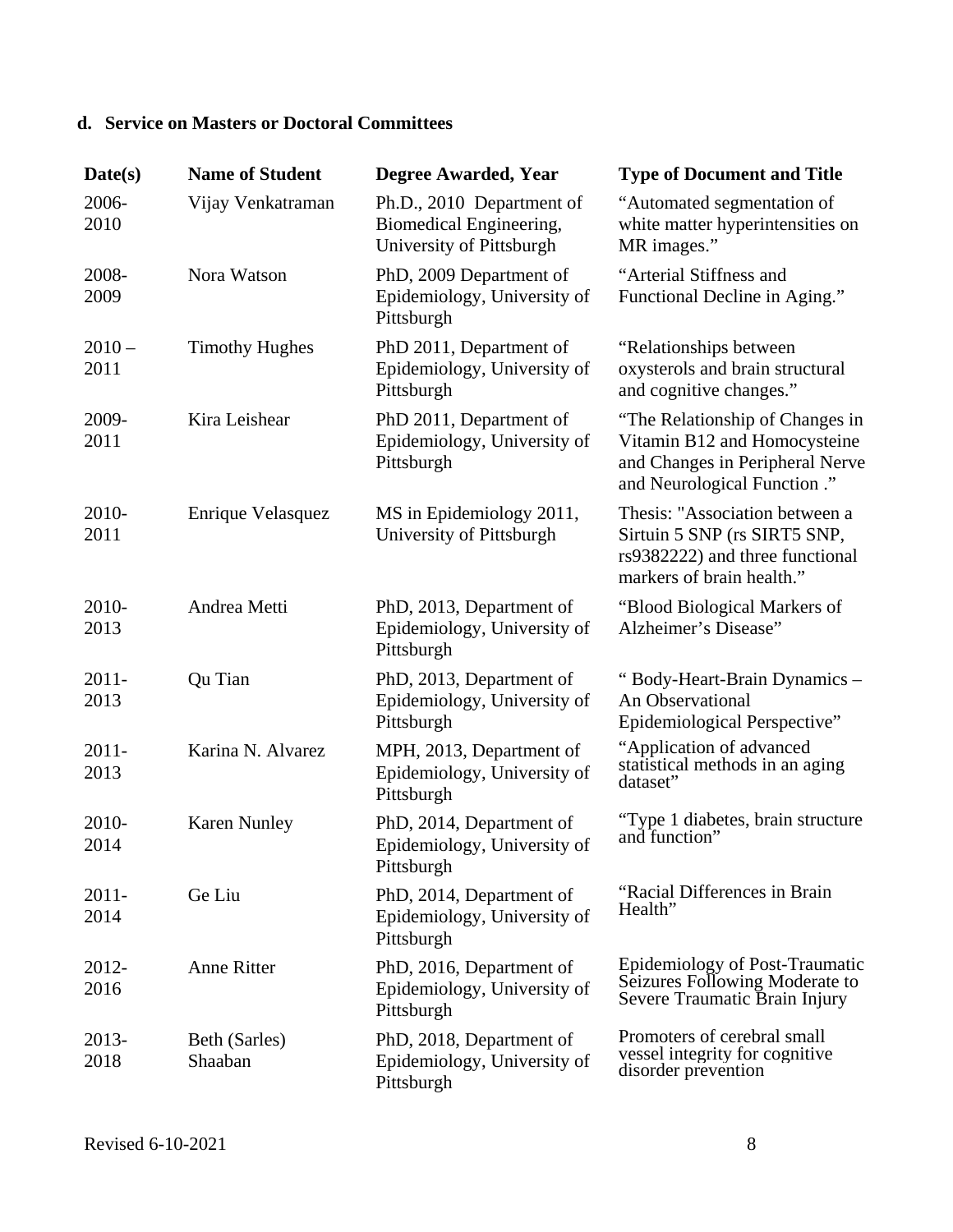| $2014-$<br>2018  | Dana Jorgensen | PhD, 2018, Department of<br>Epidemiology, University of<br>Pittsburgh | Racial differences in brain health<br>at midlife and the potential<br>mediating role of<br>cardiorespiratory fitness and<br>cardiometabolic risk |
|------------------|----------------|-----------------------------------------------------------------------|--------------------------------------------------------------------------------------------------------------------------------------------------|
| $2015 -$<br>2018 | Raj Kumar      | PhD, 2018, Department of<br>Epidemiology, University of<br>Pittsburgh | Acute Inflammation and<br>Infection: The effects on<br>recovery following moderate to<br>severe traumatic brain injury                           |

### **e. Service on Comprehensive or Qualifying Examination Committees**

| <b>Dates</b><br><b>Served</b> | <b>Student Population</b>            | <b>Type of Exam</b>               |
|-------------------------------|--------------------------------------|-----------------------------------|
| 2007-2010                     | Ph.D. students in Epidemiology, GSPH | Chronic disease preliminary exams |

### **f. Supervision of Post-Doctoral Students, Residents, and Fellows**

| <b>Dates</b><br><b>Supervised</b> | <b>Name of Student</b>   | <b>Position of Student</b>      |
|-----------------------------------|--------------------------|---------------------------------|
| 2006-2008                         | Robert Tamburo, PhD      | Postdoctoral fellow             |
| 2008                              | Christina Vaughan, MD    | Postdoctoral fellow             |
| 2011-2013                         | Timothy Hughes, MPH, PhD | Postdoctoral fellow             |
| 2012-2014                         | Andrea Rosso, MPH, PhD   | Postdoctoral fellow             |
| 2013-2015                         | Jason Flatt, MPH, PhD    | Postdoctoral fellow             |
| 2013-2015                         | Jen Han, MD              | Neurology fellow                |
| 2014-2015                         | Karen Nunley, PhD        | Postdoctoral Scholar            |
| 2016-2018                         | Robyn Massa, MD          | Neurology fellow                |
| 2018-2019                         | Beth Shaaban, MS, PhD    | Postdoctoral Scholar or fellow? |
| 2019-                             | Briana Sprague, PhD      | Postdoctoral fellow             |
| 2019-2020                         | Cynthia Felix, MPH, MD   | Postdoctoral fellow             |

### **g. Mentoring of Graduate Students in Field Placements**

| <b>Dates</b>  | <b>Student</b>       | <b>Training Role</b>                    |
|---------------|----------------------|-----------------------------------------|
| $5/07 - 9/07$ | Amy Dressen          | Supervisor, Intern                      |
| 2008-2010     | Yan Du               | Supervisor, Graduate student researcher |
| 2009-2012     | Nathan Mays          | Supervisor, Graduate student researcher |
| 2010-2012     | Megan Olson Hunt     | Supervisor, Graduate student researcher |
| 2010-2012     | <b>Adrian Maries</b> | Supervisor, Graduate student researcher |
| 2010-2013     | Qu Tian              | Supervisor, Graduate student researcher |
| 2011-2013     | <b>Karen Nunley</b>  | Supervisor, Graduate student researcher |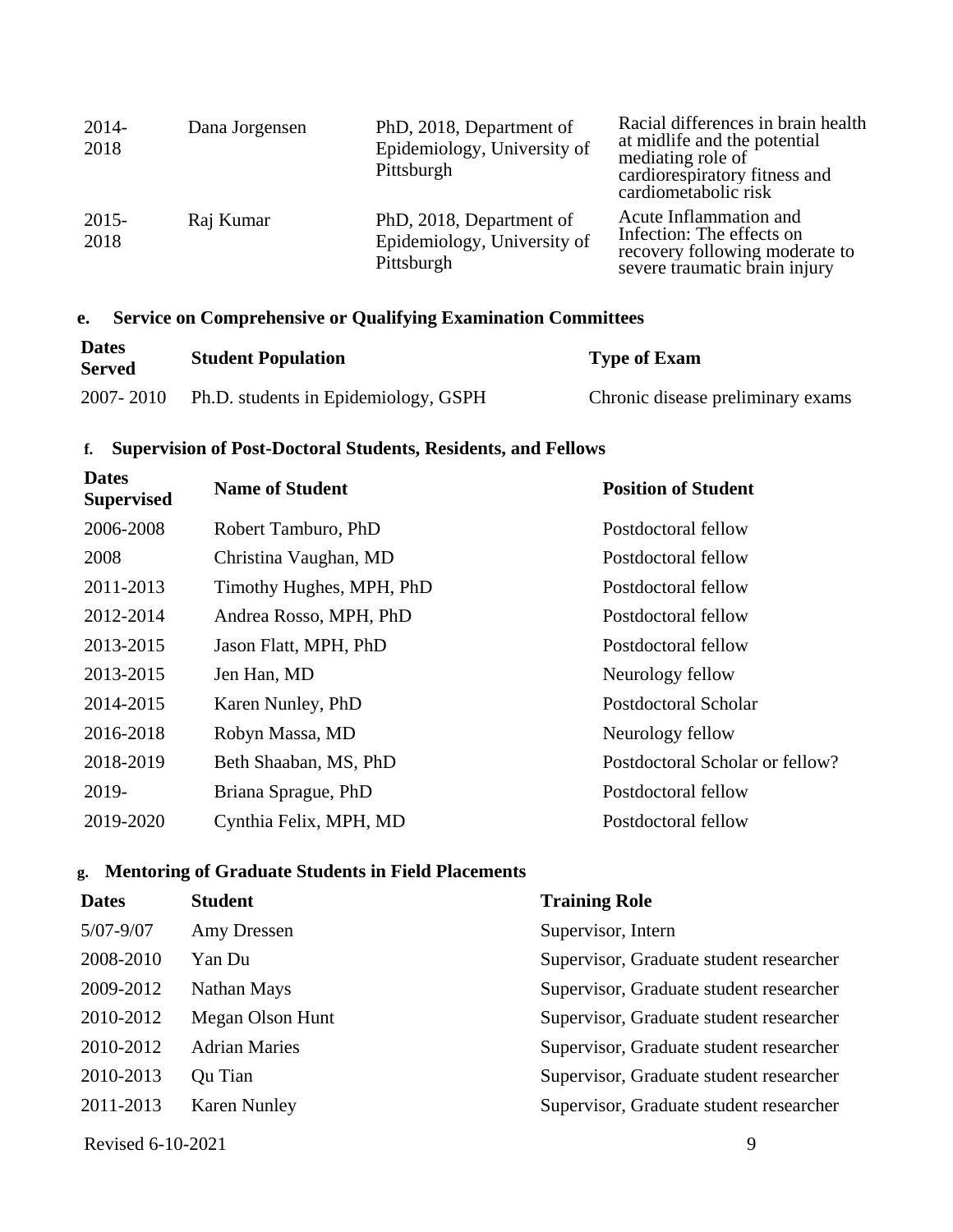| <b>Dates</b> | <b>Student</b>                | <b>Training Role</b>                    |
|--------------|-------------------------------|-----------------------------------------|
| 2011-2013    | Ge Liu                        | Supervisor, Graduate student researcher |
| 2012-2015    | C. Elizabeth (Sarles) Shaaban | Supervisor, Graduate student researcher |
| 2013-2016    | <b>Anne Ritter</b>            | Preceptor, Internship                   |
| 2013-2015    | Misun Hwang                   | Mentor, Department of Epidemiology      |
| 2014-2015    | Dana Jorgensen                | Supervisor, Graduate student researcher |
| $2020 -$     | Sarah Kolibash                | Preceptor, Internship                   |

## **2. Research and Training**

### **a.** Grants and Contracts **ACTIVE Principal Investigator**

| Years<br><b>Inclusive</b> | <b>Grant and/or Contract Number and</b><br><b>Title</b>                                                                                                   | <b>Source</b> | <b>Annual Direct</b><br><b>Costs</b> | <b>FTE</b> |
|---------------------------|-----------------------------------------------------------------------------------------------------------------------------------------------------------|---------------|--------------------------------------|------------|
| 2018-2023                 | U01AG061393. Neurobiological drivers of<br>mobility resilience: the dopaminergic<br>system. (MPI with Bohnen)                                             | <b>NIA</b>    | \$923,581                            | 2.4        |
| 2016-2021                 | T32 AG055381-03 - Population<br>Neuroscience of Aging and Alzheimer's<br>Disease (PNA) (MPI with Ganguli)                                                 | <b>NIA</b>    | \$302,3245                           | 1.2        |
| 2021-2026                 | P30 AG024827-21 Pittsburgh Older<br>American Independence Center, Leader of<br>Integrated Systems Core. (MPI:<br>Greenspan/Newman)                        | <b>NIA</b>    | \$102,868                            | 1.2        |
| 2018-2020                 | Ultra-high field ante mortem and<br>postmortem methodologies to examine<br>small vessel disease-AD Administrative<br>Supplement to Parent 5R01MH111265-04 | <b>NIMH</b>   | \$217,694                            | 1.2        |
| 2017-2018                 | Neurobiological drivers of successful<br>rehabilitation-AD Administrative<br>Supplement to P30 AG024827-11                                                | <b>NIA</b>    | \$100,000                            | 1.2        |
| 2020-2021                 | SOMMA-BRAIN- AD administrative<br>Supplement to 5R01AG059416-03                                                                                           | <b>NIA</b>    | \$309,448                            | 1.2        |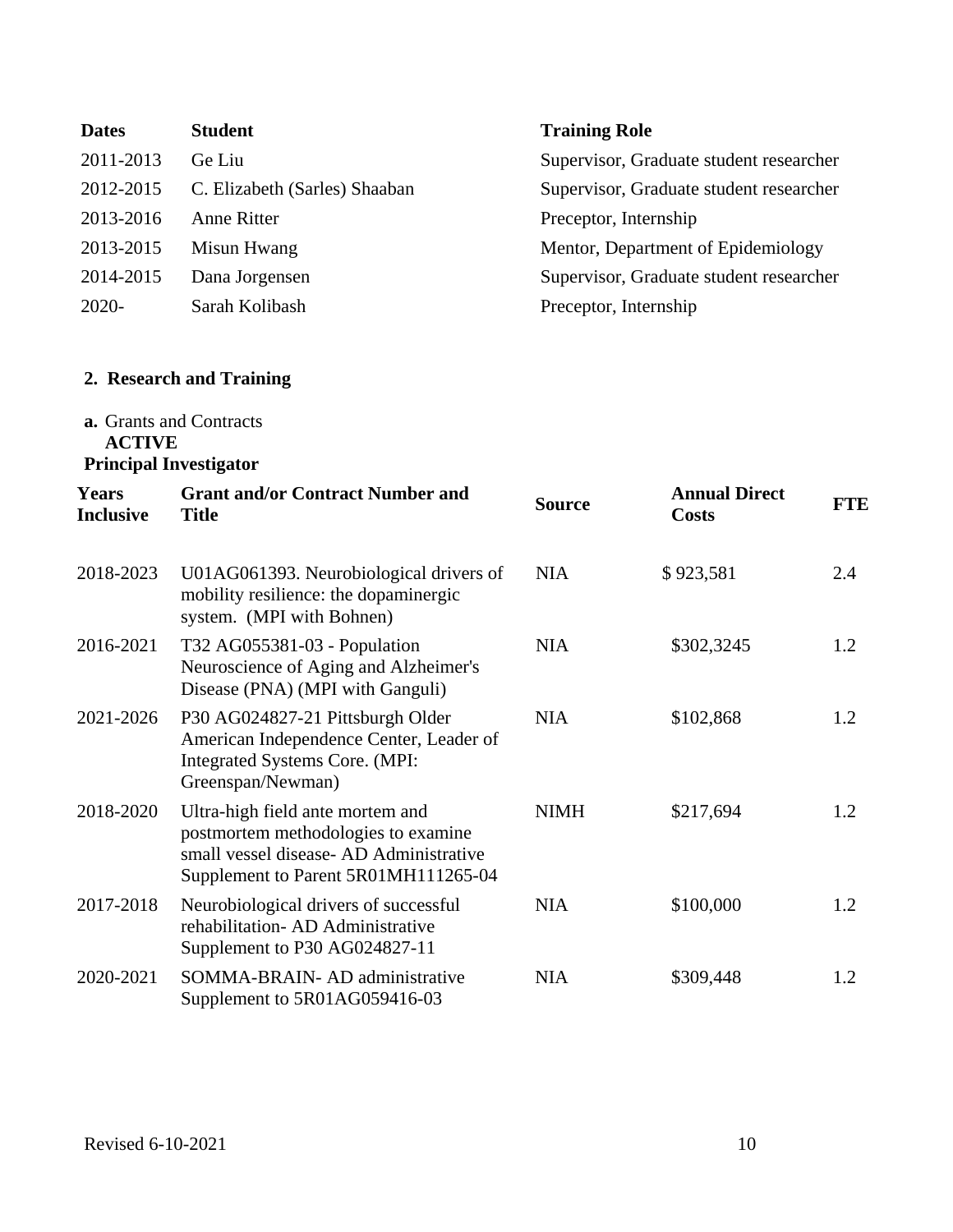# **Co-Investigator**

| <b>Years Inclusive</b> | <b>Grant and/or Contract</b><br><b>Number and Title</b>                                                                                                          | <b>Source</b> | <b>Annual</b><br><b>Direct Costs</b> | $\frac{6}{9}$<br><b>Effort</b> |
|------------------------|------------------------------------------------------------------------------------------------------------------------------------------------------------------|---------------|--------------------------------------|--------------------------------|
| 2017-2021              | R01AG057671-01A1- Restoring<br><b>Central Motor Control to</b><br>Improve Community Mobility of<br>Older Adults (PI: Rosso)                                      | <b>NIA</b>    |                                      | 1.2                            |
| 2016-2021              | R01HL127107 - Neurovascular<br>Determinants of Cognitive<br>Function in Adults with Sickle<br>Cell Disease (PI: Enrico Novelli)                                  | <b>NHLBI</b>  | \$2,494,914                          | 1.2                            |
| 2016-2021              | 5R01MH111265-04-High<br>Performance Imaging for<br><b>Assessment of Small Vessel</b><br>Disease in Older Adults with<br>Depression (MPI: Ibrahim/<br>Aizenstein) | <b>NIMH</b>   | \$109,680                            | 1.2                            |
| 2015-2020              | 5R01AG023651-13-Mild<br>Cognitive Impairment: A<br><b>Prospective Community Study</b><br>(PI: Mary Ganguli)                                                      | <b>NIA</b>    | \$24,267                             | 1.2                            |

### **CLOSED**

# **Principal Investigator**

| <b>Years Inclusive</b> | <b>Grant and/or Contract</b> | Source | Annual        | % Effort |
|------------------------|------------------------------|--------|---------------|----------|
|                        | <b>Number and Title</b>      |        | <b>Direct</b> |          |
|                        |                              |        | <b>Costs</b>  |          |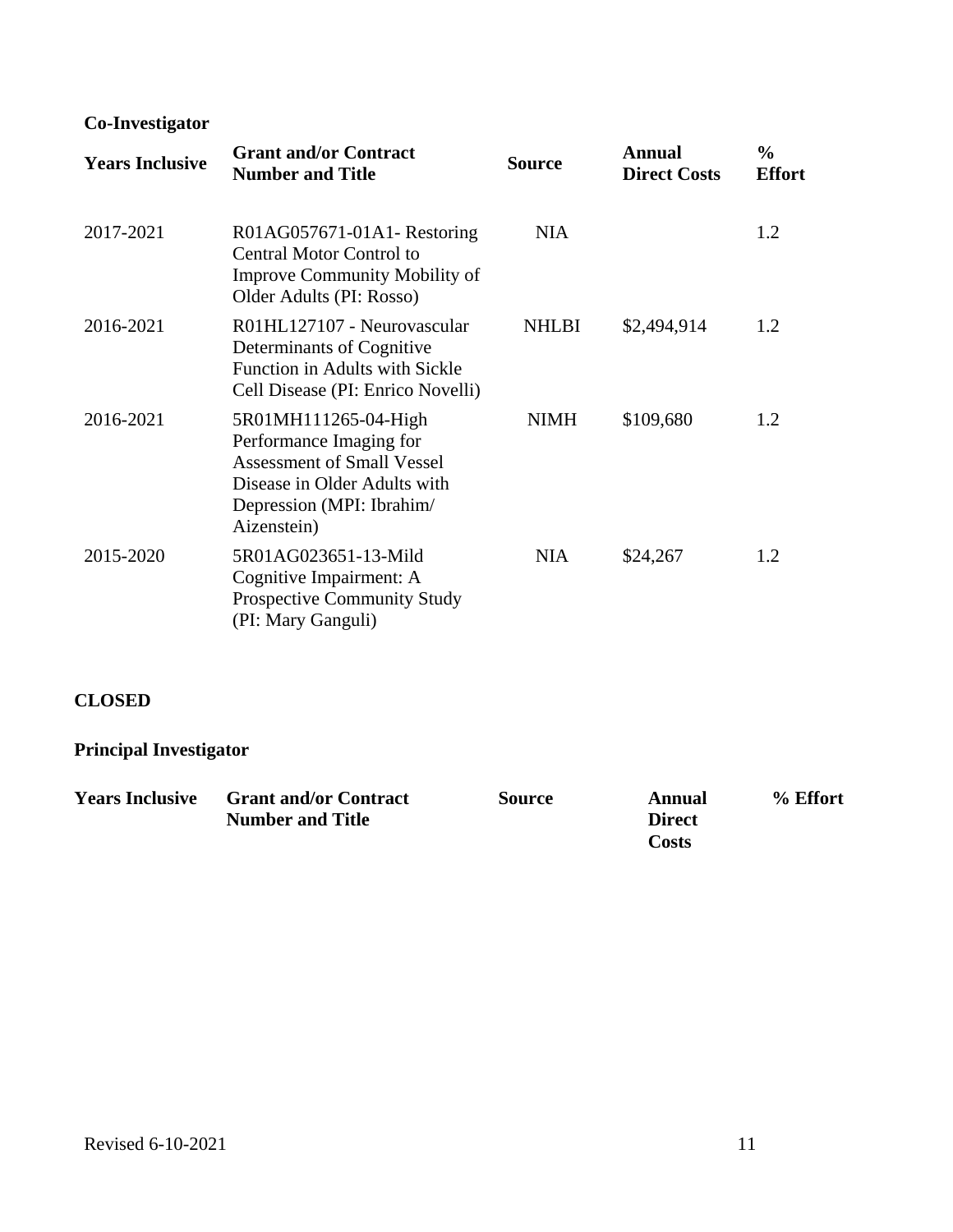| 2015-2020 | P30 AG024827-15 Pittsburgh<br>Older American Independence<br>Center, Leader of the Integrated<br>Systems Core. (MPI:<br>Greenspan/Newman)                                | <b>NIA</b>                                   | \$51,678  | 1.2 |
|-----------|--------------------------------------------------------------------------------------------------------------------------------------------------------------------------|----------------------------------------------|-----------|-----|
| 2017-2018 | Maladaptive Induction of<br>Thrombospondin-1<br><b>Dysregulates Cerebral Blood</b><br>Flow and Cognition of Aged<br>Individuals                                          | <b>Blum-Tansky</b><br>funds-ADRC<br>Donation | \$20,000  |     |
| 2017-2018 | Neurobiological drivers of<br>successful rehabilitation                                                                                                                  | Aging Institute-<br><b>SHRS</b>              | \$50,000  |     |
| 2014-2018 | 1R01AG044474-03- Ultra-high-<br>field neuroimaging in elderly<br>after a two-year exercise<br>intervention                                                               | <b>NIA</b>                                   | \$217,694 | 1.8 |
| 2015-2017 | R21 DK107926-01, Retinal<br><b>Imaging Markers of Cognition</b><br>in Adults with T1D                                                                                    | <b>NIDDK</b>                                 | \$150,000 | .96 |
| 2015-2016 | 3R01AG037451-05S1,<br>Resilience to mobility<br>impairment: neural correlates<br>and protective factors                                                                  | <b>NIA</b>                                   | \$136,202 | 3.0 |
| 2015-2016 | P30 AG024827-11 - Physical<br>activity effects on blood<br>biomarkers of neurogenesis,<br>angiogenesis, and inflammation<br>and its impact on mobility (Co-<br>$\rm{PI}$ | Claude Pepper                                | \$25,000  |     |
| 2014-2016 | Neurovascular Signature of<br><b>Accelerated Cognitive</b><br><b>Impairment in Adult Patients</b><br>with Sickle Cell Disease                                            | <b>VMI</b>                                   | \$25,000  | 1.0 |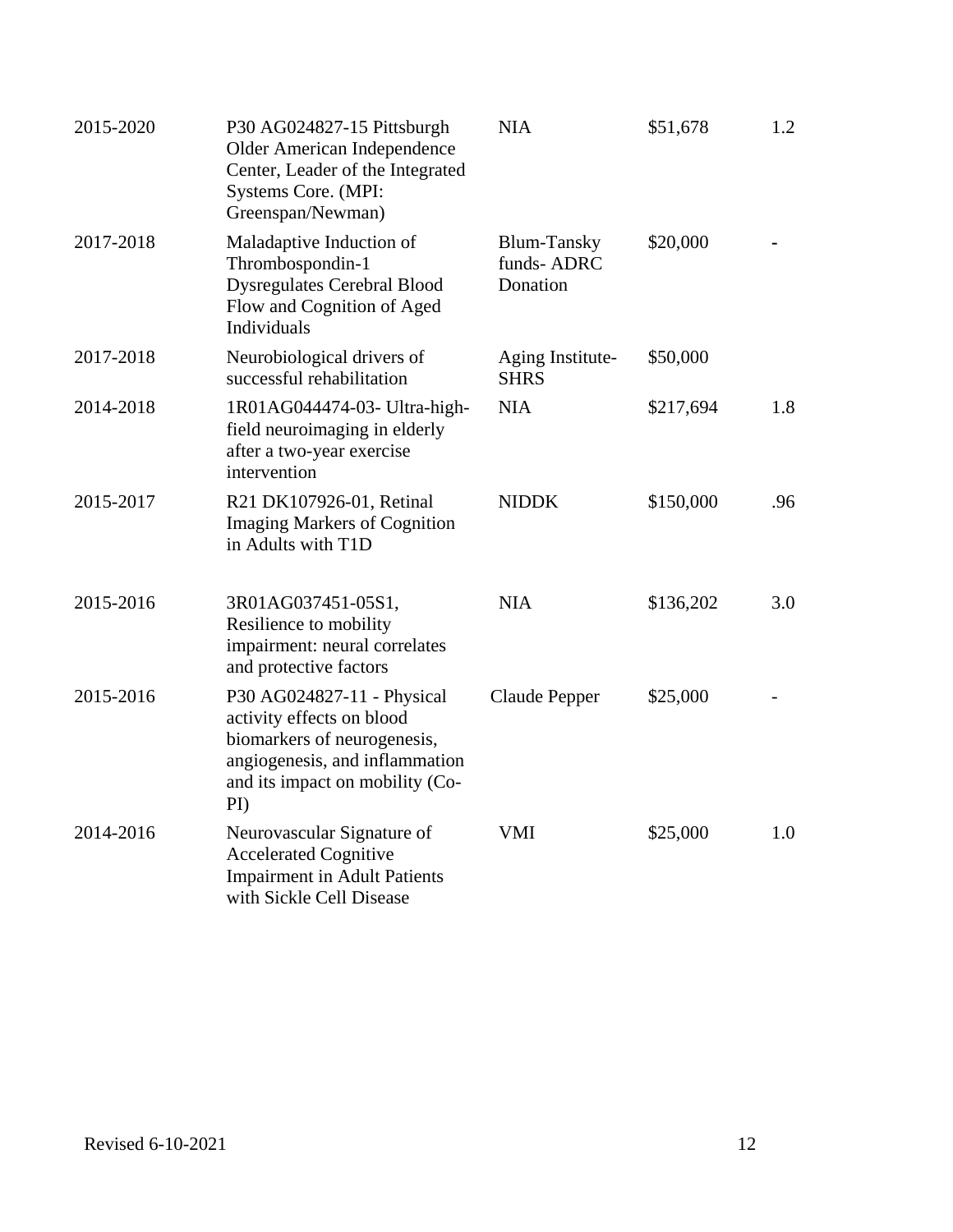| 2012-2015     | 1 U13 AG041613-01, Aging,<br>the Central Nervous System,<br>and Mobility in Older Adults,<br>(Co-PI w/ Stephanie Studenski)                   | <b>NIA</b>   | \$50,095     |                 |
|---------------|-----------------------------------------------------------------------------------------------------------------------------------------------|--------------|--------------|-----------------|
| 2011-2016     | 1R01AG037451-05, Resilience<br>to mobility impairment: neural<br>correlates and protective factors                                            | <b>NIA</b>   | \$454,100    | 3.0             |
| 2010-2014     | P30 AG024827-06 Pittsburgh<br>Older American Independence<br>Center, (PI of Clinical Core)                                                    | <b>NIA</b>   | \$75,587.00  | 1.2             |
| 2012-2013     | 1 R01 AG029232-01, Brain<br>anatomical correlates of<br>mobility control in the oldest old<br>(no cost-extension of a 5 yr<br>RO1, 2007-2012) | <b>NIA</b>   | \$343,657    | 6.0             |
| 2010-2014     | R01 DK089028-01, Imaging<br>biomarkers of accelerated brain<br>aging in Type-1 Diabetes                                                       | <b>NIDDK</b> | \$463,148.00 | 3.0             |
| 2007-2012     | 1 R01 AG029232-01, Brain<br>anatomical correlates of<br>mobility control in the oldest old                                                    | <b>NIA</b>   | \$499,657    | 3.0             |
| 2006-2009     | 1 K23 AG028966-01 (Beeson<br>career award), Novel brain<br>neuroimaging markers of age-<br>related mobility impairment, PI                    | NIH/NIA      | \$198,686    | 12.0            |
| 2006-2008     | 1 R03 AG025076-01, Global vs.<br>focal neuroimaging markers of<br>Dementia risk, PI                                                           | NIH/NIA      | \$42,724     | 6.0             |
| 2005-2007     | 1 P30 AG024827-01, Pittsburgh<br>Claude D. Pepper Older<br>Americans Independence Center<br>- Scholar Awardee                                 | NIH/NIA      | \$63,750     | 10.2            |
| 2014-<br>2015 | <b>Foundations/Institutional funding</b><br>PET Neuroimaging Study of Patients with Type 1 Diabetes                                           |              | <b>MRRC</b>  | 4 PET<br>scans- |

-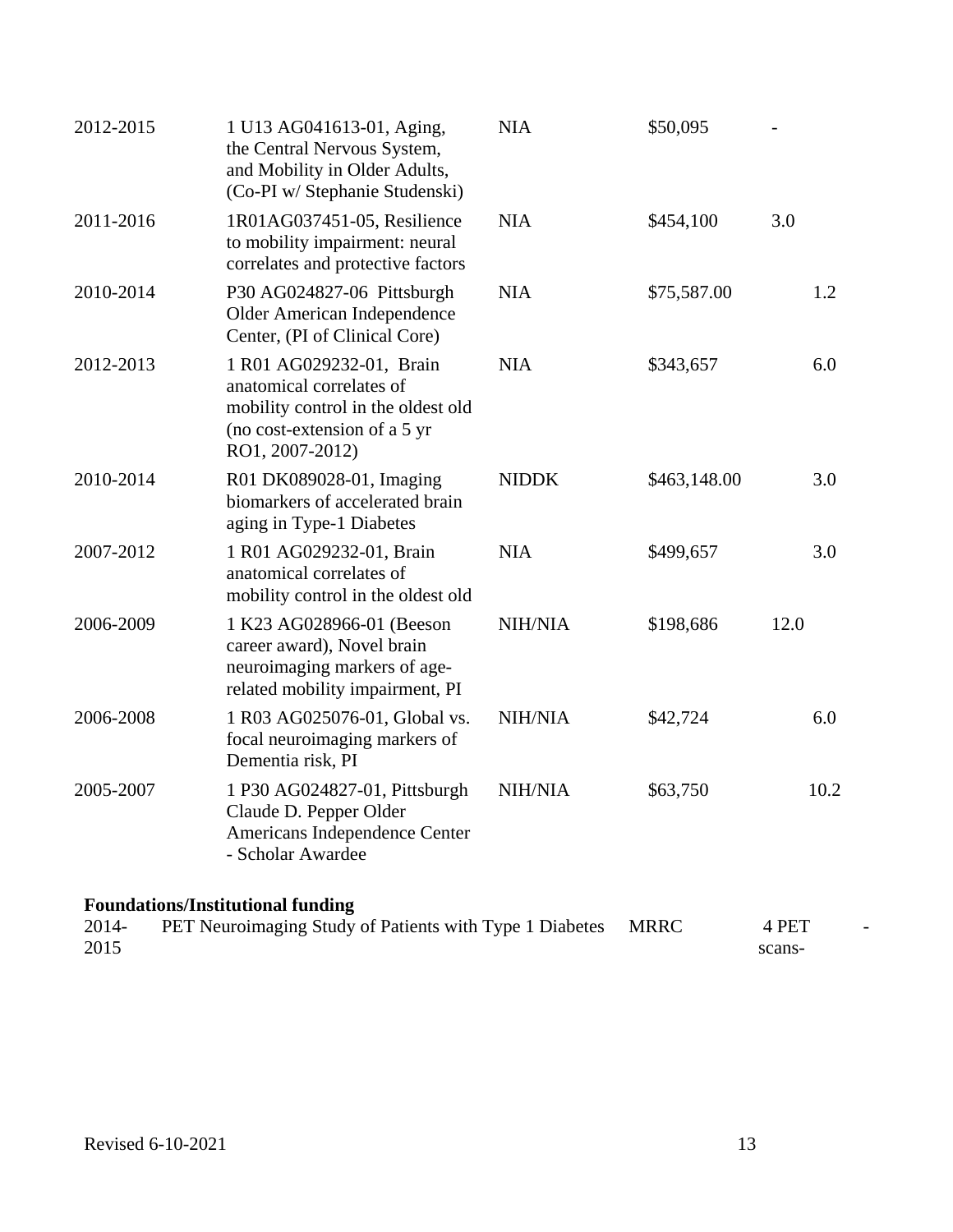| 2010-         | Pepper Pilot (P30 AG024827-06), The influence of a                                                                                                                                                                                                                  | Claude D.                | \$35,000 |     |
|---------------|---------------------------------------------------------------------------------------------------------------------------------------------------------------------------------------------------------------------------------------------------------------------|--------------------------|----------|-----|
| 2013          | dancing intervention on neurocognitive function in<br>postmenopausal healthy women, (Dual-PI with Dr.                                                                                                                                                               | Pepper                   |          |     |
|               | K.Erickson)                                                                                                                                                                                                                                                         |                          |          |     |
| 2012-<br>2013 | PSC - A neuroimaging study to measure the association of<br>baseline cerebral blood flow, structural brain characteristics<br>and neuronal activation with the 2-year response to<br>physical activity intervention in the LIFE -main<br>participants               | University of<br>Florida | \$10,000 |     |
| $2012 -$      | NIA contract (HHSN311201000281P) and Pepper Pilot                                                                                                                                                                                                                   | <b>NIA</b>               | \$20,000 |     |
| 2013          | (P30 AG024827-06), A neuroimaging study to measure the<br>association of baseline cerebral blood flow, structural brain<br>characteristics and neuronal activation with the 2-year<br>response to physical activity intervention in the LIFE –<br>main participants |                          |          |     |
| 2012-         | Association between resting state and structural brain                                                                                                                                                                                                              | <b>UPMC</b> Aging        | \$20,000 | 2.5 |
| 2013          | characteristics with 2-year response to physical activity<br>intervention in the LIFE -main participants" (co-PI w/<br>Howard Aizenstein)                                                                                                                           | Institute                |          |     |
| 2009-         | University of Pittsburgh Research Council                                                                                                                                                                                                                           | <b>URC</b>               | \$50,000 |     |
| 2012          | Multidisciplinary Small Grants Program. GRACE:<br>Geriatric Research in Ambulatory and Cognitive<br>Excellence                                                                                                                                                      |                          |          |     |
| 2008          | MRRC01: "Neuroimaging correlates of psychomotor<br>slowing in patients with diabetes.", PI                                                                                                                                                                          | <b>MRRC</b>              | \$8,920  |     |
| 2007          | 263-MA-706016-2 Renewal, "Pilot funding to advance<br>progress toward functional MRI study of brain changes<br>after physical activity intervention", PI                                                                                                            | <b>NIA</b>               | \$21,020 |     |
| 2007          | "A new functional MRI study of brain changes after<br>intervention with a dance-dance repetition device", PI                                                                                                                                                        | Claude Pepper            | \$7,018  |     |
| 2007          | 263-MA-706016, "A pilot study to measure the<br>association between functional brain MRI activation and<br>motor performance in the LIFE participants 1 year after<br>the end of the intervention", PI                                                              | <b>NIA</b>               | \$12,152 |     |
| 2006-<br>2007 | Pilot Pepper grant, "Diffusion tensor imaging in Motor Re-<br>learning in Older Adults with Mobility Disability", PI                                                                                                                                                | Pepper center            | \$8,500  |     |
| $2001 -$      | T32 AG000181-16, trainee                                                                                                                                                                                                                                            | <b>NIA</b>               |          |     |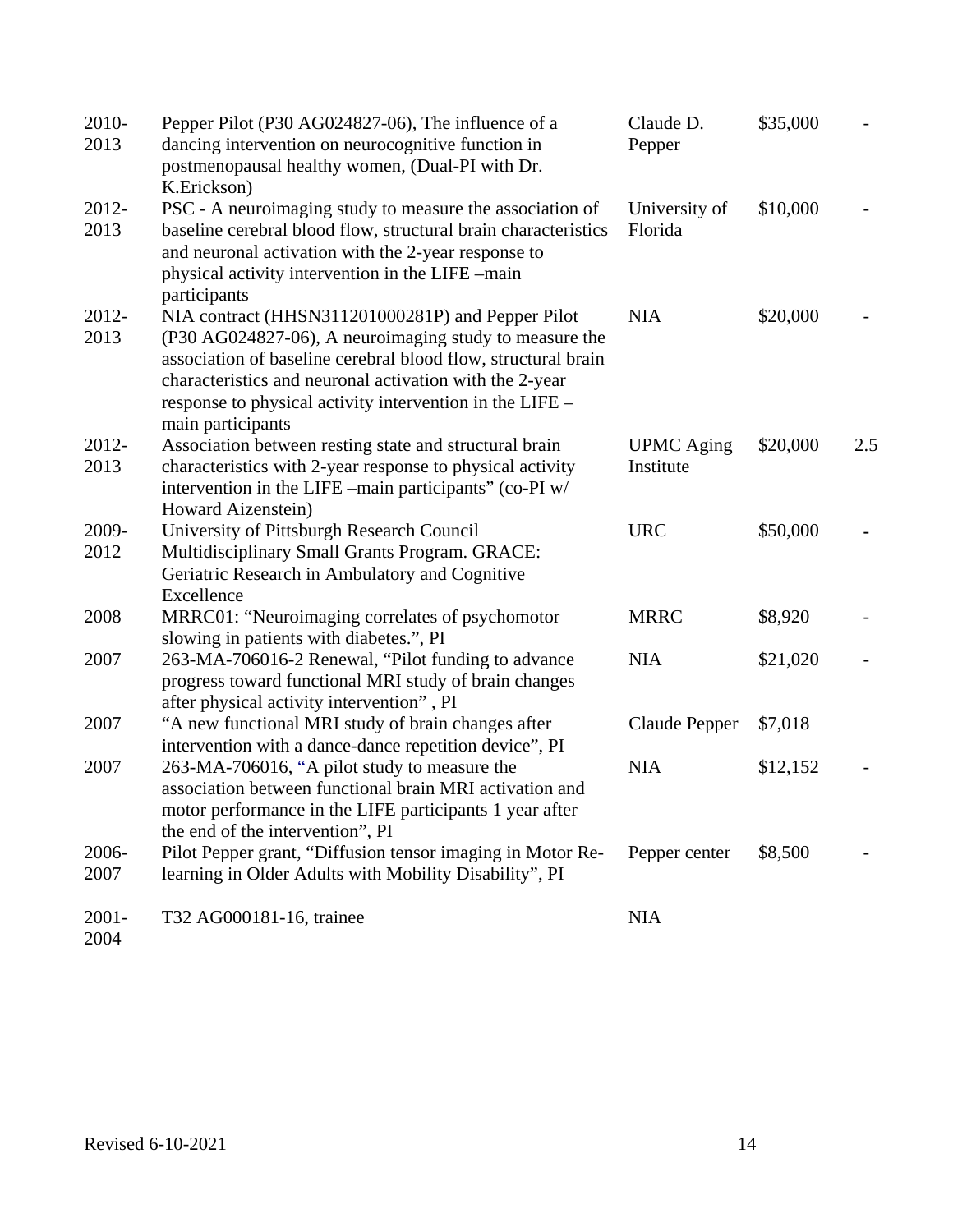# **Co-investigator**

| 2016-2018 | R21 AG054666-01 - Cognitive Decline,<br>Brain Aging, Physical Environment, and<br>Mobility (PI: Andrea Rosso)                                                                                                                                              | <b>NIA</b>       | \$150,000.00 | 1.2 |
|-----------|------------------------------------------------------------------------------------------------------------------------------------------------------------------------------------------------------------------------------------------------------------|------------------|--------------|-----|
| 2014-2019 | R37 DK034818-31 - Epidemiology of<br>Diabetes Complications (EDC) Phase II<br>(PI: Trevor J. Orchard, Epidemiology)                                                                                                                                        | <b>NIDDK</b>     | \$405,275    | .12 |
| 2016-2017 | Retinal imaging biomarkers of worsening<br>microvascular complications in type 1<br>diabetes (PI: Karen Nunley)                                                                                                                                            | DiaComp          | \$99,995     |     |
| 2008-2012 | R01- "Influence of White Matter Damage<br>on Step Initiation" (PI: P.Sparto, School<br>of Engineering)                                                                                                                                                     | <b>NIA</b>       | \$4,838.00   | 0.6 |
| 2012-2013 | The LIFE-COMBINE Study: Lifestyle<br>Interventions and Independence for Elders<br>- Cognition and Mobility Interface Study<br>(AS12-04) (PI: N. Nadkarni, Submitted to<br>the LIFE Main Emerging Science<br>Committee                                      |                  |              |     |
| 2006-2007 | Developmental Project. "Development of<br>an automated and reliable method to<br>quantify cerebrovascular disease burden<br>based on brain MRIs."(PI: H. Aizenstein,<br>Psychiatry, Pittsburgh School of<br>Medicine)                                      | Pepper<br>center | \$30,000     |     |
| 2005-2007 | 1 P30 AG024827-01 Pittsburgh Claude D.<br>Pepper Older Americans Independence<br>Center P/E-C:PP5 "Restoring Skill in<br>Walking: A Motor Re-Learning<br>Approach to Intervention for Older Adults<br>with Mobility Disability" (PI: J. Van<br>Swearingen) | <b>NIA</b>       | \$126,810    |     |

### **b. Invited Lectures**

| <b>Date</b> | <b>Title of Presentation</b>                                                                                     | Venue                                        |
|-------------|------------------------------------------------------------------------------------------------------------------|----------------------------------------------|
| 07/27/06    | Advanced brain MRI methods to examine the<br>mechanisms underlying age-related physical<br>functional impairment | National Institute on Aging, Bethesda,<br>MD |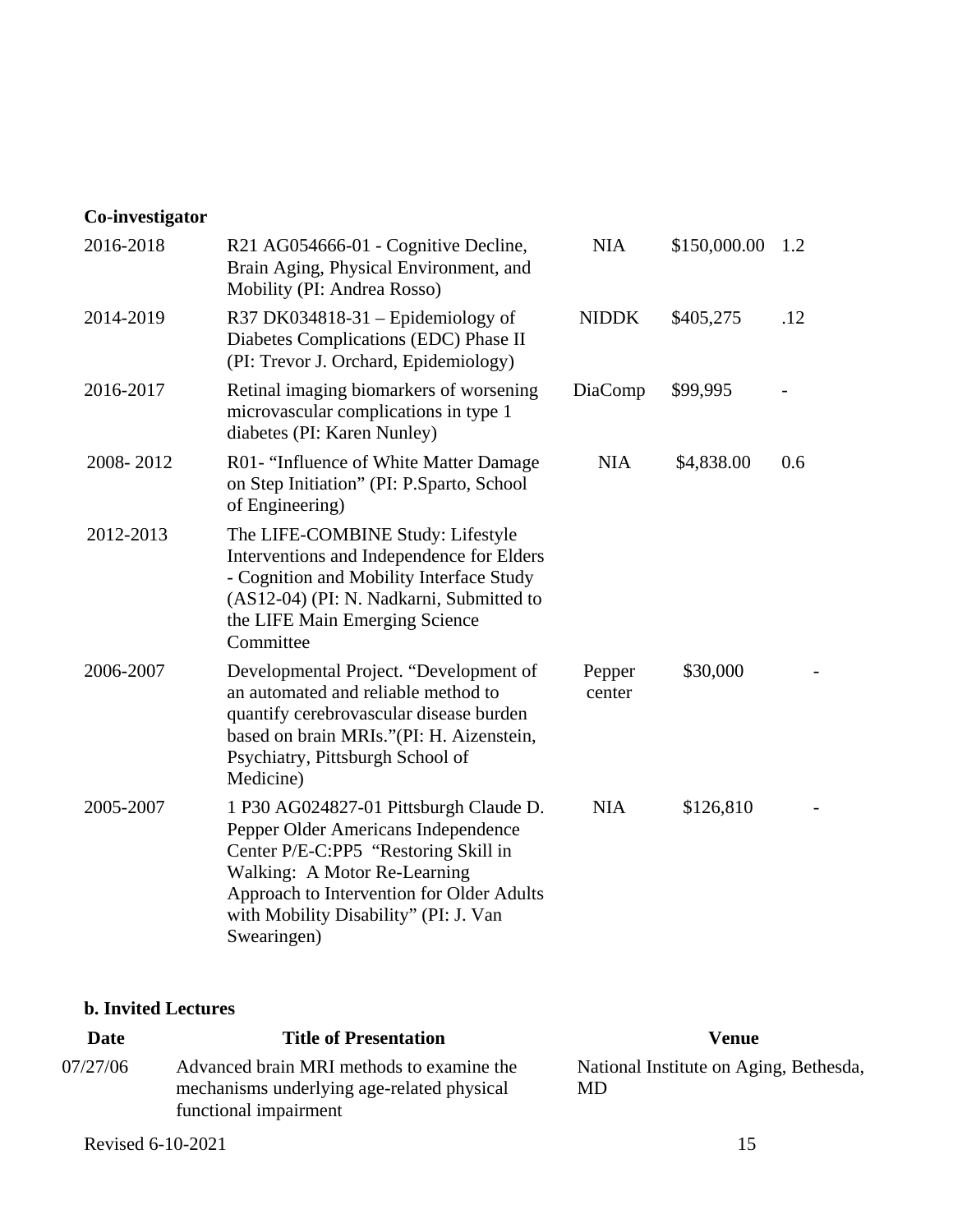| <b>Date</b> | <b>Title of Presentation</b>                                                                             | <b>Venue</b>                                                                                                  |
|-------------|----------------------------------------------------------------------------------------------------------|---------------------------------------------------------------------------------------------------------------|
| 01/08/07    | Methods and applications of neuroimaging<br>techniques in epidemiological studies                        | Brain Tumor Center,<br>Pittsburgh, PA                                                                         |
| 06/20/07    | Brain anatomical and functional correlates of<br>poorer gait speed in community-dwelling older<br>adults | Baltimore Longitudinal Study on Aging,<br>Bethesda, MD                                                        |
| 02/2008     | See Gait, Think Brain                                                                                    | $2nd$ International Congress on Gait &<br>Mental Function, Amsterdam, The<br>Netherlands                      |
| 03/2008     | Relationships between Gait and Central Nervous<br>System                                                 | J. Paul Sticht Center, Wake Forest<br>University,<br>Winston-Salem, NC                                        |
| 06/2008     | Functional decline and motor system: balance,<br>gait and falling                                        | The Role of the Vascular System in<br>Neurological Disease of the Aging Brain<br>Washington, DC               |
| 1/2010      | <b>GRACE:</b> Geriatric Research in Ambulatory and<br><b>Cognitive Excellence</b>                        | University of Pittsburgh Research<br>Council                                                                  |
| 2/2010      | Workshop: Using Imaging to Assess Gait and<br><b>Dual Task Performance</b>                               | 3 <sup>rd</sup> International Congress on Gait and<br>Mental Function,<br>Washington, DC                      |
| 2/2010      | Resilience to Aging: A Neuroepidemiological<br>Perspective                                               | University of Florida at Gainesville                                                                          |
| 2/2011      | Methods to study resilience to aging.                                                                    | UPMC - Palermo, Italy                                                                                         |
| 4/2012      | <b>Subclinical Indicators of Functional Decline:</b><br><b>Early Detection</b>                           | Canadian Longitudinal Study on Aging,<br>Vancouver, BC                                                        |
| 6/2012      | Update on neuroimaging of gait in aging: from<br>observations to mechanisms                              | International Society for Posture and Gait<br>Research,<br>Trondheim, Sweden                                  |
| 6/11/2012   | "Something About the Way We Move"                                                                        | Lecture,<br>Physical<br>Medicine<br>and<br>Rehabilitation Panther Rehab Rounds,<br>Pittsburgh, PA             |
| 07/02/2012  | "Application of Neuroimaging in<br>Epidemiological Studies"                                              | Center for the Neural Basis of Cognition<br>- Carnegie Mellon University<br>Neuroscience MNTP, Pittsburgh, PA |
| 11/15/2012  | "Brain resilience and risk of negative health<br>outcomes"                                               | Gerontological Society of America,<br>San Diego, CA                                                           |
| 11/16/2012  | "Aging, the Central Nervous System, and<br>Mobility in Older Adults: Application of<br>Neuroimaging"     | Aging, CNS, and Mobility Workshop,<br>San Diego, CA                                                           |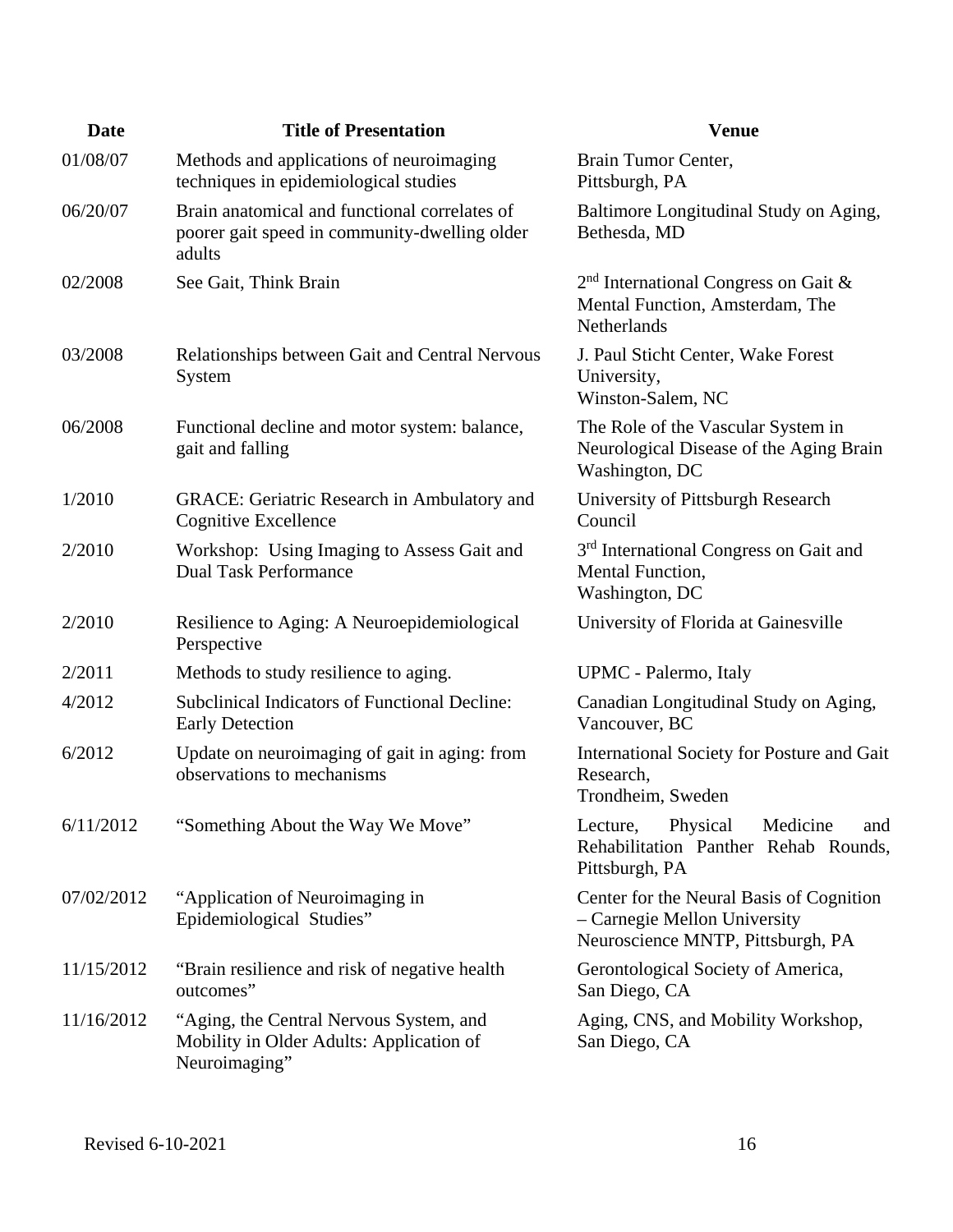| <b>Date</b>         | <b>Title of Presentation</b>                                                                                     | <b>Venue</b>                                                                                                                                  |
|---------------------|------------------------------------------------------------------------------------------------------------------|-----------------------------------------------------------------------------------------------------------------------------------------------|
| 9/6/2013            | "Sickle Cell Disease as a model to study<br>accelerated brain aging"                                             | Vascular Medicine Institute, University<br>of Pittsburgh, Pittsburgh, PA                                                                      |
| 11/2/2013           | "Biological aging of the brain in health and<br>psychiatric disorders"                                           | XIII Annual Meeting of the International<br>College of Geriatric Psycho-<br>neuropharmacology, Pittsburgh, PA                                 |
| $11/19-$<br>20/2013 | Aging, the Central Nervous System and Mobility<br>in Older Adults - Neural Mechanisms of Mobility<br>Impairments | Aging, CNS and Mobility Workshop,<br>New Orleans, LA                                                                                          |
| 4/17/2014           | "Resilience to Brain Aging"                                                                                      | Alzheimer Disease Research Center,<br>University of Pittsburgh                                                                                |
| 5/22/2014           | "Neuroepidemiology: Opportunities for<br>Translational Research on Brain Aging"                                  | Center for the Neural Basis of Cognition,<br>Carnegie Mellon University, Pittsburgh,<br>PA                                                    |
| 1/21/2015           | Aging, the Central Nervous System, and Mobility<br>in Older Adults                                               | Barshop Institute for Longevity and Aging<br><b>Studies Seminar, University of Texas</b><br>Health Science Center at S.A., San<br>Antonio, TX |
| 6/24/2015           | "Neuroimaging at 7Tesla: a potential tool to<br>quantify mechanical insults to brain venules"                    | Mechanobiology<br>2015 Summer Institute,<br>Carnegie Mellon University,<br>Pittsburgh, PA                                                     |
| 6/28/2015           | Aging, the Central Nervous System and Mobility<br>in Older Adults – Neural Mechanisms of Mobility<br>Impairments | International Society for Posture and Gait<br>Research<br>Seville, Spain                                                                      |
| 7/14/2015           | "Application of the principles of<br>neuroepidemiology to understand brain response<br>to aging and disease"     | Neuroscience of Pain Program, Palma,<br>Spain                                                                                                 |
| 9/9/2015            | "Imaging Brain Small Vessel Disease to<br>Understand Normal and Accelerated Aging"                               | Department of Neurology, University of<br>Pittsburgh<br>School<br>Medicine,<br>of<br>Pittsburgh, PA                                           |
| 10/27/2015          | "Healthy Brain Aging and Cognitive Fitness in<br>Later Life"                                                     | PA Geriatrics Society Fall Program,<br>Pittsburgh, PA                                                                                         |
| 10/8/2015           | <b>BRAIN DAY – Science 2015!</b>                                                                                 | University of Pittsburgh Brain Institute,<br>Pittsburgh, PA                                                                                   |
| 10/27/2015          | "Health Brain Aging and Cognitive Fitness in<br>Later Life"                                                      | Pennsylvania Geriatric Society Western<br>Division, Pittsburgh, PA                                                                            |
| 11/6/2015           | "MRI Abnormalities in T1D"                                                                                       | University of Pittsburgh – University-<br>Wide Adult/Pediatric Endocrine<br>Conference                                                        |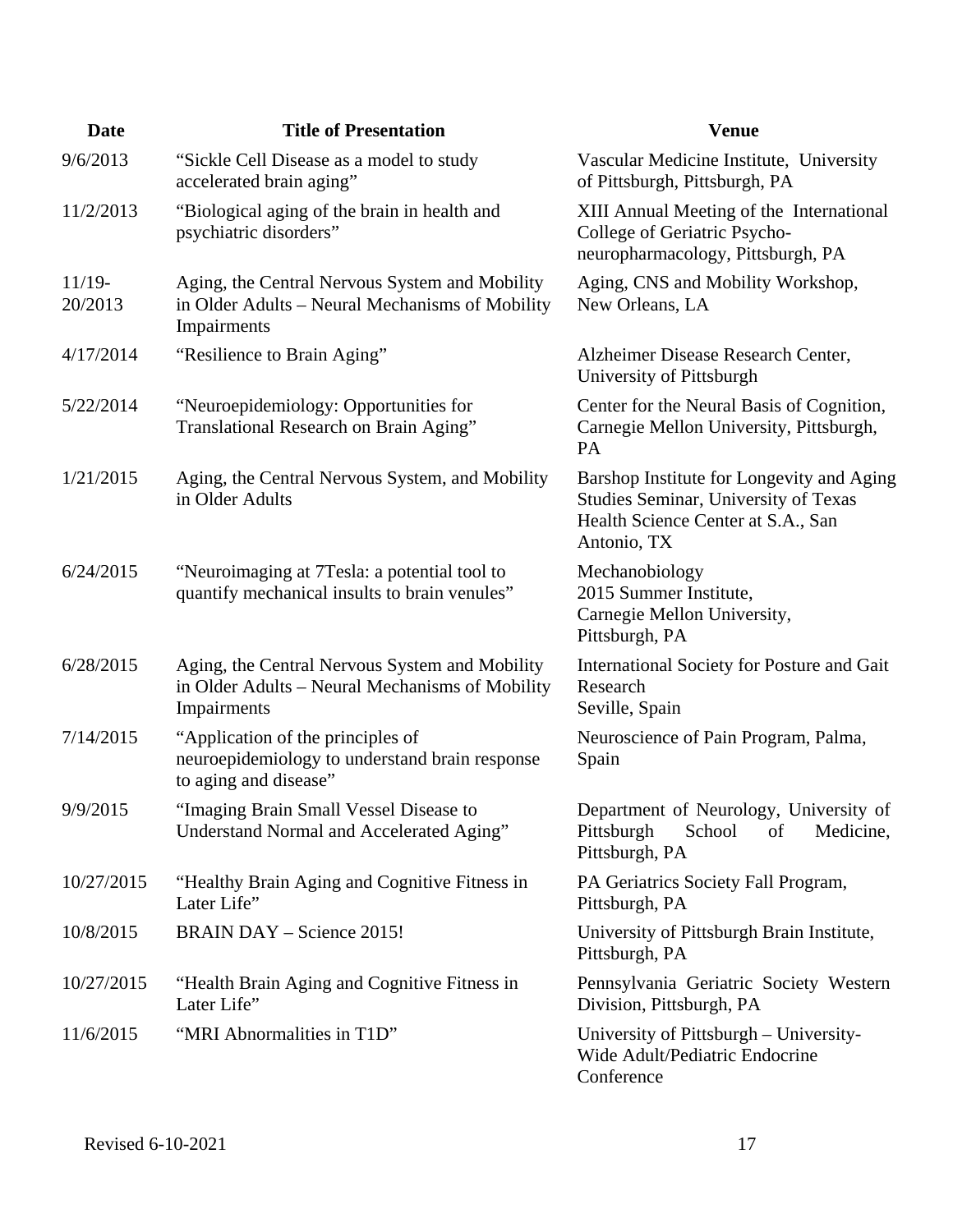| Date                 | <b>Title of Presentation</b>                                                                             | <b>Venue</b>                                                                                                                                     |
|----------------------|----------------------------------------------------------------------------------------------------------|--------------------------------------------------------------------------------------------------------------------------------------------------|
| $12/7 - /2015$       | "Clinical neuroscience and cognitive aging"                                                              | Wisdom and Aging Symposium at Pitt<br>Public Health, University of Pittsburgh,<br>Pittsburgh, PA                                                 |
| 10/13/2016           | "Midlife Type 1 Diabetes and Neuroimaging<br>Biomarkers of Brain Aging"                                  | VAS-COG, 2016<br>Amsterdam, The Netherlands                                                                                                      |
| $8/25 - 26/$<br>2016 | "Brain Aging"                                                                                            | NIA/AGS U13, Workshop on Pathways,<br><b>Contributors and Correlates of Functional</b><br>Impairment<br>Specialties,<br>Across<br>Washington, DC |
| $10/3 - 4/$<br>2017  | "Plasticity of the Central Nervous System in<br>Aging"                                                   | U13<br>NIA/AGS<br>Bench<br>Bedside<br>to<br>Conference<br>Sensorimotor<br>series,<br>Integration in older age. Washington DC                     |
|                      | 2017-current: in the process of updating                                                                 |                                                                                                                                                  |
|                      | c. Other Research and Training Activities                                                                |                                                                                                                                                  |
| Date                 | <b>Position</b>                                                                                          | <b>Description of Activity</b>                                                                                                                   |
| 2005                 | <b>Grants 101: Professional Grant Proposal</b><br>writing - trainee                                      | Program Development and evaluation,<br>Professional grant writing and grant<br>research                                                          |
| 2005-10              | Pittsburgh Pepper Junior Faculty Research<br>group - Attendant                                           | Present updates on ongoing work                                                                                                                  |
| $2005 -$<br>2009     | Pittsburgh Pepper Research Seminar Series-<br>Attendant                                                  | Present updates on ongoing work                                                                                                                  |
| 2006-<br>present     | Cardiovascular Health Study (CHS) working<br>group                                                       | Training junior investigators in the area of<br>cardiovascular health                                                                            |
| 2006-<br>present     | Center for Aging and Population Health<br>(CAPH) working group - Attendant                               | Present updates on ongoing work                                                                                                                  |
| 2006-<br>present     | Mobility & Brain Imaging in Older adults<br>working group                                                | Monthly meeting of investigators to<br>discuss ongoing challenges associated with<br>collecting brain measures                                   |
| 2007-<br>2011        | <b>Yearly Steering Committee meetings for</b><br>Health, Aging, and Body Composition (ABC)<br>-attendant | Present updates on ongoing ancillary                                                                                                             |
| 2010                 | Massimo Cenciarini, PhD student,<br>Bioengineering                                                       | Consultant mentor for career development                                                                                                         |
| 2010-<br>present     | Neelesh Nadkarni, MD, PhD, Junior faculty,<br>Medicine                                                   | Mentor for Neuroepidemiology                                                                                                                     |
| $2011 -$<br>2012     | John Ryan, PhD, postdoctoral scholar, WPIC                                                               | K01 application WPIC Review Board                                                                                                                |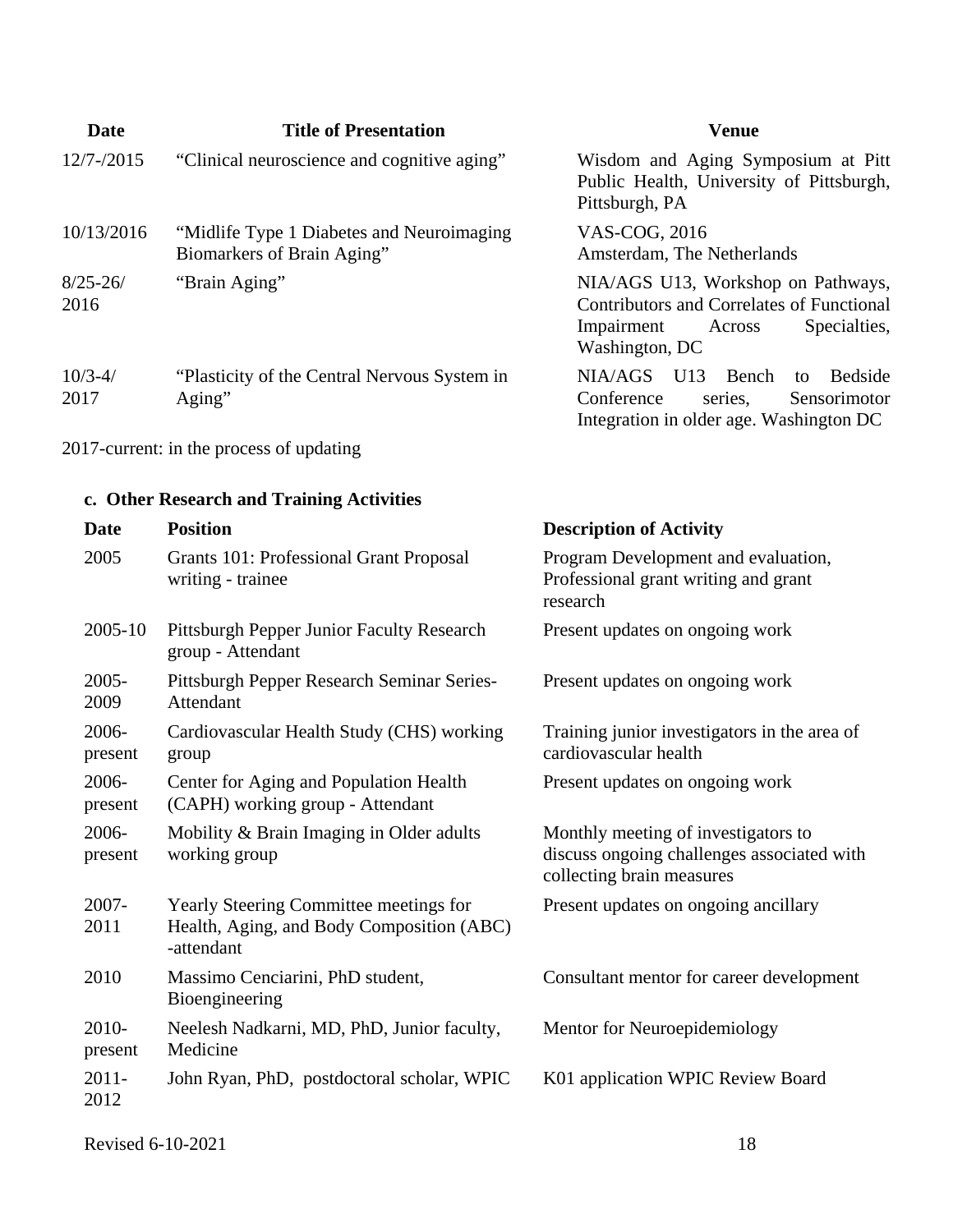| Date                | <b>Position</b>                                                                                       | <b>Description of Activity</b>                                                                                                                                                                    |
|---------------------|-------------------------------------------------------------------------------------------------------|---------------------------------------------------------------------------------------------------------------------------------------------------------------------------------------------------|
| 2011-13             | Hyogin Park, External Lab/Cosponsor                                                                   | BIOSC1903 – Undergraduate research<br>rotation                                                                                                                                                    |
| 2011-16             | Journal Club Coordinator                                                                              | "EPI-BRAIN NeuroImaging in<br>Epidemiology Studies of Brain Aging and<br>Diseases"                                                                                                                |
| $2011 -$<br>present | Contact Faculty for Neuroepidemiology – Area<br>of Concentration in the Department of<br>Epidemiology | Developed curriculum for "Scholar Award<br>in Neuroepidemiology", facilitated<br>networking of collaborators with shared<br>research and mentoring interests in the<br>field of Neuroepidemiology |
| $2013 -$<br>2014    | Co-Chair Working Group on Healthy Brain<br>Aging-Aging Institute                                      | Identify key contributors to the field of<br>healthy brain aging, organize regular<br>meetings, identifying main agenda items<br>and action items                                                 |

2014-current: in the process of updating

## **PUBLICATIONS**

Link to full publication list: *<https://scholar.google.com/citations?user=I39JNiwAAAAJ&hl=en&authuser=1>* [https://www.ncbi.nlm.nih.gov/myncbi/1-qIkh5\\_6uq5h/bibliography/public/](https://www.ncbi.nlm.nih.gov/myncbi/1-qIkh5_6uq5h/bibliography/public/)

### **Refereed Articles:**

- 1. **ROSANO C,** Felipe-Cuervo E, Wood PM. Regenerative potential of adult O1+ oligodendrocytes. Glia. 1999 Sep; 27 (3):189-202. PMID: 10457366.
- 2. Oudega M, **ROSANO C,** Sadi D, Wood PM, Schwab ME, Hagg T. Neutralizing antibodies against neurite growth inhibitor NI-35/250 do not promote regeneration of sensory axons in the adult rat spinal cord. Neuroscience. 2000; 100 (4):873-83. PMID: 11036221.
- 3. Sweeney JA, **ROSANO C,** Berman RA, Luna B. Inhibitory control of attention declines more than working memory during normal aging. Neurobiology of aging. 2001 Jan; 22 (1):39-47. PMID: 11164275.
- 4. **ROSANO C,** Krisky CM, Welling JS, Eddy WF, Luna B, Thulborn KR, Sweeney JA. Pursuit and saccadic eye movement subregions in human frontal eye field: a high-resolution fMRI investigation. Cerebral cortex (New York, N.Y.: 1991). 2002 Feb; 12 (2):107-15. PMID: 11739259.
- 5. **ROSANO C,** Sweeney JA, Melchitzky DS, Lewis DA. The human precentral sulcus: chemoarchitecture of a region corresponding to the frontal eye fields. Brain research. 2003 May 16; 972 (1):16-30. PMID: 12711074.
- 6. **ROSANO C,** Becker J, Lopez O, Lopez-Garcia P, Carter CS, Newman A, Kuller L, Aizenstein H. Morphometric analysis of gray matter volume in demented older adults: exploratory analysis of the cardiovascular health study brain MRI database. Neuroepidemiology. 2005; 24 (4):221-9. PMID: 15832060.
- Revised 6-10-2021 19 7. **ROSANO C,** Simonsick EM, Harris TB, Kritchevsky SB, Brach J, Visser M, Yaffe K, Newman AB.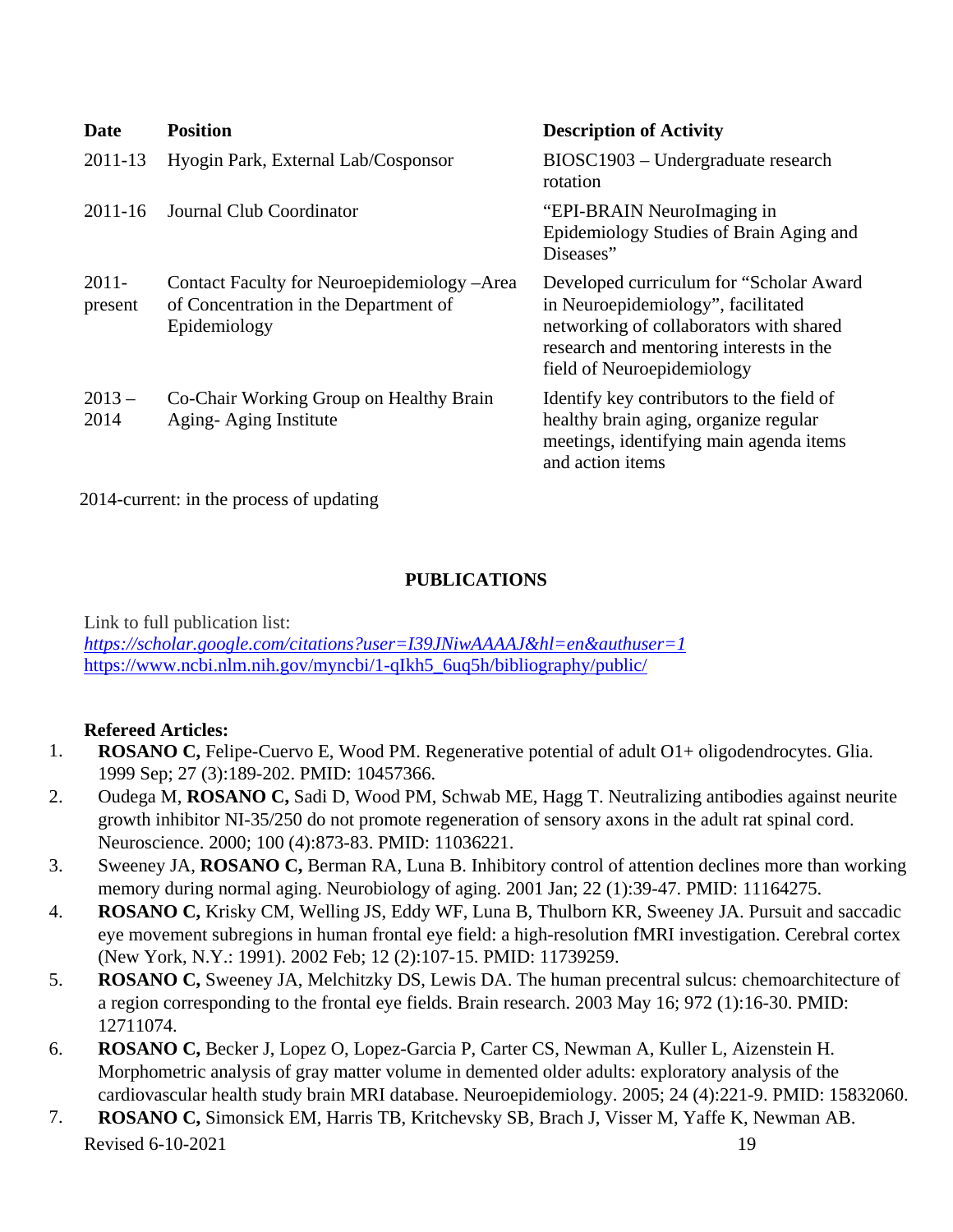Association between physical and cognitive function in healthy elderly: the health, aging and body composition study. Neuroepidemiology. 2005; 24:8-14. PMID: 15459503.

- 8. **ROSANO C,** Kuller LH, Chung H, Arnold AM, Longstreth WT Jr, Newman AB. Subclinical brain magnetic resonance imaging abnormalities predict physical functional decline in high-functioning older adults. Journal of the American Geriatrics Society. 2005 Apr; 53 (4):649-54. PMID: 15817012.
- 9. **ROSANO C,** Naydeck B, Kuller LH, Longstreth WT Jr, Newman AB. Coronary artery calcium: associations with brain magnetic resonance imaging abnormalities and cognitive status. Journal of the American Geriatrics Society. 2005 Apr; 53 (4):609-15. PMID: 15817006.
- 10. **ROSANO C,** Aizenstein HJ, Cochran JL, Saxton JA, De Kosky ST, Newman AB, Kuller LH, Lopez OL, Carter CS. Event-related functional magnetic resonance imaging investigation of executive control in very old individuals with mild cognitive impairment. Biological psychiatry. 2005 Apr 1; 57 (7):761-7. PMCID: PMC2848401. PMID: 15820233.
- 11. Koster A, Penninx BW, Bosma H, Kempen GI, Newman AB, Rubin SM, Satterfield S, Atkinson HH, Ayonayon HN, **ROSANO C,** Yaffe K, Harris TB, Rooks RN, Van Eijk JT, Kritchevsky SB. Socioeconomic differences in cognitive decline and the role of biomedical factors. Annals of epidemiology. 2005 Sep; 15 (8):564-71. PMID: 15922627.
- 12. **ROSANO C,** Aizenstein H, Cochran J, Saxton J, De Kosky S, Newman AB, Kuller LH, Lopez OL, Carter CS. Functional neuroimaging indicators of successful executive control in the oldest old. NeuroImage. 2005 Dec; 28 (4):881-9. PMID: 16226041.
- 13. **ROSANO C,** Brach J, Longstreth Jr WT, Newman AB. Quantitative measures of gait characteristics indicate prevalence of underlying subclinical structural brain abnormalities in high-functioning older adults. Neuroepidemiology. 2006; 26 (1):52-60. PMID: 16254454.
- 14. Sudore RL, Mehta KM, Simonsick EM, Harris TB, Newman AB, Satterfield S, **ROSANO C,** Rooks RN, Rubin SM, Ayonayon HN, Yaffe K. Limited literacy in older people and disparities in health and healthcare access. Journal of the American Geriatrics Society. 2006 May; 54 (5):770-6. PMID: 16696742.
- 15. Pope SK, Kritchevsky SB, Ambrosone C, Yaffe K, Tylavsky F, Simonsick EM, **ROSANO C,** Stewart S, Harris T. Myeloperoxidase polymorphism and cognitive decline in older adults in the Health, Aging, and Body Composition Study. American journal of epidemiology. 2006 Jun 15; 163 (12):1084-90. PMID: 16641309.
- 16. Sudore RL, Yaffe K, Satterfield S, Harris TB, Mehta KM, Simonsick EM, Newman AB, **ROSANO C,** Rooks R, Rubin SM, Ayonayon HN, Schillinger D. Limited literacy and mortality in the elderly: the health, aging, and body composition study. Journal of general internal medicine. 2006 Aug; 21 (8):806-12. PMCID: PMC1831586. PMID: 16881938.
- 17. Faulkner KA, Redfern MS, **ROSANO C,** Landsittel DP, Studenski SA, Cauley JA, Zmuda JM, Simonsick EM, Kritchevsky SB, Newman AB, Health ABC Study. Reciprocal influence of concurrent walking and cognitive testing on performance in older adults. Gait & posture. 2006 Oct; 24 (2):182-9. PMID: 16168655.
- 18. Wu M, **ROSANO C,** Butters M, Whyte E, Nable M, Crooks R, Meltzer CC, Reynolds CF 3rd, Aizenstein HJ. A fully automated method for quantifying and localizing white matter hyperintensities on MR images. Psychiatry research. 2006 Dec 1; 148:133-42. PMCID: PMC1761950. PMID: 17097277.
- 19. **ROSANO C,** Brach J, Studenski S, Longstreth WT Jr, Newman AB. Gait variability is associated with subclinical brain vascular abnormalities in high-functioning older adults. Neuroepidemiology. 2007; 29:193- 200. PMCID: PMC2824582. PMID: 18043004.
- 20. Inzitari M, Newman AB, Yaffe K, Boudreau R, de Rekeneire N, Shorr R, Harris TB, **ROSANO C.** Gait speed predicts decline in attention and psychomotor speed in older adults: the health aging and body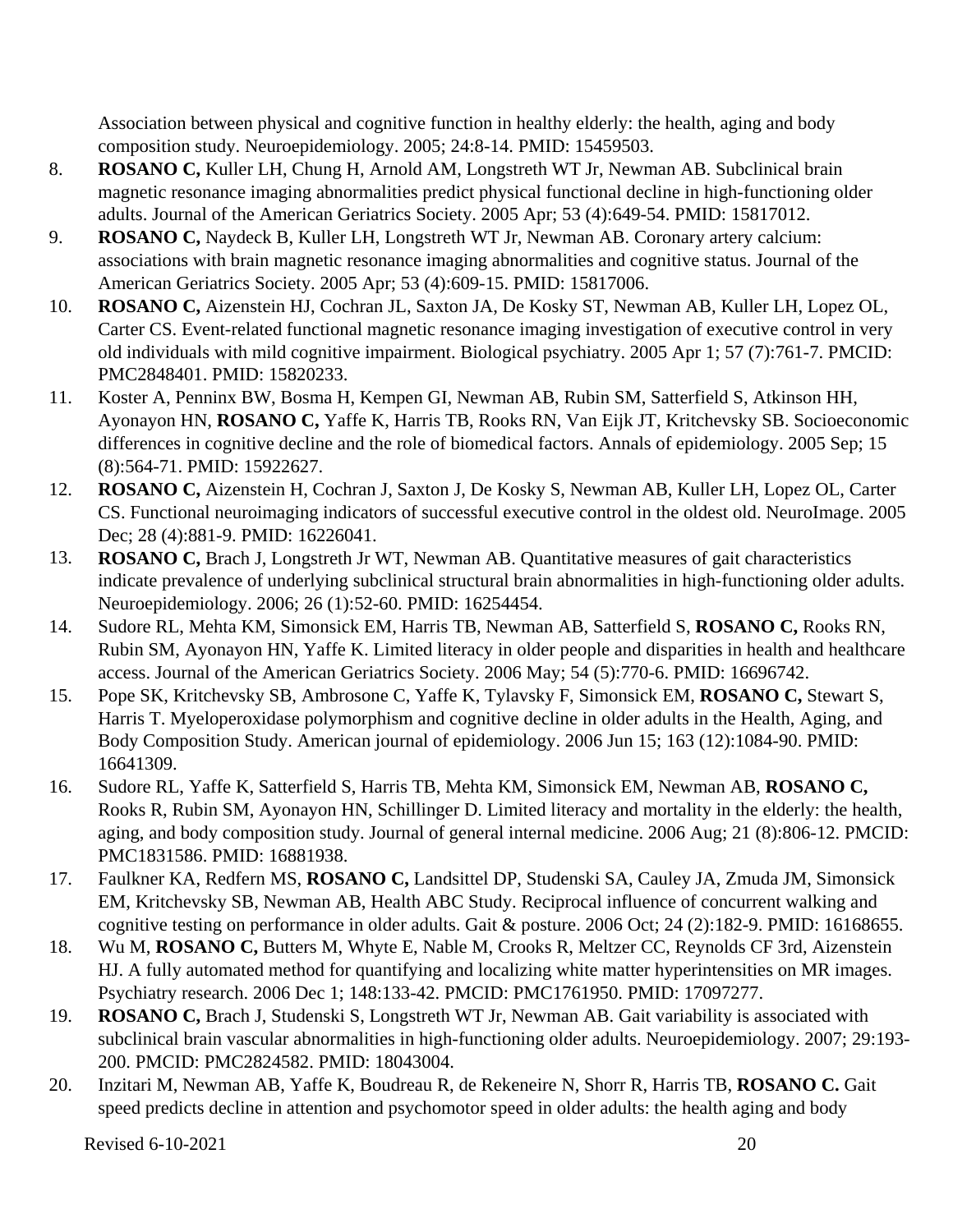composition study. Neuroepidemiology. 2007; 29:156-62. PMCID: PMC2824580. PMID: 18042999.

- 21. Wu M, **ROSANO C,** Lopez-Garcia P, Carter CS, Aizenstein HJ. Optimum template selection for atlasbased segmentation. NeuroImage. 2007 Feb 15; 34 (4):1612-8. PMID: 17188896.
- 22. Brenes GA, Kritchevsky SB, Mehta KM, Yaffe K, Simonsick EM, Ayonayon HN, **ROSANO C,** Rubin SM, Satterfield S, Penninx BW. Scared to death: results from the Health, Aging, and Body Composition study. The American journal of geriatric psychiatry. 2007 Mar; 15 (3):262-5. PMCID: PMC2879643. PMID: 17322138.
- 23. Faulkner KA, Redfern MS, Cauley JA, Landsittel DP, Studenski SA, **ROSANO C,** Simonsick EM, Harris TB, Shorr RI, Ayonayon HN, Newman AB, Health, Aging, and Body Composition Study. Multitasking: association between poorer performance and a history of recurrent falls. Journal of the American Geriatrics Society. 2007 Apr; 55 (4):570-6. PMID: 17397436.
- 24. **ROSANO C,** Aizenstein HJ, Wu M, Newman AB, Becker JT, Lopez OL, Kuller LH. Focal atrophy and cerebrovascular disease increase dementia risk among cognitively normal older adults. Journal of neuroimaging : official journal of the American Society of Neuroimaging. 2007 Apr; 17 (2):148-55. PMID: 17441836
- 25. Atkinson HH, **ROSANO C,** Simonsick EM, Williamson JD, Davis C, Ambrosius WT, Rapp SR, Cesari M, Newman AB, Harris TB, Rubin SM, Yaffe K, Satterfield S, Kritchevsky SB, Health ABC study. Cognitive function, gait speed decline, and comorbidities: the health, aging and body composition study. The journals of gerontology. Series A, Biological sciences and medical sciences. 2007 Aug; 62 (8):844-50. PMID: 17702875
- 26. **ROSANO C,** Aizenstein HJ, Studenski S, Newman AB. A regions-of-interest volumetric analysis of mobility limitations in community-dwelling older adults. The journals of gerontology. Series A, Biological sciences and medical sciences. 2007 Sep; 62 (9):1048-55. PMID: 17895446
- 27. **ROSANO C,** Aizenstein H, Brach J, Longenberger A, Studenski S, Newman AB. Gait measures indicate underlying focal gray matter atrophy in the brain of older adults. Journal of Gerontology: Medical Sciences. 2008;63(12):1380-8. PMID: 19126852 PMCID: PMC2648808
- 28. Yaffe K, Kanaya AM, Lindquist K, Hsueh WC, Cummings SR, Beamer B, Newman A, **ROSANO C,** Li R, Harris T, Health ABC Study. PPAR-gamma Pro12Ala genotype and risk of cognitive decline in elders. Neurobiology of aging. 2008 Jan; 29 (1):78-83. PMCID: PMC2233891. PMID: 17052804.
- 29. Yaffe K, Lindquist K, Shlipak MG, Simonsick E, Fried L, **ROSANO C,** Satterfield S, Atkinson H, Windham BG, Kurella-Tamura M. Cystatin C as a marker of cognitive function in elders: findings from the health ABC study. Annals of neurology. 2008 Jun; 63 (6):798-802. PMCID: PMC2584446. PMID: 18496846.
- 30. Sparto PJ, Aizenstein HJ, Vanswearingen JM, **ROSANO C,** Perera S, Studenski SA, Furman JM, Redfern MS. Delays in auditory-cued step initiation are related to increased volume of white matter hyperintensities in older adults. Experimental brain research. 2008 Jul; 188 (4):633-40. PMCID: PMC2515614. PMID: 18545989.
- 31. Mast BT, Miles T, Penninx BW, Yaffe K, **ROSANO C,** Satterfield S, Ayonayon HN, Harris T, Simonsick EM. Vascular disease and future risk of depressive symptomatology in older adults: findings from the Health, Aging, and Body Composition study. Biological psychiatry. 2008 Aug 15; 64 (4):320-6. PMID: 18367153.
- 32. **ROSANO C,** Newman AB, Katz R, Hirsch CH, Kuller LH. Association between lower digit symbol substitution test score and slower gait and greater risk of mortality and of developing incident disability in well-functioning older adults. Journal of the American Geriatrics Society. 2008 Sep; 56 (9):1618-25.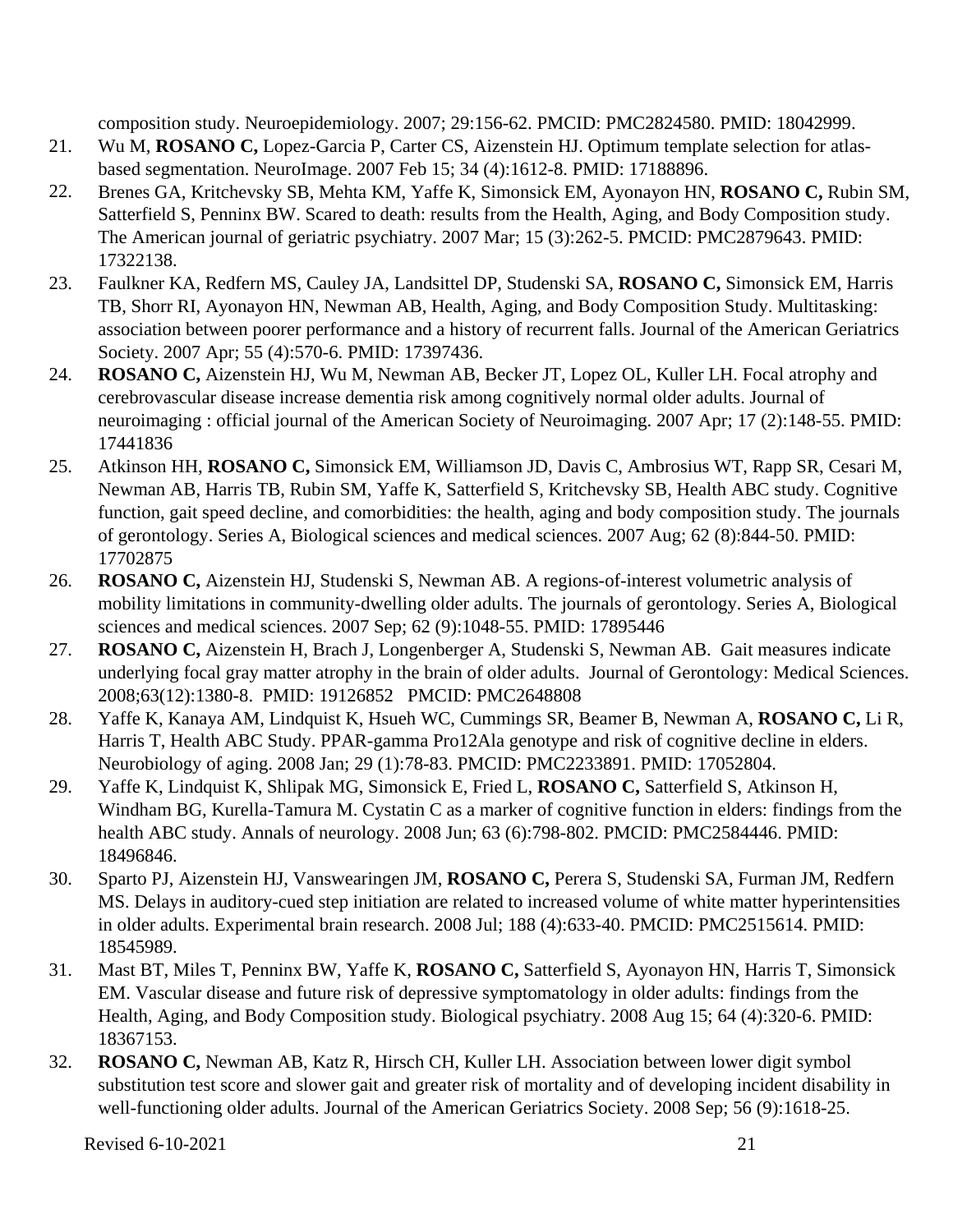PMCID: PMC2631090. PMID: 18691275.

- 33. Inzitari M, Studenski S, **ROSANO C,** Zakai NA, Longstreth WT Jr, Cushman M, Newman AB. Anemia is associated with the progression of white matter disease in older adults with high blood pressure: the cardiovascular health study. Journal of the American Geriatrics Society. 2008 Oct; 56 (10):1867-72. PMCID: PMC2897005. PMID: 18811608.
- 34. Kanaya AM, Lindquist K, Harris TB, Launer L, **ROSANO C,** Satterfield S, Yaffe K, Health ABC Study. Total and regional adiposity and cognitive change in older adults: The Health, Aging and Body Composition (ABC) study. Archives of neurology. 2009 Mar; 66 (3):329-35. PMCID: PMC2739693. PMID: 19273751.
- 35. Soreca I, **ROSANO C,** Jennings JR, Sheu LK, Kuller LH, Matthews KA, Aizenstein HJ, Gianaros PJ. Gain in adiposity across 15 years is associated with reduced gray matter volume in healthy women. Psychosomatic medicine. 2009 Jun; 71 (5):485-90. PMCID: PMC2863115. PMID: 19483122.
- 36. Yaffe K, Fiocco AJ, Lindquist K, Vittinghoff E, Simonsick EM, Newman AB, Satterfield S, **ROSANO C,** Rubin SM, Ayonayon HN, Harris TB, Health ABC Study. Predictors of maintaining cognitive function in older adults: the Health ABC study. Neurology. 2009 Jun 9; 72 (23):2029-35. PMCID: PMC2692177. PMID: 19506226.
- 37. Holden KF, Lindquist K, Tylavsky FA, **ROSANO C,** Harris TB, Yaffe K, Health ABC study. Serum leptin level and cognition in the elderly: Findings from the Health ABC Study. Neurobiology of aging. 2009 Sep; 30 (9):1483-9. PMID: 18358569
- 38. VanSwearingen JM, Perera S, Brach JS, Cham R, **ROSANO C,** Studenski SA. A randomized trial of two forms of therapeutic activity to improve walking: effect on the energy cost of walking. The journals of gerontology. Series A, Biological sciences and medical sciences. 2009 Nov; 64 (11):1190-8. PMCID: PMC2981453. PMID: 19643842.
- 39. Venkatraman VK, Aizenstein H, Guralnik J, Newman AB, Glynn NW, Taylor C, Studenski S, Launer L, Pahor M, Williamson J, **ROSANO C.** Executive control function, brain activation and white matter hyperintensities in older adults. NeuroImage. 2010 Feb 15; 49 (4):3436-42. PMCID: PMC2818521. PMID: 19922803.
- 40. Yaffe K, Lindquist K, Vittinghoff E, Barnes D, Simonsick EM, Newman A, Satterfield S, **ROSANO C,** Rubin SM, Ayonayon HN, Harris T, Health, Aging and Body Compsition Study. The effect of maintaining cognition on risk of disability and death. Journal of the American Geriatrics Society. 2010 May; 58 (5):889- 94. PMCID: PMC2924918. PMID: 20406308.
- 41. **ROSANO C,** Venkatraman VK, Guralnik J, Newman AB, Glynn NW, Launer L, Taylor CA, Williamson J, Studenski S, Pahor M, Aizenstein H. Psychomotor speed and functional brain MRI 2 years after completing a physical activity treatment. The Journals of Gerontology. Series A, Biological Sciences and Medical Sciences. 2010 Jun; 65 (6):639-47. PMCID: PMC2869531. PMID: 20348185.
- 42. **ROSANO C,** Sigurdsson S, Siggeirsdottir K, Phillips CL, Garcia M, Jonsson PV, Eiriksdottir G, Newman AB, Harris TB, van Buchem MA, Gudnason V, Launer LJ. Magnetization transfer imaging, white matter hyperintensities, brain atrophy and slower gait in older men and women. Neurobiology of aging. 2010 Jul; 31 (7):1197-204. PMCID: PMC2873052. PMID: 18774624.
- 43. Watson NL, **ROSANO C,** Boudreau RM, Simonsick EM, Ferrucci L, Sutton-Tyrrell K, Hardy SE, Atkinson HH, Yaffe K, Satterfield S, Harris TB, Newman AB, Health ABC Study. Executive function, memory, and gait speed decline in well-functioning older adults. The journals of gerontology. Series A, Biological sciences and medical sciences. 2010 Oct; 65 (10):1093-100. PMCID: PMC2949334. PMID: 20581339.
- 44. Erickson KI, Raji CA, Lopez OL, Becker JT, **ROSANO C,** Newman AB, Gach HM, Thompson PM, Ho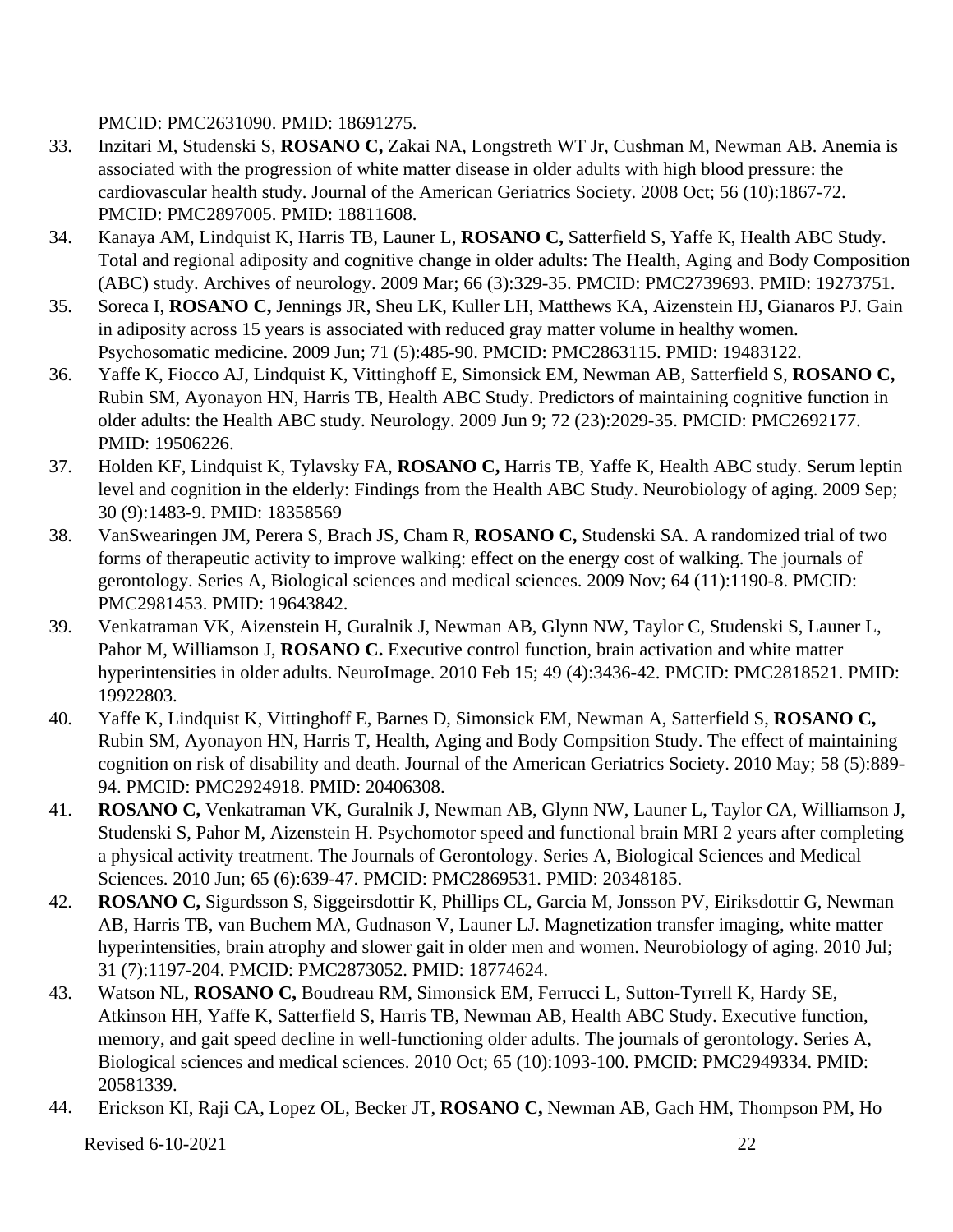AJ, Kuller LH. Physical activity predicts gray matter volume in late adulthood: the Cardiovascular Health Study. Neurology. 2010 Oct 19; 75 (16):1415-22. PMCID: PMC3039208. PMID: 20944075.

- 45. Watson NL, Sutton-Tyrrell K, Youk AO, Boudreau R, Mackey RH, Simonsick EM, **ROSANO C,** Hardy SE, Windham BG, Harris TB, Najjar SS, Lakatta EG, Atkinson HH, Johnson KC, Bauer DC, Newman AB. Arterial stiffness and gait speed in older adults with and without peripheral arterial disease. American Journal of Hypertension. 2011; 24 (1):90-95. PMID: 20940711 PMCID: PMC3290653
- 46. Buckalew N, Haut MW, Aizenstein H, **ROSANO C**, Edelman KD, Perera S, Marrow L, Tadic S, Venkatraman V, Weiner D. White matter hyperintensity burden and disability in older adults: is chronic pain a contributor? PMR 2013 Jun;5(6):471-80. PMID: 23474209
- 47. Venkatraman VK, Aizenstein HJ, Newman AB, Yaffe K, Harris T, Kritchevsky S, Ayonayon HN, **ROSANO C.** Lower Digit Symbol Substitution Score in the Oldest Old is Related to Magnetization Transfer and Diffusion Tensor Imaging of the White Matter. Frontiers in aging neuroscience. 2011; 3:11. PMCID: PMC3180637. PMID: 21991255.
- 48. Fiocco AJ, Kanaya AM, Lindquist KM, Harris TB, Satterfield S, Simonsick EM, Kuller L, **ROSANO C,** Yaffe K, Health ABC Study. Plasma F2-isoprostane level and cognitive function over eight years in nondemented older adults: Findings from the Health ABC Study. Prostaglandins, leukotrienes, and essential fatty acids. Alzheimer's & Dementia 2011 Jan; 84:57-61. PMCID: PMC3015004. PMID: 20870401.
- 49. Studenski S, Perera S, Patel K, **ROSANO C,** Faulkner K, Inzitari M, Brach J, Chandler J, Cawthon P, Connor EB, Nevitt M, Visser M, Kritchevsky S, Badinelli S, Harris T, Newman AB, Cauley J, Ferrucci L, Guralnik J. Gait speed and survival in older adults. JAMA : the journal of the American Medical Association. 2011 Jan 5; 305 (1):50-8. PMCID: PMC3080184. PMID: 21205966.
- 50. **ROSANO C,** Longstreth WT Jr, Boudreau R, Taylor CA, Du Y, Kuller LH, Newman AB. High blood pressure accelerates gait slowing in well-functioning older adults over 18-years of follow-up. Journal of the American Geriatrics Society. 2011 Mar; 59 (3):390-7. PMCID: PMC3637929. PMID: 21391929.
- 51. Ho AJ, Raji CA, Becker JT, Lopez OL, Kuller LH, Hua X, Dinov ID, Stein JL, **ROSANO C,** Toga AW, Thompson PM. The effects of physical activity, education, and body mass index on the aging brain. Human brain mapping. 2011 Sep; 32 (9):1371-82. PMCID: PMC3184838. PMID: 20715081.
- 52. Yaffe K, Lindquist K, Schwartz AV, Vitartas C, Vittinghoff E, Satterfield S, Simonsick EM, Launer L, **ROSANO C,** Cauley JA, Harris T. Advanced glycation end product level, diabetes, and accelerated cognitive aging. Neurology. 2011 Oct 4; 77 (14):1351-6. PMCID: PMC3182758. PMID: 21900628.
- 53. Watson NL, Sutton-Tyrrell K, **ROSANO C,** Boudreau RM, Hardy SE, Simonsick EM, Najjar SS, Launer LJ, Yaffe K, Atkinson HH, Satterfield S, Newman AB. Arterial stiffness and cognitive decline in wellfunctioning older adults. The journals of gerontology. Series A, Biological sciences and medical sciences. 2011 Dec; 66 (12):1336-42. PMCID: PMC3210954. PMID: 21768503.
- 54. Hughes TM, Kuller LH, Lopez OL, Becker JT, Evans RW, Sutton-Tyrrell K, **ROSANO C.** Markers of cholesterol metabolism in the brain show stronger associations with cerebrovascular disease than Alzheimer's disease. Journal of Alzheimer's disease. JAD. 2012; 30 (1):53-61. PMCID: PMC3348402. PMID: 22377780.
- 55. **ROSANO C,** Studenski SA, Aizenstein HJ, Boudreau RM, Longstreth WT Jr, Newman AB. Slower gait, slower information processing and smaller prefrontal area in older adults. Age and ageing. 2012 Jan; 41 (1):58-64. PMCID: PMC3234076. PMID: 21965414.
- 56. Leishear K, Ferrucci L, Lauretani F, Boudreau RM, Studenski SA, **ROSANO C,** Abbate R, Gori AM, Corsi AM, Di Iorio A, Guralnik JM, Bandinelli S, Newman AB, Strotmeyer ES. Vitamin B12 and homocysteine levels and 6-year change in peripheral nerve function and neurological signs. The journals of gerontology.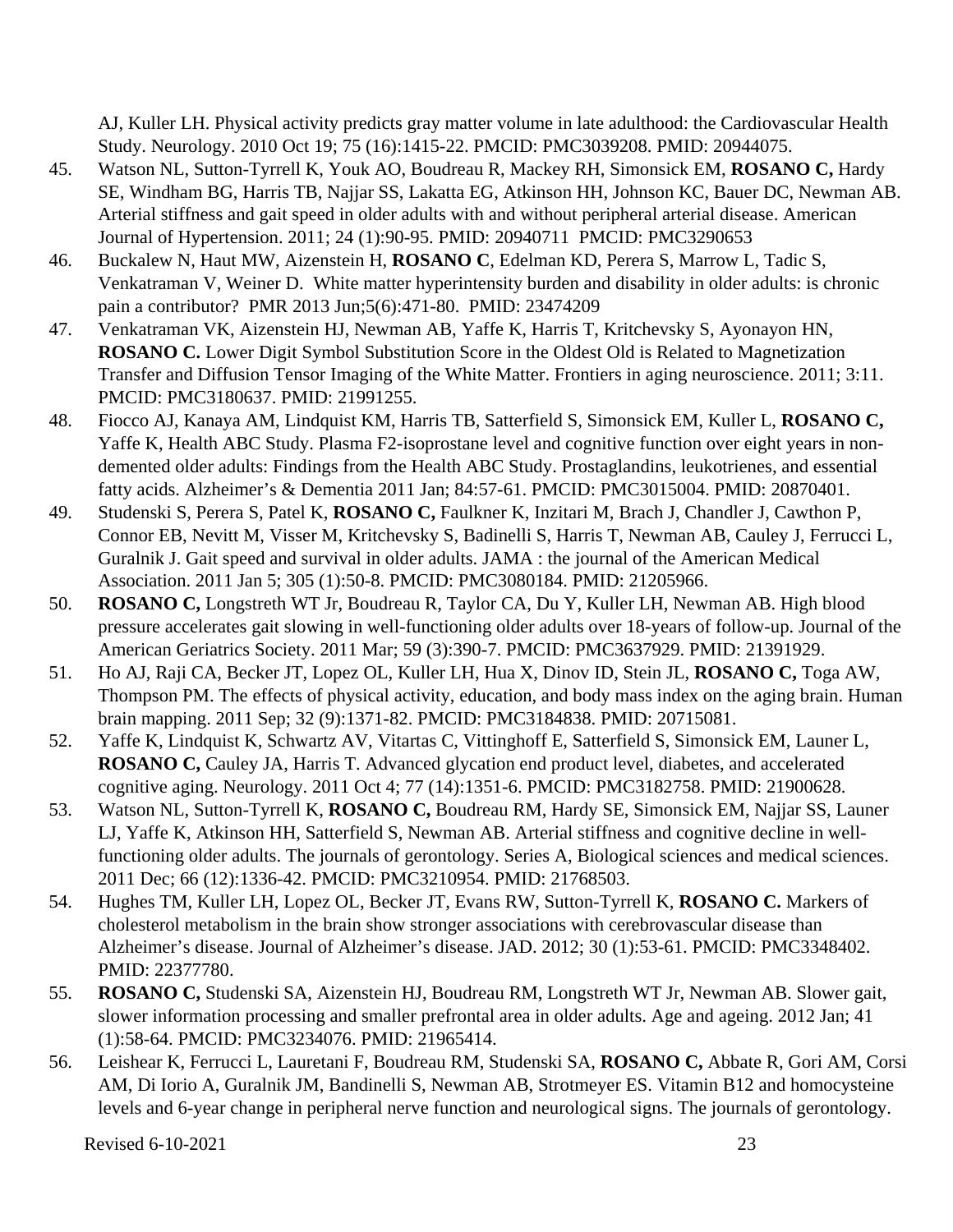Series A, Biological sciences and medical sciences. 2012 May; 67 (5):537-43. PMCID: PMC3326240. PMID: 22156506.

- 57. Swindell WR, Cummings SR, Sanders JL, Caserotti P, **ROSANO C,** Satterfield S, Strotmeyer ES, Harris TB, Simonsick EM, Cawthon PM. Data Mining Identifies Digit Symbol Substitution Test Score and Serum Cystatin C as Dominant Predictors of Mortality in Older Men and Women. Rejuvenation research. 2012 May 18. PMID: 22607624 PMCID: PMC3419847
- 58. Leishear K, Boudreau RM, Studenski SA, Ferrucci L, **ROSANO C,** de Rekeneire N, Houston DK, Kritchevsky SB, Schwartz AV, Vinik AI, Hogervorst E, Yaffe K, Harris TB, Newman AB, Strotmeyer ES, Health, Aging and Body Composition Study. Relationship between vitamin B12 and sensory and motor peripheral nerve function in older adults. Journal of the American Geriatrics Society. 2012 Jun; 60 (6):1057- 63. PMCID: PMC3376015. PMID: 22690982.
- 59. Jovancevic J, **ROSANO C,** Perera S, Erickson KI, Studenski S. A protocol for a randomized clinical trial of interactive video dance: potential for effects on cognitive function. BMC geriatrics. 2012 Jun 6; 12 (1):23. PMID: 22672287 PMCID: PMC3404007
- 60. Metti AL, Cauley JA, Ayonayon HN, Harris TB, **ROSANO C,** Williamson JD, Yaffe K, for the Health, Aging and Body Composition Study. The demographic and medical correlates of plasma aß40 and aß42. Alzheimer disease and associated disorders. 2012 Jun 22. PMID: 22732677 PMCID: PMC3473156
- 61. **ROSANO C,** Aizenstein HJ, Newman AB, Venkatraman V, Harris T, Ding J, Satterfield S, Yaffe K, Health ABC Study. Neuroimaging differences between older adults with maintained versus declining cognition over a 10-year period. NeuroImage. 2012 Aug 1; 62 (1):307-13. PMID: 22542701 PMCID: PMC3690545
- 62. **ROSANO C,** Bennett DA, Newman AB, Venkatraman V, Yaffe K, Harris T, Kritchevsky S, Aizenstein HJ. Patterns of focal gray matter atrophy are associated with bradykinesia and gait disturbances in older adults. The journals of gerontology. Series A, Biological sciences and medical sciences. 2012 Sep; 67 (9):957-62. PMCID: PMC3436092. PMID: 22367436.
- 63. Yaffe K, Falvey C, Hamilton N, Schwartz AV, Simonsick EM, Satterfield S, Cauley JA, **ROSANO C,** Launer LJ, Strotmeyer ES, Harris TB. Diabetes, glucose control, and 9-year cognitive decline among older adults without dementia. Archives of Neurology. 2012 Sep; 69 (9):1170-5. PMID: 22710333 PMCID: PMC3752423
- 64. Tolea MI, Ferrucci L, Costa PT, Faulkner K, **ROSANO C,** Satterfield S, Ayonayon HN, Simonsick EM, Health, Aging, and Body Composition Study. Personality and reduced incidence of walking limitation in late life: findings from the Health, Aging, and Body Composition Study. The journals of gerontology. Series B, Psychological sciences and social sciences. 2012 Nov; 67 (6):712-9. PMCID: PMC3478729. PMID: 22437204.
- 65. Falvey CM, **ROSANO C,** Simonsick EM, Harris T, Strotmeyer ES, Satterfield S, Yaffe K, for the Health ABC Study. Macro- and Microstructural Magnetic Resonance Imaging Indices Associated With Diabetes Among Community-Dwelling Older Adults. Diabetes care. 2012 Nov 16. PMID: 23160721 PMCID: PMC3579347
- 66. Hughes TM, **ROSANO C,** Evans RW, Kuller LH. Brain cholesterol metabolism, oxysterols, and dementia. Journal of Alzheimer's disease, 2013; 33 (4):891-911. PMID: 23076077 PMCID: PMC4354887
- 67. **ROSANO C,** Watson N, Chang Y, Newman AB, Aizenstein HJ, Du Y, Venkatraman V, Harris TB, Barinas-Mitchell E, Sutton-Tyrrell K. Aortic pulse wave velocity predicts focal white matter hyperintensities in a biracial cohort of older adults. Hypertension. 2013 Jan; 61 (1):160-5. PMCID: PMC3521843. PMID: 23172923
- 68. Buckalew N, Weiner D, Haut M, Perera H, Aizenstein H, **ROSANO C,** Dunfee Edelman K, Marrow L,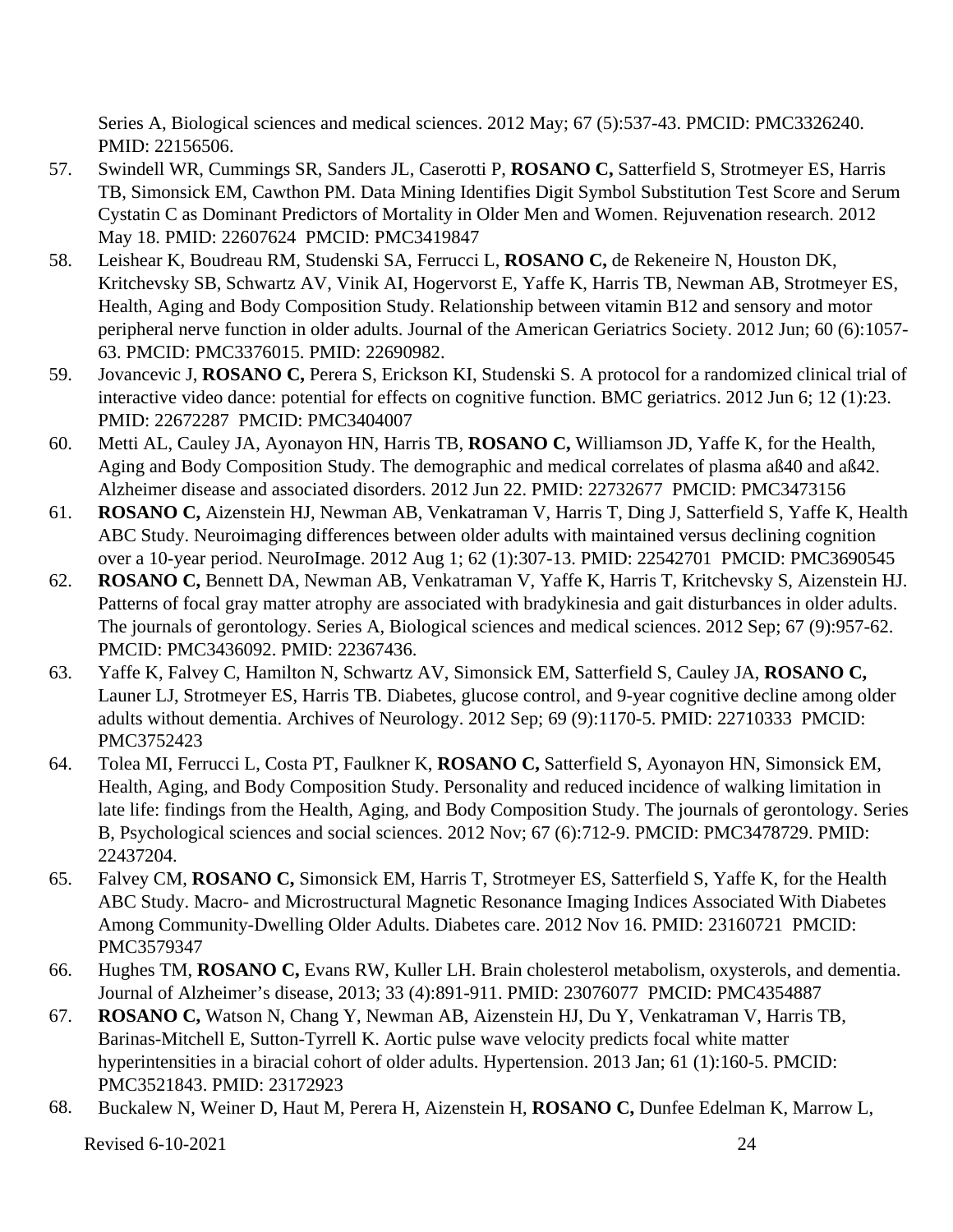Tadic S, Harris T, Venkatraman V, Hicks G, Kritchevsky S, Yaffe K, Weiner D. White Matter Hyperintensity Burden and Disability in Older Adults: Is Chronic Pain a Contributor? PM & R: the journal of injury, function, and rehabilitation. 2013 Mar 7. PMID: 23474209 PMCID: PMC4023475

- 69. Nadkarni NK, Studenski SA, Perera S, **ROSANO C,** Aizenstein HJ, Brach JS, Van Swearingen JM. White matter hypersensitivies, exercise, and improvement in gait speed: does type of gate rehabilitation matter? J Am Geriatr Soc. 2013 May;61(5):686-93. PMID: 23590257 PMCID: PMC3874589
- 70. **ROSANO C,** Chang YF, Kuller LH, Guralnik JM, Studenski SA, Aizenstein HJ, Gianaros PJ, Lopez OL, Longstreth WT Jr, Newman AB. Long-term survival in adults 65 years and older with white matter hyperintensity: association with performance on the digit symbol substitution test. Psychosomatic Medicine. 2013 Sep; 75 (7):624-31. PMCID: PMC3809761 PMID: 23886735.
- 71. Nadkarni NK, Nunley KA, Aizenstein H, Harris TB, Yaffe K, Satterfield S, Newman AB, **ROSANO C.** Association Between Cerebellar Gray Matter Volumes, Gait Speed, and Information-Processing Ability in Older Adults Enrolled in the Health ABC Study. The Journals of Gerontology. Series A, Biological Sciences and Medical Sciences. 2013 Oct 29. PMID: 24170673 PMCID: PMC4095927
- 72. Hughes TM, Ryan CM, Aizenstein HJ, Nunley K, Gianaros PJ, Miller R, Costacou T, Strotmeyer ES, Orchard TJ, **ROSANO C.** Frontal gray matter atrophy in middle aged adults with type 1 diabetes is independent of cardiovascular risk factors and diabetes complications. Journal of Diabetes and Its Complications. 2013:Nov-Dec;27(6):558-64.PMCID: PMC3818288. PMID: 23994432.
- 73. Maries A, Olson M, Layton W, **ROSANO C,** Boureau R, Marai GE. GRACE: A Visual Comparison Framework for Integrated Spatial and Non-Spatial Geriatric Data. IEEE Transactions on Visualization and Computer Graphics. 2013 Dec; 2 (22):2916-2925. PMID: 24051859 PMCID: PMC4423600
- 74. Tian Q, Erickson KI, Simonsick EM, Aizenstein HJ, Glynn NW, Boudreau RM, Newman AB, Kritchevsky SB, Yaffe K, Harris TB, **ROSANO C.** Physical Activity Predicts Microstructural Integrity in Memory-Related Networks in Very Old Adults. The Journals of Gerontology. Series A, Biological Sciences and Medical Sciences. 2014 Jan 28. PMID: 24474004 PMCID: PMC4172036
- 75. Rosso AL, Olson Hunt MJ, Yang M, Brach JS, Harris TB, Newman AB, Satterfield S, Studenski SA, Yaffe K, Aizenstein HJ, **ROSANO C,** Health ABC study. Higher step length variability indicates lower gray matter integrity of selected regions in older adults. Gait & Posture. 2014 May; 40 (1):225-30. PMCID: PMC4071448. PMID: 24792638.
- 76. Bolandzadeh N, Liu-Ambrose T, Aizenstein H, Harris T, Launer L, Yaffe K, Kritchevsky SB, Newman A, **ROSANO C.** Pathways linking regional hyperintensities in the brain and slower gait. NeuroImage. 2014 May 17. PMID: 24841418 PMCID: PMC4508128
- 77. Rosso AL, Studenski SA, Chen WG, Aizenstein HJ, Alexander NB, Bennett DA, Black SE, Camicioli R, Carlson MC, Ferrucci L, Guralnik JM, Hausdorff JM, Kaye J, Launer LJ, Lipsitz LA, Verghese J, **ROSANO C.** Aging, the central nervous system, and mobility. J Gerontol A Biol Sci Med Sci. 2013 Nov;68(11):1379-86. PMID: 23843270 PMCID: PMC3805295
- 78. Vishwanathan R, Iannaccone A, Scott Tm, Kritchevsky SB, Jennings BJ, Carboni G, Forma G, Satterfield S, Harris T, Johnson KC, Schalch W, Renzi LM, **ROSANO C,** Johnson EJ. Macular pigment optical density is related to cognitive function in older people. Age Ageing 2014 Mar;43(2):271-5. PMID:24435852.
- 79. Nettiksimmons J, Simonsick EM, Harris T, Satterfield S, **ROSANO C,** Yaffe K. The Associations between Serum Brain-Derived Neurotrophic Factor, Potential Confounders, and Cognitive Decline: A Longitudinal Study. PLoS ONE. 2014, March 26:9(3). PMID: 24670553 PMCID: PMC3966768
- 80. Ryan JP, Fine DF, **ROSANO C**. Type 2 diabetes and cognitive impairment: contributions from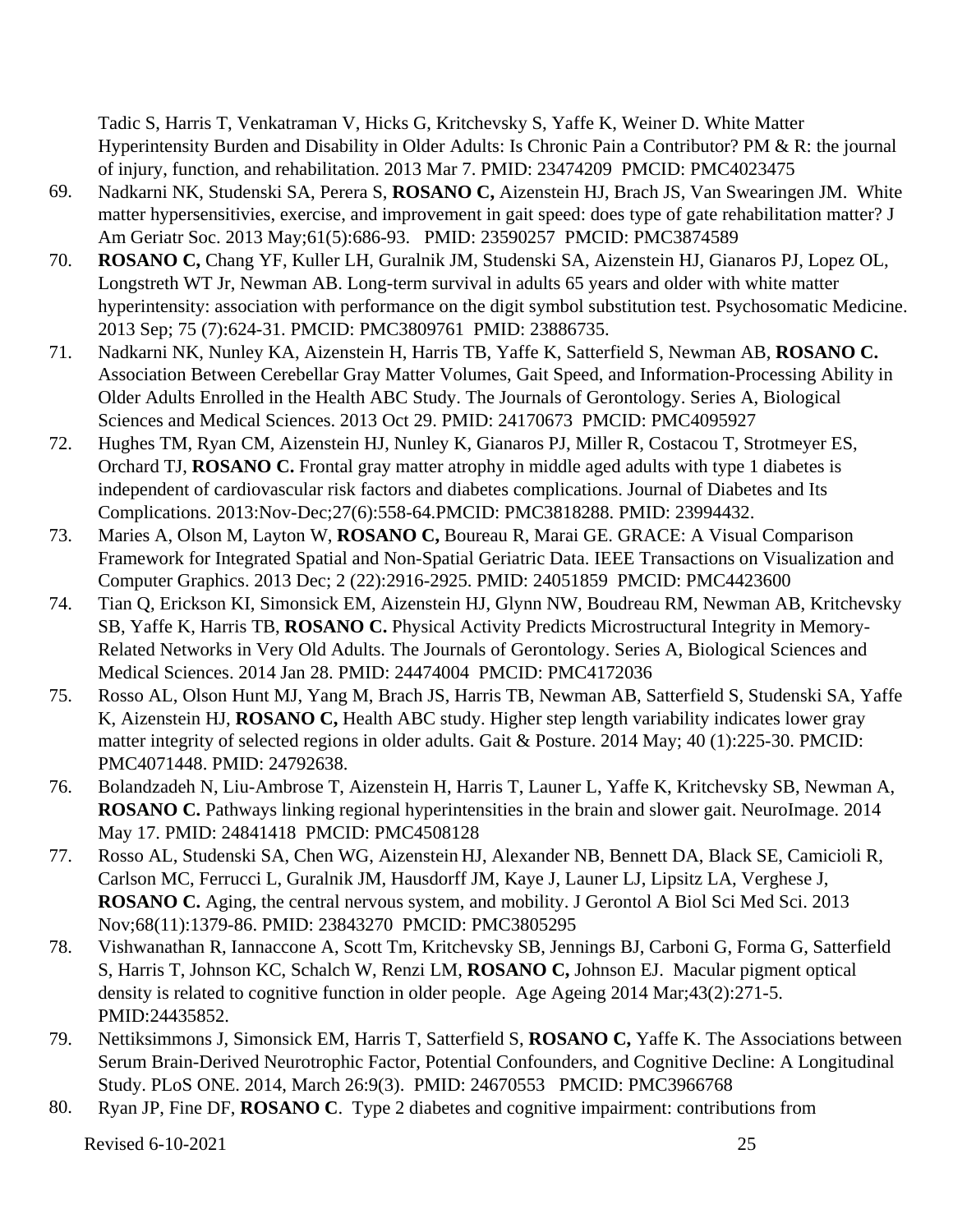neuroimaging. J Geriatr Psychiatry Neurol. 2014 Mar;27(1):47-55. PMID: 24394151 PMCID: PMC4049175

- 81. Olson Hunt MJ, Weissfeld L, Boudreau RM, Aizenstein H, Newman AB, Simonsick EM, Van Domelen DR, Thomas F, Yaffe K and **ROSANO C.** A variant of sparse partial least squares for variable selection and data exploration. Front Neuroinform. March 3, 2014; 8:18. PMID: 24624079 PMCID: PMC3939647
- 82. Tian Q, Simonsick EM, Erickson K, Aizenstein HJ, Glynn NW, Boudreau R, Newman AB, Kritchevsky S, Yaffe K, Harris TB, **ROSANO C.** Cardiorespiratory Fitness and Brain Diffusion Tensor Imaging in Adults Over 80 Years of Age. Brain Research. 2014 Sep 6. PMID:25204690. PMCID:PMC4252614
- 83. Tudorascu (Mays) DL, **ROSANO C,** Venkatraman VK, MacCloud RL, Harris T, Yaffe K, Newman AB, Aizenstein HJ. Multimodal MRI markers support a model of small vessel ischemia for depressive symptoms in very old adults. Psychiatry Research. 2014 Nov 30;224(2):73-90. PMID: 25205441 PMCID: PMC4195799
- 84. Nadkarni NK, Perera S, Studenski SA, **ROSANO C,** Aizenstein HJ, VanSwearingen JM. Callosal Hyperintensities and Gait Speed Gain from Two Types of Mobility Interventions in Older Adults. Archives of Physical Medicine and Rehabilitation. 2014 Oct 12. PMID: 25316182 PMCID: PMC4394027
- 85. Metti AL, Yaffe K, Boudreau RM, Simonsick EM, Carnahan RM, Satterfield S, Harris TB, Ayonayon HN, **ROSANO C, Cauley JA. Health ABC Study: Trajectories of inflammatory markers and cognitive decline** over 10 years. Neurobiology of Aging, 2014 Dec;35(12)2785-90. PMID: 24997674 PMCID: PMC4252870
- 86. Novelli EM, Hildesheim M, **ROSANO C,** Vanderpool R, Simon M, Kato GJ, Gladwin MT. Elevated Pulse Pressure Is Associated with Hemolysis, Proteinuria And Chronic Kidney Disease In Sickle Cell Disease. PLosOne, 2014 Dec 5;9(12):e114309. PMID: 25478953 PMCID: PMC4257593
- 87. Bettcher B, Yaffe K, Boudreau RM, Neuhaus J, Aizenstein H, Ding J, Kritchevsky SB, Launer LJ, Liu Y, Satterfield S, **ROSANO C**. Declines in inflammation predict greater white matter integrity in older adults. Neurobiol Aging. 2014 Nov 13. PMID: 25554492 PMCID: PMC4339188
- 88. Liu G, Allen B, Lopez OL, Aizenstein HJ, Boudreau B, Newman AB, Yaffe K, Kritchevsky S, Launer L, Satterfield S, Simonsick ES, **ROSANO C**. Racial differences in gray matter integrity by diffusion tensor in black and white octogenarians. Current Alzheimer Research, 2014, Nov 7 PMID: 25387332
- 89. Jain S, Himali J, Beiser A, Ton TGN, Kelly-Hayes M, Biggs ML, Delaney JAC, **ROSANO C,** Seshadri S, Frank SA. Validation of Secondary Data Sources to Identify Parkinson disease Against Clinical Diagnostic Criteria. American Journal of Epidemiology (2014). PMID: 25550359 PMCID: PMC4312428
- 90. Tian Q, Glynn NW, Erickson KI, Aizenstein HJ, Simonsick EM, Yaffe K, Harris TB, Kritchevsky SB, Boudreau RM, Newman AB, Lopez OL, Saxton J, **ROSANO C,** Health ABC study. Objective measures of physical activity, white matter integrity and cognitive status in adults over age 80. Behav Brain Res. 2015;284:51-7. PMID:25655514 PMCID:PMC4369426.
- 91. Nadkarni NK, Perera S, Hanlon JT, Studenski SA, Newman AB, Aizenstein H, Elam M, Harris TB, Kritchevsky S, Yaffe K, **ROSANO C**. Statins and brain integrity in older adults: Secondary analysis of the Health ABC Study. Alzheimers Dement. 2015 Jan 12. PMID: 25592659
- 92. Costacou T, **ROSANO C,** Aizenstein H, Mettenburg JM, Nunley K, Ferrell RE, Orchard TJ. The Haptoglobin 1 allele correlates with white matter hyperintensities in middle-aged adults with type 1 diabetes. Diabetes 2015, Feb;64(2):654-9. PMID: 25213335 PMCID: PMC4303969
- 93. Nettiksimmons J, Ayonayon H, Harris T, Phillips C, **ROSANO C,** Satterfield S, Yaffe K. Development and validation of risk index for cognitive decline using blood-derived markers. Neurology. 2015 Jan 21. PMID: 25609760 PMCID: PMC4336104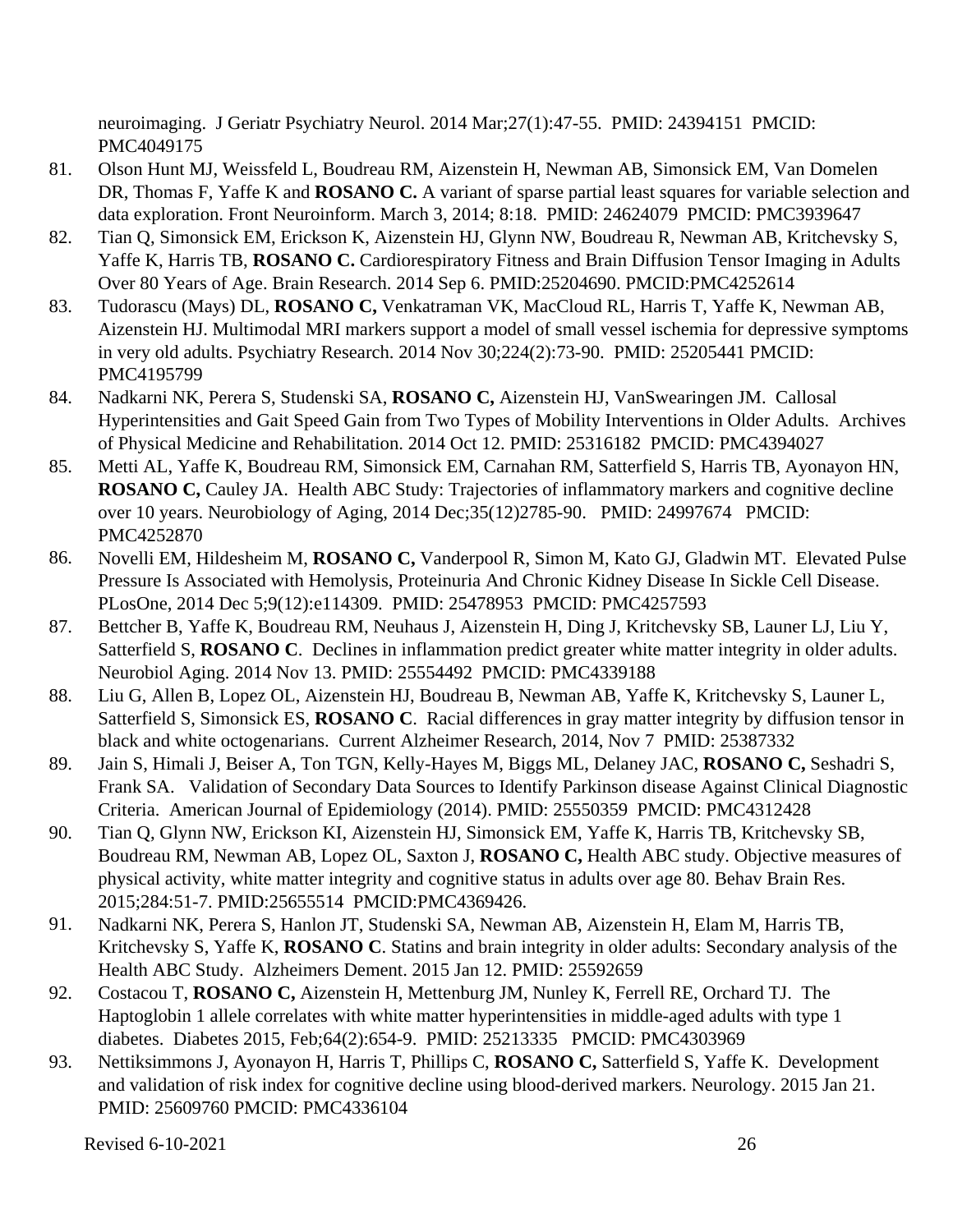- 94. Rosso AL, Sanders JL, Arnold AM, Boudreau RM, Hirsch CH, Carlson MC, **ROSANO C,** Kritchevsky SB, Newman AB. Multisystem physiologic impairments and changes in gait speed in older adults. J Gerontol A Biol Sci Med Sci. 2015 Mar;70(3):319-24. PMID: 25380599 PMCID: PMC4351395
- 95. Koyama A, Houston DK, Simonsick EM, Lee JS, Ayonayon HN, Shahar DR, **ROSANO C,** Satterfield S, Yaffe K. Association between Mediterranean diet and cognitive decline in a biracial population. J Gerontol A Biol Sci Med Sci. 2015 Mar;70(3):354-9. PMID: 24994847 PMCID: PMC4351391
- 96. **ROSANO C,** Abebe K, Aizenstein HJ, Boudreau R, Jennings JR, Venkatraman V, Harris TB, Yaffe K, Satterfield S, Newman AB, for the Health ABC Study. Longitudinal systolic blood pressure characteristics and integrity of white matter tracts in a cohort of very old black and white adults. American Journal of Hypertension. Am J Hypertens. 2014 Aug 26. PMID: 25159083 PMCID: PMC4325666
- 97. Nunley KA, Ryan CM, Orchard TJ, Aizenstein HJ, Jennings JR, Ryan J, Zgibor JC, Boudreau RM, Costacou T, Maynard JD, Miller RG, **ROSANO C**. White matter hyperintensities in middle-aged adults with childhood-onset type 1 diabetes. Neurology. 2015 May 19;84(20):2062-9. PMID: 25904692 PMCID: PMC4442104
- 98. Ryan JP, Aizenstein HJ, Orchard T, Ryan CM, Saxton JA, Fine DF, Nunley KA, **ROSANO C**. Age of childhood onset in Type 1 diabetes is associated with decreased functional brain connectivity in midlife. Psychosomatic Medicine 2015 Jul-Aug;77(6):622-30. PMID: 26163816 PMCID: PMC4503367
- 99. Novelli EM, Sarles CE, Aizenstein HJ, Tamer I, **ROSANO C**. Brain Venular Pattern by 7T MRI Correlates with Memory and Hemoglobin in Sickle Cell Anemia. Psychiatry Research: Neuroimaging. Psychiatry Res. 2015 Jul 30;233(1):18-22. PMID: 26002434
- 100. Nunley KA, **ROSANO C,** Ryan C, Jennings RC, Aizenstein HJ, Costacou T, Boudreau B, Orchard TJ, Saxton JA. Clinically Relevant Cognitive Impairment in Middle-Aged Adults with Childhood-Onset Type 1 Diabetes. Diabetes Care 2015 Jul 7. PMID: 26153270 PMCID: PMC4542271
- 101. Metti AL, Aizenstein H, Yaffe K, Boudreau RM, Newman A, Launer L. Gianaros PJ, Lopez OL, Saxton J, Ives DG, Kritchevsky S, Vallejo AN, **ROSANO C**. Trajectories of peripheral interleukin-6, structure of the hippocampus, and cognitive impairment over 14 year in older adults. Neurobiol Aging. 2015 Nov;36(11):3038-44. doi: 10.1016/j.neurobiolaging.2015.07.025. Epub 2015 Jul 28. PubMed PMID: 26279115.
- 102. Shardell M, Semba RD, **ROSANO C,** Kalyani RR, Bandinelli S, Chia CW, Ferrucci L. Plasma Klotho and cognitive decline in older adults: Findings from the inCHIANTI Study. J Gerontol A Biol Sci Med Sci. 2016 May 21;71(5):677-82. Epub 2015 Aug 21. PMID: 26297657
- 103. Flatt J, Rosso AL, Aizenstein JH, Schulz R, Longstreth WT Jr., Newman AB, Fowler NR, **ROSANO C.** Social Network Size and Findings on Cranial Magnetic Resonance Imaging in Older Adults: The Cardiovascular Health Study, Journal of American Geriatrics Society, November 2015, 63(11):2430- 2432. DOI: 10.1111/jgs.13805. PMID: 26603076
- 104. Sorond FA, Cruz-Almeida Y, Clark DJ, Viswanathan A, Scherzer CR, De Jager P, Csiszar A, Laurienti PH, Hausdorff JM, Chen WG, Ferrucci L. **ROSANO C,** Studenski SA, Black SE, Lipsitz LA. Aging, the Central Nervous System, and Mobility in Older Adults: Neural Mechanisms of Mobility Impairment. J Gerontol A Biol Sci Med Sci. 2015 Dec; 70(12):1526032. doi: 10.1093/gerona/glv130. Epub 2015 Sep 18. PMID: 26386013
- 105. Novelli EM, Little-Ihrig L, Jorgensen DR, Shaaban CE, Isenberg JS, Butters MA, **ROSANO C**. Elevated plasma thrombospondin-1 (TSP1) levels are correlated with oxidative stress and worse cognitive function in sickle cell disease. Blood 2015 126:2184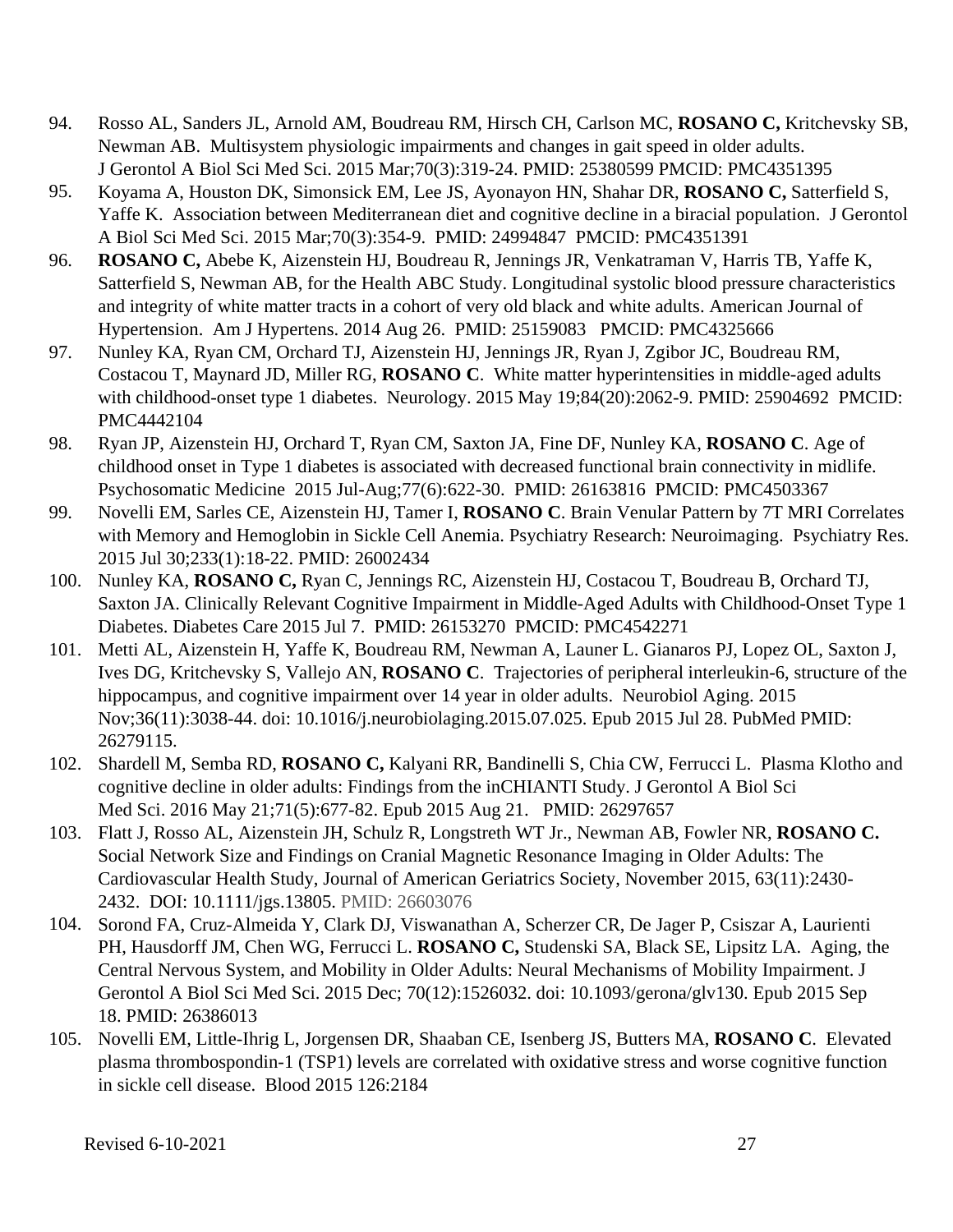- 106. Nunley KA, Ryan CM, Saxton JA, Costacou T, Orchard TJ, **ROSANO C**. Response to comment: Clinically relevant cognitive impairment in middle-aged adults with childhood-onset Type 1 Diabetes. Diabetes Care 2015;38:1768-1776. Diabetes Care 2016 Feb;38(2):e25. doi: 10.2337/dci15-0028. PMID: 26798154
- 107. Hwang M, Tudorascu DL, Nunley K, Karim H, Aizenstein JH, Orchard TJ, **ROSANO C**. Brain activation and psychomotor speed in middle-aged patients with Type 1 Diabetes: Relationships with hyperglycemia and brain small vessel disease. J Diabetes Res., 2016:9571464. Epub 2016 Feb 21. PMID 26998494
- 108. Best JR, Liu-Ambrose T, Boudreau RM, Ayonayon HN, Satterfield S, Simonsick EM, Studenski S, Yaffe K, Newman AB, **ROSANO C,** for the Health, Aging and Body Composition Study. An evaluation of the longitudinal, bidirectional associates between gait speed and cognition in older women and men. J Gerontology: Medical Sci., 2016 Apr 10. PMID 270690
- 109. Kuller LH, Lopez OL, Mackey Rh, **ROSANO C,** Edmundowicz D, Becker JT, Newman AB. Subclinical cardiovascular disease and death, dementia, and coronary heart disease in patients 80+ years. J Am Coll Cardiol., 2016 Mar 8;67(9):1013-22. PMID: 26940919
- 110. Varma VR, Hausdorff JM, Studenski SA, **ROSANO C**, Carmiciolli R, Alexander NB, Chen WG, Lipsitz LA, Carlson MC. Aging, the Central Nervous System, and Mobility in Older Adults: Interventions. J Gerontol A Biol Sci Med Sci.; 2016 May 6. PMID: 27154905
- 111. Rosso AL, Flatt JD, Carlson MC, Lovasi GS, **ROSANO C**, Brown AF, Matthews KA, Gianaros PJ. Neighborhood socioeconomic status and cognitive function in late life. American Journal of Epidemiology 2016 Jun 2;183(12):1088-97. [Epud ahead of print 2016/6/2] doi: Editorial 10.1093/aje/kwv337. PMID: 27257114
- 112. **ROSANO C**, Perera S, Inzitari M, Longstreth WJ, Newman AB, Studenski SA. Digit Symbol Substitution test and future clinical and subclinical disorders of cognition, mobility and mood in older adults. Age and Ageing 2016 Jul 4, doi: 10.1093/ageing/afw116. PMID: 27496932
- 113. Nadkarni NK, Boudreau RM, Studenski SA, Lopez OL, Liu G, Kritchevsky S, Yaffe K, Newman AB, **ROSANO C**. Slow gait, white matter characteristics, and prior 10-year interleukin-6 levels in older adults. Neurology 2016 Oct 12. PMID 27733566
- 114. Ryan CM, van Duinkerken E, **ROSANO C**. Neurocognitive consequences of diabetes. Am Psychol 2016 Oct;71(7):563-576. PMID: 27690485
- 115. Rosario BL, Rosso AL, Aizenstein HJ, Harris T, Newman AB, Satterfield S, Studenski SA, Yaffe K, **ROSANO C**, Health ABC Study. Cerebral White Matter and Slow Gait: Contribution of [Hyperintensities](https://www.ncbi.nlm.nih.gov/pubmed/26755683) and [Normal-appearing](https://www.ncbi.nlm.nih.gov/pubmed/26755683) Parenchyma. J Gerontol A Biol Sci Med Sci. 2016 Jul;71(7):968-73. doi: 10.1093/gerona/glv224. PubMed PMID: 26755683; PubMed Central PMCID: PMC4906323.
- 116. **ROSANO C**, Guralnik J, Pahor M. Glynn NW, Newman AB, Ibrahim TS, Erickson K, Cohen R, Shaaban CE, MacCloud RL, Aizenstein, HJ. Hippocampal Response to a 24-Month Physical Activity Intervention in Sedentary Older Adults. Am J Geriatr Psychiatry. 2016 Nov 15. pii: S1064-7481(16)30301-3. doi: 10.1016/j.jagp.2016.11.007. [Epub ahead of print]. PMID: 27986412
- 117. Rosso AL, Studenski SA, Longstreth WT Jr., Brach JS, Boudreau RM, **ROSANO C**. Contributors to Poor Mobility in Older Adults: Integrating White Matter Hyperintensities and Conditions Affecting Other Systems. J Gerontol A Biol Sci Med Sci 2016 Nov 5. Pii: gw224. [Epub ahead of print]. PMID: 27816937
- 118. Nunley KA, Aizenstein HJ, Ryan CM, MacCloud RL, Orchard TJ, **ROSANO C**. Regional gray matter volumes as related to psychomotor slowing in adults with Type 1 diabetes. Psychosom Med 2017 Jan 17. PMID: 28098719
- 119. Nunley KA, Leckie Rl, Orchard TJ, Costacou T, Aizenstein HJ, Jennings JR, Erickson KI, **ROSANO C**. Physical activity and hippocampal volume in middle-aged patients with type 1 diabetes. Neurology 2017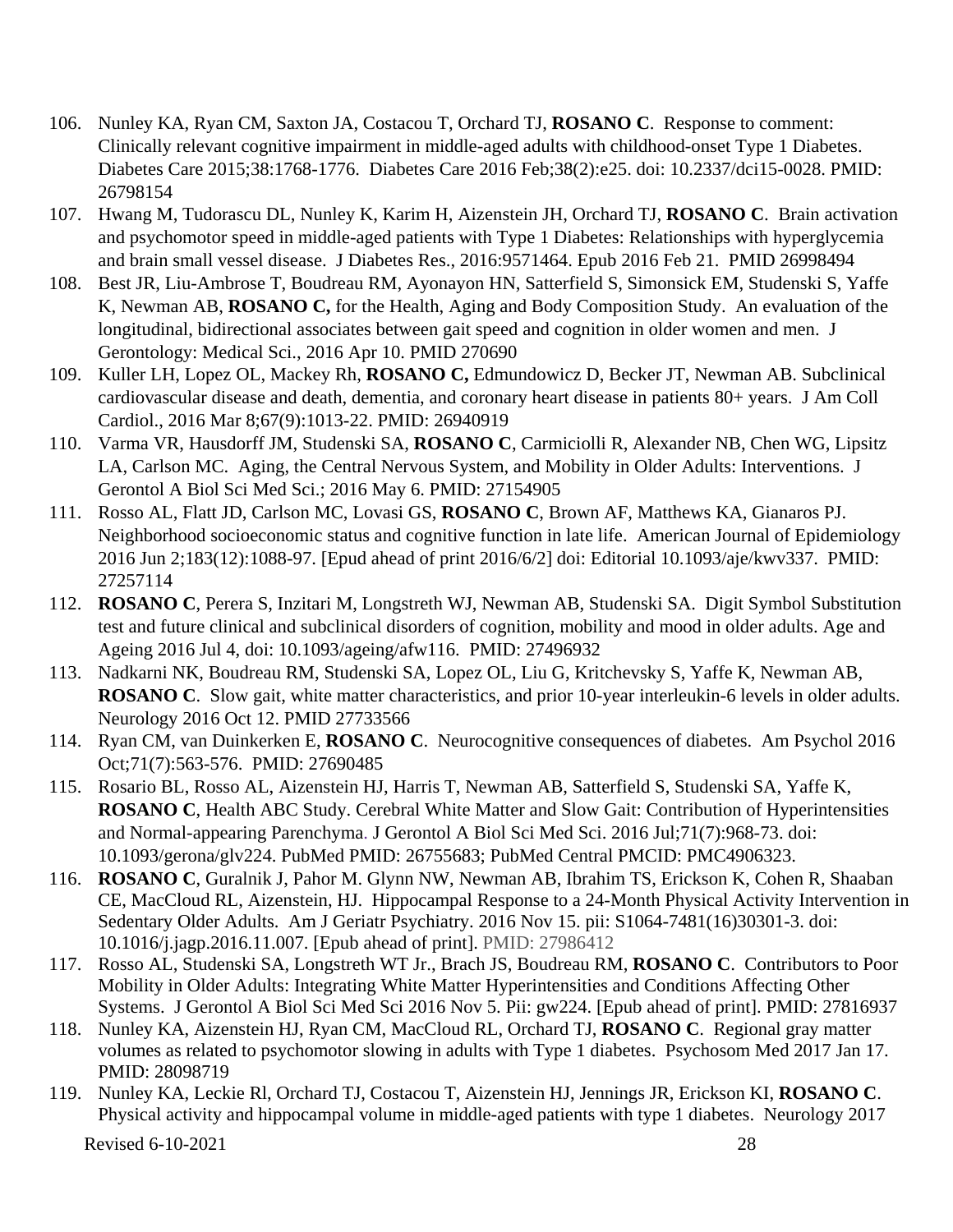Mar 10. [Epub ahead of print]. PMID: 28283592

- 120. O'Hare C, Kenny R-A, Aizenstein H, Boudreau R, Newman A, Launer L, Satterfield S, Yaffe K, **ROSANO C**. Cognitive status, gray matter atrophy and prior long-term exposure to lower orthostatic blood pressure in adults aged 83+. J Alz Disease, 2017;57(4):1239-1250. PMID: 28339397
- 121. Jorgensen DR, **ROSANO C**, Novelli EM. Can neuroimaging markers of vascular pathology explain cognitive performance in adults with Sickle Cell Anemia? A review of the literature. Hemoglobin 2016 Nov;40(6):381-387. PMID: 27689914
- 122. Nunley KA, Orchard TJ, Ryan CM, Miller R, Costacou T, **ROSANO C.** Statin use and cognitive impairment in middle-aged adults with type 1 diabetes. World J Diabetes, 2017. 8(6):286-296. Published online Jun 15, 2017. doi 10.4239/wjd.v8.i.286
- 123. Rosso AL, Verghese J, Metti AL, Boudreau RM, Aizenstein HJ, Kritchevsky S, Harris T, Yaffe K, Satterfield S, **ROSANO C**. Slowing gait and risk for cognitive impairment: The hippocampus as a shared neural substrate. Neurology 2017; June 28. PMID: 28659421
- 124. Metti AL, **ROSANO C**, Boudreau R, Massa R, Yaffe K, Satterfield S, Harris T, Rosso AL. Catechol-O-Methyltransferase Genotype and Gate Speed Changes over 10 Years in an Older Adult. J Am Geriatr Soc 2017; June 22. PMID: 28640434
- 125. Best JR, Liu-Ambrose T, Metti AL, Rosso AL, Satterfield S, Studenski S, Newman AB, **ROSANO C**. Longitudinal associations between walking speed and amount of self-reported time spent walking over a 9 year period in older women and men. J Gerontol A Biol Sci Med Sci. 2017 [In Press].
- 126. **ROSANO C**; Gait and cognitive impairment share common mechanisms. Brain structural and metabolic imaging studies, *Innovation in Aging*, Volume 1, Issue suppl\_1, 1 July 2017, Pages 1009, <https://doi.org/10.1093/geroni/igx004.3663>
- 127. Best JR, **ROSANO C**, Aizenstein HJ, Tian Q, Boudreau RM, Ayonayon HN, Satterfield S, Simonsick EM, Studenski S, Yaffe K, Liu-Ambrose T; Health, Aging and Body Composition Study. Long-term changes in time spent walking and subsequent cognitive and structural brain changes in older adults. Neurobiol Aging. 2017 Sep;57:153-161. doi: 10.1016/j.neurobiolaging.2017.05.023. Epub 2017 Jun 6. PubMed PMID: 28648916; PubMed Central PMCID: PMC5564417.
- 128. Cruz-Almeida Y, Rosso A, Marcum Z, Harris T, Newman AB, Nevitt M, Satterfield S, Yaffe K, **ROSANO C**; Health ABC Study. Associations of Musculoskeletal Pain With Mobility in Older Adults: Potential Cerebral Mechanisms. J Gerontol A Biol Sci Med Sci. 2017 Sep 1;72(9):1270-1276. doi: 10.1093/gerona/glx084. PubMed PMID: 28505228; PubMed Central PMCID: PMC5861958.
- 129. Jorgensen DR, Metti A, Butters MA, Mettenburg JM, **ROSANO C**, Novelli EM. Disease severity and slower psychomotor speed in adults with sickle cell disease. Blood Adv. 2017 Sep 14;1(21):1790-1795. doi: 10.1182/bloodadvances.2017008219. eCollection 2017 Sep 26. PubMed PMID: 29296825; PubMed Central PMCID: PMC5728099.
- 130. Nunley K, Metti AL, Klein R, Klein B, Ryan CM, Saxton JA, Orchard TJ, Costacou T, Aizeinstein HJ, Miller R, **ROSANO C**. Long-term changes in retinal vascular diameter and cognitive impairment in type 1 diabetes. Diab Vasc Dis Res. 2018 Feb 1 [Epub ahead of print]
- 131. Metti AL, Best J, Shaaban B, Ganguli M, **ROSANO C**. Longitudinal changes in physical function and physical activity in older adults. Age and Ageing. 2018; Mar13 [Epub Ahead of Print]
- 132. Sparto PJ, Newman AB, Simonsick EM, Caserotti P, Strotmeyer ES, Kritchevsky SB, Yaffe K, **ROSANO C**; Health ABC Study. Contributions to lateral balance control in ambulatory older adults. Aging Clin Exp Res. 2018 Jun;30(6):633-641. doi: 10.1007/s40520-017-0819-3. Epub 2017 Aug 23. PubMed PMID: 28836178; PubMed Central PMCID: PMC5893439.
- 133. Rosso AL, Bohnen NI, Launer LJ, Aizenstein HJ, Yaffe K, **ROSANO** C. [Vascular and dopaminergic](https://www.ncbi.nlm.nih.gov/pubmed/29247072)  [contributors to mild parkinsonian signs in older adults.](https://www.ncbi.nlm.nih.gov/pubmed/29247072) Neurology. 2018 Jan 16;90(3):e223-e229. doi: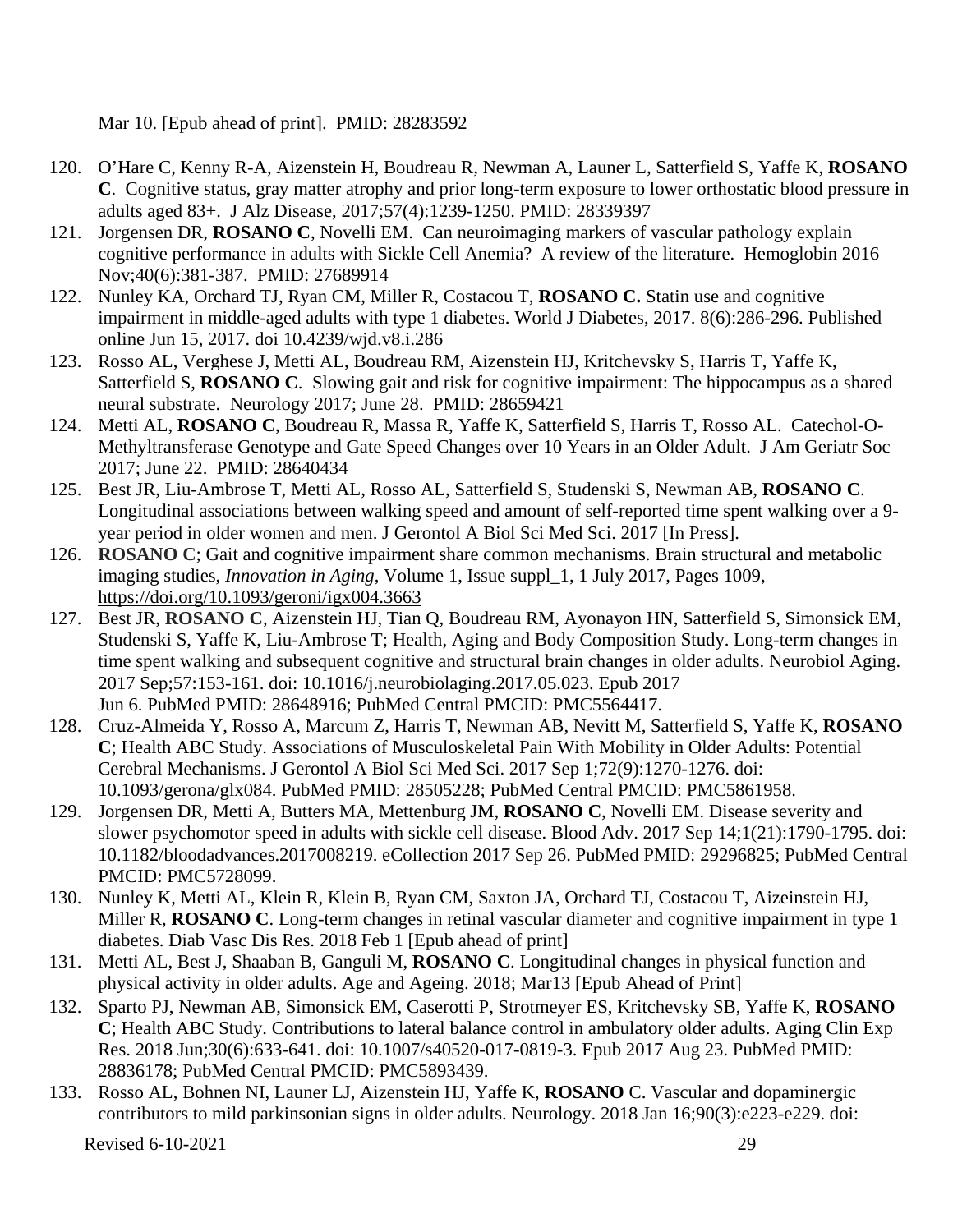10.1212/WNL.0000000000004842. Epub 2017 Dec 15. PMID: 29247072

- 134. Rosso AL, Metti AL, Glynn NW, Boudreau RM, Rejeski WJ, Chen H, Bohnen N, Pahor M, Studenski SA, Vaz Fargoso CA, Johannsen NM, King AC, Manini TM, **ROSANO C.** Dopamine related genotypes and change in physical activity in response to an intervention: The LIFE Study. J Am Geriatr Soc. Apr 10. doi: 10.1111/jgs.15369. [Epub ahead of print] PMID: 29637543
- 135. Smagula SF, Karim HT, Rangarajan A, Santos FP, Wood SC, Santini T, Jakicic JM, Reynolds CF 3rd, Cameron JL, Vallejo AN, Butters MA, **ROSANO C**, Ibrahim TS, Erickson KI, Aizenstein HJ. [Association](https://www.ncbi.nlm.nih.gov/pubmed/29628321)  [of Hippocampal Substructure Resting-State Functional Connectivity with Memory Performance in Older](https://www.ncbi.nlm.nih.gov/pubmed/29628321)  [Adults.](https://www.ncbi.nlm.nih.gov/pubmed/29628321) Am J Geriatr Psychiatry. 2018 Jun;26(6):690-699. doi: 10.1016/j.jagp.2018.03.003. Epub 2018 Mar 13. PMID: 29628321
- 136. [Vision Impairment and Cognitive Outcomes in Older Adults: The Health ABC Study.](https://www.ncbi.nlm.nih.gov/pubmed/30358809) Swenor BK, Wang J, Varadaraj V, **ROSANO C**, Yaffe K, Albert M, Simonsick EM. J Gerontol A Biol Sci Med Sci. 2018 Oct 25. doi: 10.1093/gerona/gly244. [Epub ahead of print] PMID: 30358809
- 137. Barha CK, Liu-Ambrose T, Best JR, Yaffe K, **ROSANO C**; Health, Aging and Body Composition Study. [Sex-dependent effect of the BDNF Val66Met polymorphism on executive functioning and processing speed](https://www.ncbi.nlm.nih.gov/pubmed/30448615)  [in older adults: evidence from the health ABC study.](https://www.ncbi.nlm.nih.gov/pubmed/30448615) Neurobiol Aging. 2019 Feb;74:161-170. doi: 10.1016/j.neurobiolaging.2018.10.021. Epub 2018 Oct 23. PMID: 30448615
- 138. [Physical Activity and Cerebral Small Vein Integrity in Older Adults.](https://www.ncbi.nlm.nih.gov/pubmed/30817709) Shaaban CE, Aizenstein HJ, Jorgensen DR, Mahbubani RLM, Meckes NA, Erickson KI, Glynn NW, Mettenburg J, Guralnik J, Newman AB, Ibrahim TS, Laurienti PJ, Vallejo AN, **Rosano C**. Med Sci Sports Exerc. 2019 Feb 26. doi: 10.1249/MSS.0000000000001952. [Epub ahead of print] PMID: 30817709
- 139. Massa R, Metti AL, Sparto P, Rosso A, **ROSANO C.** Postural instability, mild Parkinsonian signs, and related changes in regional gray matter volumes Aging Clin Exp Res. 2019 May;31(5):611-619. doi: 10.1007/s40520-018-1028-4. Epub 2018 Aug 28. PMID: 30168099
- 140. Wasson E, Rosso AL, Santanasto AJ, **Rosano C**, Butters MA, Rejeski WJ, Boudreau RM, Aizenstein H, Gmelin T, Glynn NW; LIFE Study Neural correlates of perceived physical and mental fatigability in older adults: A pilot study Group. Exp Gerontol. 2019 Jan;115:139-147. doi: 10.1016/j.exger.2018.12.003. Epub 2018 Dec 4. PMID: 30528639
- 141. Guo J, Nunley KA, Costacou T, Miller RG, **ROSANO C**, Edmundowicz D, Orchard TJ. [Greater](https://www.ncbi.nlm.nih.gov/pubmed/30471556)  [progression of coronary artery calcification is associated with clinically relevant cognitive impairment in](https://www.ncbi.nlm.nih.gov/pubmed/30471556)  [type 1 diabetes.](https://www.ncbi.nlm.nih.gov/pubmed/30471556) Atherosclerosis. 2019 Jan;280:58-65. doi: 10.1016/j. atherosclerosis.2018.11.003. Epub 2018 Nov 8. PMID: 30471556
- 142. Rosso AL, Metti AL, Faulkner K, Redfern M, Yaffe K, Launer L, Elizabeth Shaaban C, Nadkarni NK, **ROSANO C**. [Complex Walking Tasks and Risk for Cognitive Decline in High Functioning Older](https://www.ncbi.nlm.nih.gov/pubmed/30814353)  [Adults.](https://www.ncbi.nlm.nih.gov/pubmed/30814353) J Alzheimers Dis. 2019 Feb 21. doi: 10.3233/JAD-181140. [Epub ahead of print] PMID: 30814353
- 143. Rosso AL, Metti AL, Faulkner K, Brach JS, Studenski SA, Redfern M, **ROSANO C.** Associations of Usual Pace and Complex Task Gait Speeds with Incident Mobility Disability. Journal of American Geriatric Society, 2019 Oct;67(10):2072-2076. doi: 10.1111/jgs.16049. Epub 2019 Jul 18. PMID: 31318048
- 144. Smagula SF, Chahine L, Metti AM, Rangarajan A, Aizenstein HJ, Tian Q, **ROSANO C** Regional grey matter volume links rest-activity rhythm fragmentation with past cognitive decline. American Journal of Geriatric Psychiatry 2020 Feb;28(2):248-251. doi: 10.1016/j.jagp.2019.07.009. Epub 2019 Jul 19.
- 145. Inzitari M, **ROSANO C**. Metti AL, Udina C, Perez LM, Carrizo G, Verghese J, Newman AB, Studenski S, Rosso AL Qualitative neurological gait abnormalities, cardiovascular risk factors and functional status in older community-dwellers without neurological diseases: the Healthy Brain Project. Experimental Gerontology 2019; 124, 110652, PMID: 31288087 PMCID: PMC6690485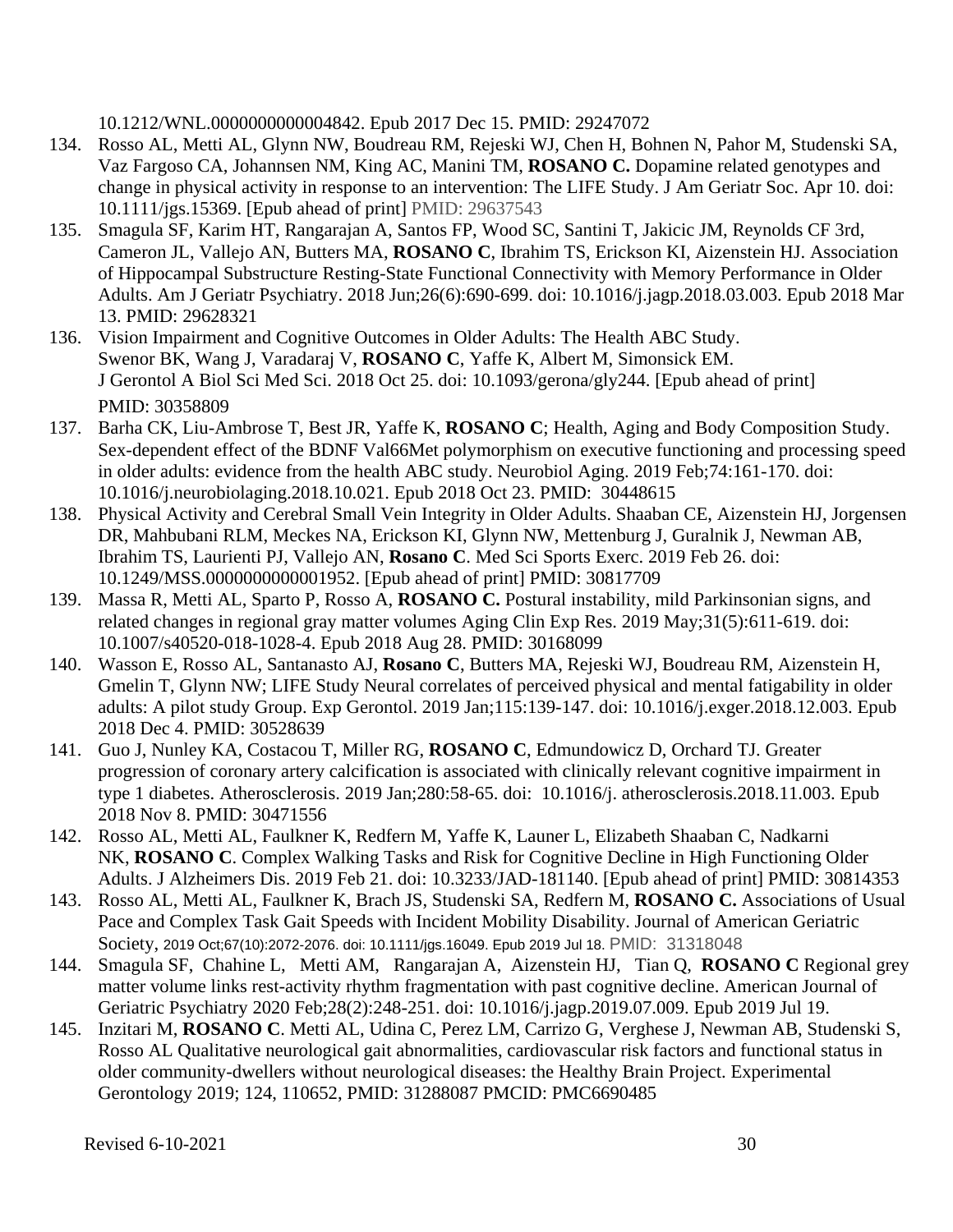- 146. Shaaban CE, Aizenstein HJ, Jorgensen DR, MacCloud RL, Meckes NA, Erickson KI, Glynn NW, Mettenburg J, Cohen R, Guralnik J, Newman AB, Ibrahim TS, Laurienti J, Vallejo AN, **ROSANO C**. In vivo imaging of venous side microcirculation in older adults: An MRI Method at 7T. AJNR Am J Neuroradiol 38 (10), 1923-1928 Oct 2017. PMID: 28775055 PMCID: PMC5632121
- 147. **ROSANO C**, Metti AL, Rosso AL, Studenski S, Bohnen NI. Influence of Striatal Dopamine, Cerebral Small Vessel Disease, and Other Risk Factors on Age-Related Parkinsonian Motor Signs [published online ahead of print, 2019 Aug 19]. *J Gerontol A Biol Sci Med Sci*. 2019;glz161. doi:10.1093/gerona/glz161
- 148. Sparto P Divecha A, Metti AL, Massa R, Rosso AL, **ROSANO C.** Postural instability, cognitive impairment, and related changes in regional gray matter volumes. Alzheimers Dement. 2020 Apr;16(4):621- 629. doi: 10.1002/alz.12053. Epub 2020 Mar 8. PMID: 32147950
- 149. Hughes TF, Beer JC, Jacobsen E, Ganguli M, Chang CH, **ROSANO** C. [Executive function predicts decline](https://www.ncbi.nlm.nih.gov/pubmed/32302664/)  [in mobility after a fall: The MYHAT study.](https://www.ncbi.nlm.nih.gov/pubmed/32302664/) Exp Gerontol. 2020 Apr 14;137:110948. doi: 10.1016/j.exger.2020.110948. [Epub ahead of print] PubMed PMID:32302664;NIHMSID:NIHMS1583586.
- 150. Nunley KA, Karp JF, Orchard TJ, Costacou T, Aizenstein HJ, Jennings JR, **ROSANO** C. [Depressive](https://www.ncbi.nlm.nih.gov/pubmed/30552772/)  [symptoms and cerebral microvascular disease in adults with Type 1 diabetes mellitus.](https://www.ncbi.nlm.nih.gov/pubmed/30552772/) Diabet Med. 2019 Sep;36(9):1168-1175. doi: 10.1111/dme.13879. Epub 2019 Jan 18. PubMed PMID: 30552772; PubMed Central PMCID: PMC6571066.
- 151. Chen N, **ROSANO** C, Karim HT, Studenski SA, Rosso AL. [Regional Gray Matter Density Associated with](https://www.ncbi.nlm.nih.gov/pubmed/32285095)  [Fast-Paced Walking in Older Adults: A Voxel-Based Morphometry Study.](https://www.ncbi.nlm.nih.gov/pubmed/32285095) J Gerontol A Biol Sci Med Sci. 2020 Apr 14. pii: glaa091. doi: 10.1093/gerona/glaa091. [Epub ahead of print] PMID:32285095
- 152. Miller-Patterson C, Han J, Yaffe K, Rosso AL, Launer LJ, Kritchevsky SB, Boudreau RM, **ROSANO** C. [Clinical and neuroimaging correlates of progression of mild parkinsonian signs in community-dwelling](https://www.ncbi.nlm.nih.gov/pubmed/32505084/)  [older adults.](https://www.ncbi.nlm.nih.gov/pubmed/32505084/) Parkinsonism Relat Disord. 2020 May 22;75:85-90. doi:10.1016/j.parkreldis.2020.05.023. [Epub ahead of print] PubMed PMID: 32505084; NIHMSID:NIHMS1600920.
- 153. Tian, Q., Glynn, N. W., Ehrenkranz, R. C., Sprague, B. N., Rosso, A. L., **ROSANO, C**. (2020) Perception of energy and objective measures of physical activity in older adults. *Journal of the American Geriatrics Society.* DOI: [10.1111/jgs.16577.](https://nam05.safelinks.protection.outlook.com/?url=https%3A%2F%2Fdoi.org%2F10.1111%2Fjgs.16577&data=02%7C01%7CMEEHANB%40pitt.edu%7C0bc238d6989444a919dd08d80bb11383%7C9ef9f489e0a04eeb87cc3a526112fd0d%7C1%7C0%7C637272202446248463&sdata=nTtAU9EjBI4eJStz8S8cUeBMDgR3jpmsMXYG0o8MKQI%3D&reserved=0)5
- 154. Barha CK, Best JR, **ROSANO C**, Yaffe K, Catov JM, Liu-Ambrose T. Sex-Specific Relationship Between Long-Term Maintenance of Physical Activity and Cognition in the Health ABC Study: Potential Role of Hippocampal and Dorsolateral Prefrontal Cortex Volume. J Gerontol A Biol Sci Med Sci. 2020 Mar 9;75(4):764-770. doi: 10.1093/gerona/glz093. PMID: 30958523; PMCID: PMC7931854.160
- 155. **ROSANO C**. Age-Related Changes in Cognitive and Physical Performance. J Gerontol A Biol Sci Med Sci. 2020 Apr 17;75(5):897-898. doi: 10.1093/gerona/glz252. PMID: 31774119.
- 156. DiSalvio NL, **ROSANO C**, Aizenstein HJ, Redfern MS, Furman JM, Jennings JR, Whitney SL, Sparto PJ. Gray Matter Regions Associated With Functional Mobility in Community-Dwelling Older Adults. J Am Geriatr Soc. 2020 May;68(5):1023-1028. doi: 10.1111/jgs.16309. Epub 2019 Dec 30. PMID: 31889301; PMCID: PMC7234898.
- 157. Felix C, **ROSANO C**, Zhu X, Flatt JD, Rosso AL. Greater Social Engagement and Greater Gray Matter Microstructural Integrity in Brain Regions Relevant to Dementia. J Gerontol B Psychol Sci Soc Sci. 2020 Oct 19:gbaa173. doi: 10.1093/geronb/gbaa173. Epub ahead of print. PMID: 33219690.
- 158. Hughes TF, Liu A, Jacobsen E, **ROSANO C**, Berman SB, Chang CH, Ganguli M. Exercise and the Risk of Mild Cognitive Impairment: Does the Effect Depend on Vascular Factors? Alzheimer Dis Assoc Disord. 2021 Jan-Mar 01;35(1):30-35. doi: 10.1097/WAD.0000000000000410. PMID: 32960854.
- 159. Rosso AL, Harding AB, Clarke PJ, Studenski SA, **ROSANO C**. Associations of neighborhood walkability and walking behaviors by cognitive trajectory in older adults. Gerontologist. 2021 Jan 11:gnab005. doi: 10.1093/geront/gnab005. Epub ahead of print. PMID: 33428735.
- Revised 6-10-2021 31 160. Mance S, Rosso A, Bis J, Studenski S, Bohnen N, **ROSANO C**. Catechol-O-Methyltransferase Genotype, Frailty, and Gait Speed in a Biracial Cohort of Older Adults. J Am Geriatr Soc. 2021 Feb;69(2):357-364.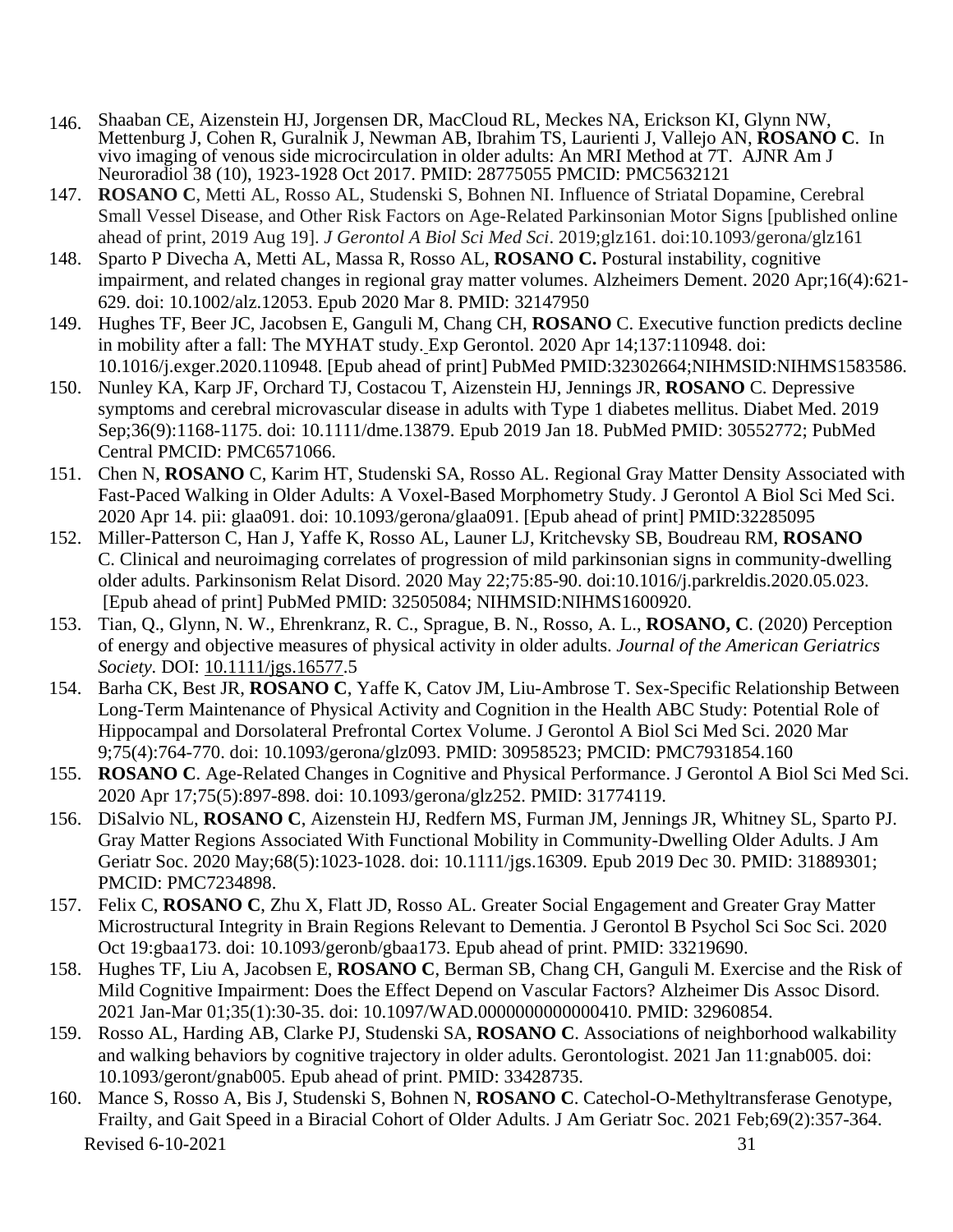doi: 10.1111/jgs.16842. Epub 2020 Oct 12. PMID: 33043988; PMCID: PMC7902408.

- 161. Liu-Ambrose T, Davis JC, Falck RS, Best JR, Dao E, Vesely K, Ghag C, **ROSANO C**, Hsu CL, Dian L, Cook W, Madden KM, Khan KM. Exercise, Processing Speed, and Subsequent Falls: A Secondary Analysis of a 12-Month Randomized Controlled Trial. J Gerontol A Biol Sci Med Sci. 2021 Mar 31;76(4):675-682. doi: 10.1093/gerona/glaa239. PMID: 33225343.
- 162. Ehrenkranz R, Rosso AL, Sprague BN, Tian Q, Gmelin T, Bohnen N, Simonsick EM, Glynn NW, **ROSANO C**. Functional correlates of self-reported energy levels in the Health, Aging and Body Composition Study. Aging Clin Exp Res. 2021 Mar 10. doi: 10.1007/s40520-021-01788-0. Epub ahead of print. PMID: 33751489.
- 163. Shaaban CE, **ROSANO C**, Cohen AD, Huppert T, Butters MA, Hengenius J, Parks WT, Catov JM. Cognition and Cerebrovascular Reactivity in Midlife Women With History of Preeclampsia and Placental Evidence of Maternal Vascular Malperfusion. Front Aging Neurosci. 2021 May 4;13:637574. doi: 10.3389/fnagi.2021.637574. PMID: 34017243; PMCID: PMC8129174.
- 164. Chahine LM, Zhu X, Ehrenkranz R, Chen H, Glynn NW, **ROSANO C**. Changes in Self-Reported Energy Levels in Prodromal Parkinson's Disease. Mov Disord. 2021 May;36(5):1276-1277. doi: 10.1002/mds.28535. Epub 2021 Feb 26. PMID: 33634907.
- 165. Tian Q\*, Ehrenkranz R\*, Rosso AL, Glynn NW, Chahine LM, Hengenius J, Zhu X, **ROSANO C**. Mild parkinsonian signs, energy decline, and striatal volume in community-dwelling older adults. J Gerontol A Biol Sci Med Sci. 2021 May 28:glab150. doi: 10.1093/gerona/glab150. Epub ahead of print. PMID: 34049395. [\*co-first authors]
- 166. Sprague B, […], **ROSANO C** Catechol-O-methyltransferase (COMT) polymorphism predicts rapid gait changes in healthy older adults" (JAGS-2602-CI-Dec-20.R2), accepted for publication

## **Books, Reviews, Chapters, Editorials**

- 1. **ROSANO C,** Newman AB. Cardiovascular disease and risk of Alzheimer's disease. Review. Neurol Res 2006 Sep;28(6):612-20.
- 2. Brach J, **ROSANO C,** Studenski S. Mobility. Chapter In: Hazzard WR et al. (eds), Principles of Geriatric Medicine and Gerontology, 6th edition, New York, McGraw-Hill. 2007.
- 3. **ROSANO C,** Marsland AL, Gianaros PJ. Maintaining brain health by monitoring inflammatory processes: a mechanism to promote successful aging. Review. Aging Dis. 2012 Feb: 3(1): 16-33.
- 4. Ryan J, Fine D, **ROSANO C.** Type 2 Diabetes and Cognitive Impairment: Contributions From Neuroimaging. Review. J Geriatr Psychiatry Neurol. 2014 Jan 5.
- 5. **ROSANO C,** Rosso AL, Studenski SA. Aging, brain, and mobility: progresses and opportunities. J Gerontol A Biol Sci Med Sci. 2014 Nov;69(11):1373-4. PMID: 25199913
- 6. **ROSANO C,** Lopez OL. Editorial: Impact of racial differences on brain health among the oldest old. Curr Alzheimer Res 2015;12(7):606. PMID: 26239036
- 7. **ROSANO C**, Ikram MA, Ganguli M (Eds.). Handbook on Clinical Neuroepidemiology. Elsevier, Amsterdam, Volume 139 in the Handbook of Clinical Neurology. 2016. PMID: 27637967
- 8. Jorgensen DR, Shaaban CE, Wiley CA, Gianaros PJ, Mettenburg J, **ROSANO C.** A population neuroscience approach to the study of cerebral small vessel disease in midlife and late life: an invited review. Am J Physiol Heart Circ Physiol. 2018 Jun 1;314(6):H1117-H1136. doi: 10.1152/ajpheart.00535.2017. Epub 2018 Feb 2. PubMed PMID: 29393657.
- 9. "Chapter 10: Neurobiology of falls: Neuroimaging Assessment". Rosso A, Nadkarni N, **ROSANO C**; in "Falls and Cognition in Older Persons: Fundaments, Assessment & Therapeutic Options" Springer Nature publisher; Editors: Camicioli, Montero-Odasso

10.Rosano C, Snitz BE. Predicting Dementia from Decline in Gait Speed: Are We There Yet? J Am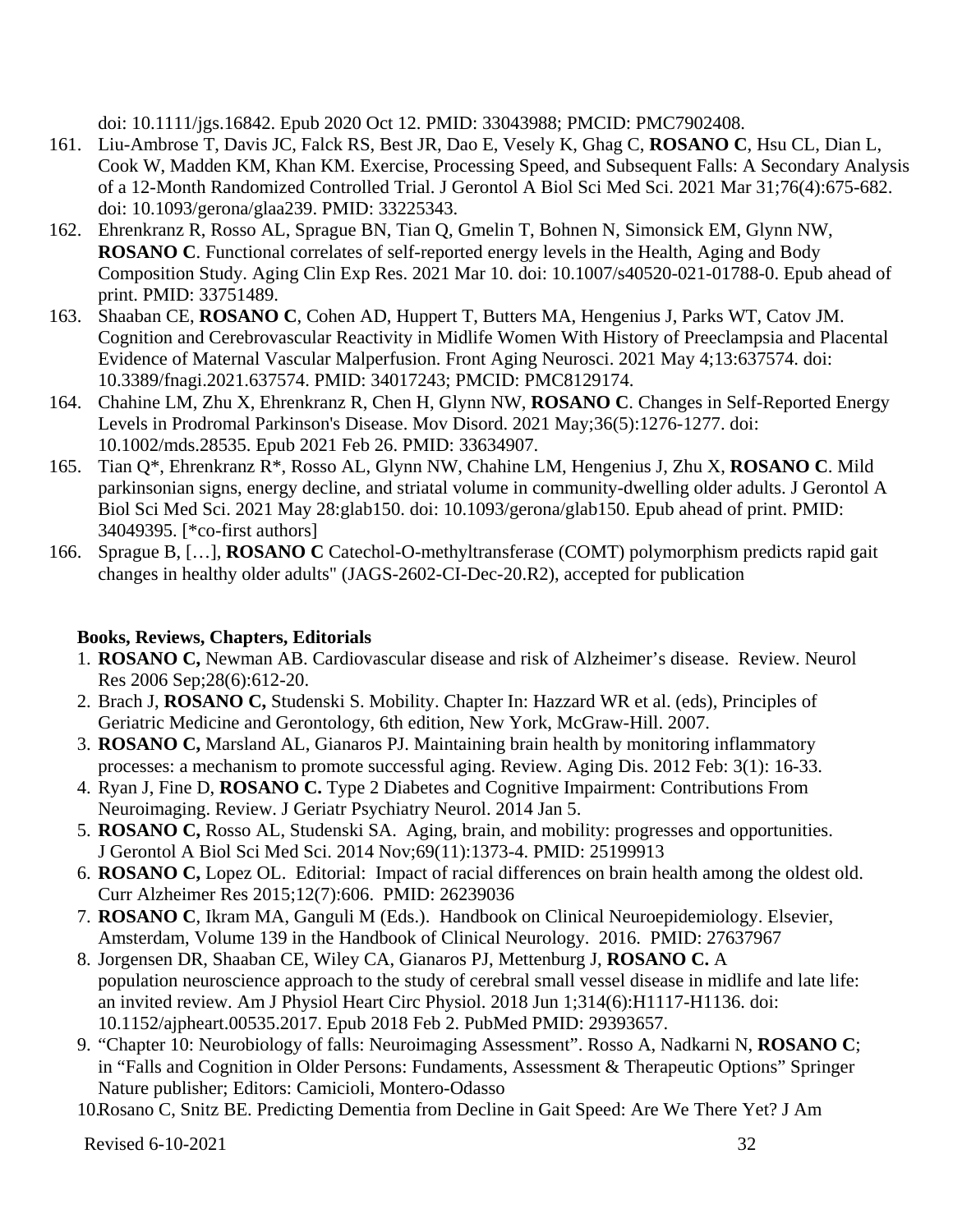Geriatr Soc. 2018 Apr 2. doi: 10.1111/jgs.15368. [Epub ahead of print] PubMed PMID: 29608781. 11.Shaaban CE, Jorgensen DR, Gianaros PJ, Mettenburg J, **ROSANO C.** Neuroimaging of cerebral small vessel disease. Chapter for the volume "Brain Imaging" for "Progress in Molecular Biology and Translational Science". ED A.Cohen and J. Becker. 2019

### **Symposia, Conference Proceedings Not peer-reviewed:**

#### **Published Abstracts (Oral Presentations)**

- 1. **ROSANO C,** Naydeck B, Kuller L, Newman A. Is coronary artery calcification associated with Magnetic Resonance Imaging (MRI) brain abnormalities? Presented at the American Geriatrics Society 2003 Annual Scientific Meeting (A22), May 2003*.* J Am Geriatr Soc*.* 2003;51(4):S34.
- 2. **ROSANO C**, Brach JS, Newman AB. Association between parameters of gait and brain Magnetic Resonance Imaging (MRI) abnormalities in not demented participants of the cardiovascular health study. American Geriatrics Society conference, May 11-15, 2005, Orlando, FL
- 3. Koster A, Penninx BWJH, Bosma H, Kempen GIJM, Newman AB, Rubin SM, Satterfield S, Atkinson HH, Ayonayon HN, **ROSANO C,** Yaffe K, Harris TB, Rooks RN, van Eijk JTM, Kritchevsky SB. Paper: The Role of Biomedical Factors in Explaining Socio-Economic Differences in Cognitive Decline. Presneted at the Gerontological Society of America 58<sup>th</sup> Annual Scientific Meeting, Orlando, FL, November, 2005. The Gerontologist. 2005;45(S1):202.
- 4. **ROSANO C,** Brach J, Studenski S, Wu M, Aizenstein H, Newman AB. Brain anatomical correlates of gait variability in high functioning older adults: a preliminary study. Presented at the World Federation of Neuroepidemiology, Miami, FL. Neuroepidemiology 2005;24:171-178.
- 5. **ROSANO C,** Co-chair, Newman AB, Discussant. Symposium: Declines in the Central and Peripheral Nervous Systems Contribute to Mobility Impairment in Older Adults Residing in the Community. Paper: **ROSANO C,** Sigurdsson S, Siggeirsdottir K, Newman A, Jonsson P, Kjartansson O, Eiriksdottir G, Harris T, van Buchem M, Gudnadon V, Launer L. Quantitative Assessment of Brain Cell Degeneration and Slower Gait in Community-dwelling Older Adults Participating in the Age, Gene/Environment Susceptibility (AGES Reykjavik) Study. Presented at the Gerontological Society of America 60<sup>th</sup> Annual Scientific Meeting, San Francisco, CA, November 2007. The Gerontologist. 2007;47(S1):S359.
- 6. **ROSANO C,** Verghese J, Guralnik J. The Central Control of Mobility in Older Adults. Program No. 275-1. *2008 Abstract viewer.* National Harbor, MD: The Gerontological Society of America.
- 7. **ROSANO, C.** Brain Networks and Gait characteristics in Older Adults. Program No. 275-4. *2008 Abstract Viewer.* National Harbor, MD: The Gerontological Society of America.
- 8. **ROSANO C,** Strotmeyer E. Cardiovascular Risk Factors, Decline in the Central and Peripheral Nervous Systems and Mobility Impairment in Older Adults. Program No. 275-6. *2008 Abstract Viewer.* National Harbor, MD: The Gerontological Society of America.
- 9. **ROSANO C,** Longstreth WT,, Boudreau RM, Taylor CA, Kuller LH, Newman AB. High Blood Pressure, White Matter Disease and Gait Slowing in Well-functioning Older Adults: Results from the Cardiovascular Health Study, Program No. 275-7. 2008 Abstract Viewer. National Harbor, MD: The Gerontological Society of America.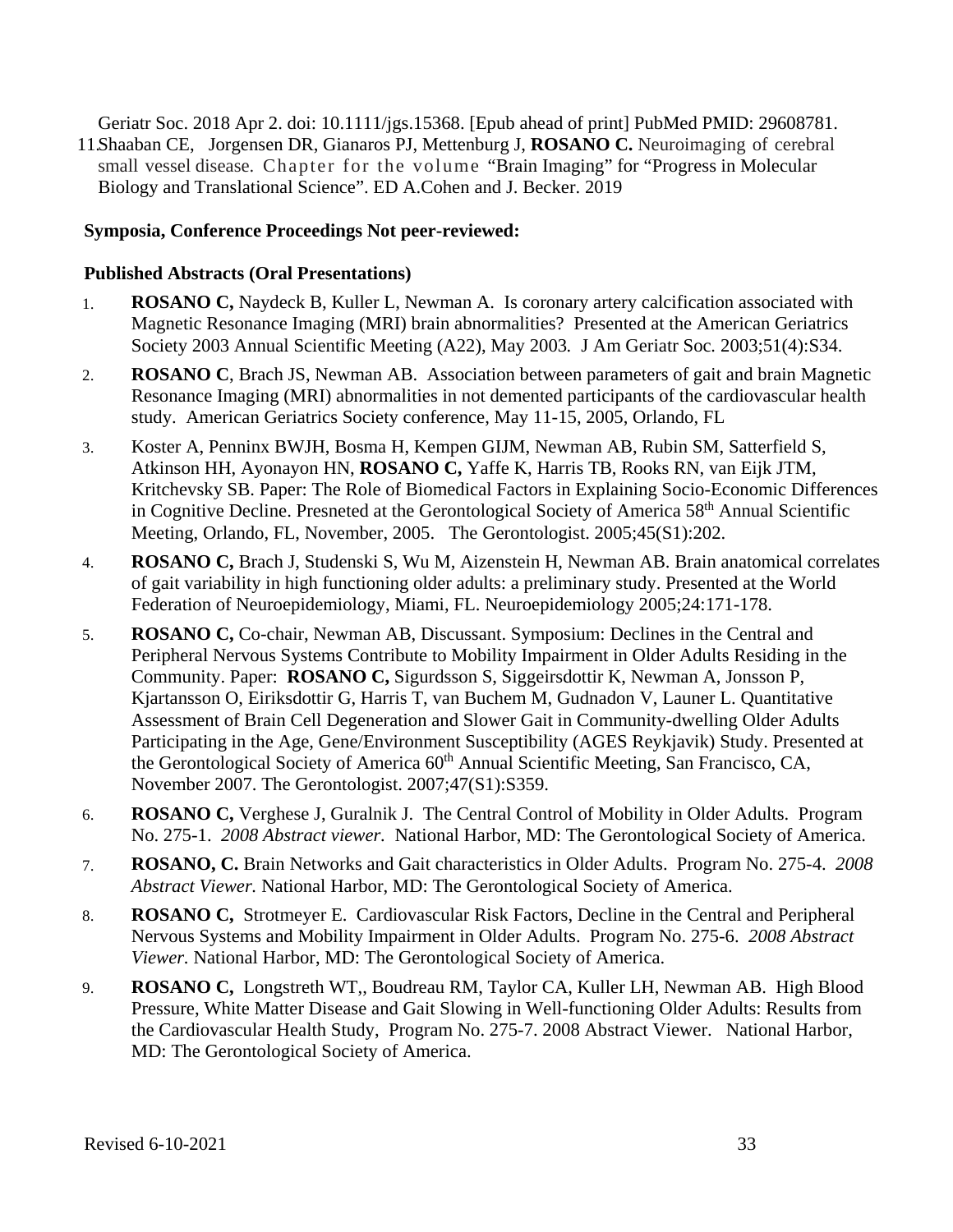- 10. **ROSANO C,** Ryan CM, Strotmeyer ES, Orchard TO. Reduction in Size of Prefrontal Cortex is Associated with Psychomotor Slowing in Adults with Type 1 Diabetes. Presented at the American Diabetes Association 69<sup>th</sup> Annual Meeting, New Orleans, LA, June 2009. Abstract Number 274-OR. Diabetes 58(Supplement 1);A73.
- 11. **ROSANO C,** Co-Chair, Verghese J, Co-Chair. Symposium: The Central Control of Mobility in Older Adults. Symposium Number SB8-197. Paper: **Rosano, C**. Brain Network Analysis of Gait Characteristics in Older Adults. Symposium Number SB8-197-4. Presented at the 19<sup>th</sup> IAGG World Congress of Gerontology and Geriatrics, Paris, France, July 2009. The Journal of Nutrition, Health and Aging. 2009:13(S1):S109.
- 12. **ROSANO C,** Venkatraman V, Guralnik J, Newman A, Glynn NW, Taylor C, Studenski S, Launer L, Pahor M, Williamson J, Aizenstein H. Functional Brain MRI Signal of Older Adults with High Performance and Low Brain Structural Integrity. Oral Presentation OB8-169-6. Presented at the 19<sup>th</sup> IAGG World Congress of Gerontology and Geriatrics, Paris, France, July 2009. The Journal of Nutrition, Health and Aging. 2009:13(S1):S194.
- 13. **ROSANO C,** Chair, Newman AB, Discussant. Symposium: Aging with Grace in the Health Aging and Body Composition Study. Paper**: ROSANO C,** Aizenstein H, Boudreau R, Venkatraman V, Newman AB*,* Brain Integrity and Graceful Mobility Control in Community Dwelling Adults. Presented at the Gerontological Society of America 62<sup>nd</sup> Annual Scientific Meeting, Atlanta, GA November 2009. The Gerontologist. 2009;49(S2):47.
- 14. **ROSANO C,** Chair, Newman AB, Discussant. Symposium: Aging with Grace in the Health Aging and Body Composition Study. Paper: Strotmeyer ES, Newman AB, Harris T, Satterfield S, Atkinson H, Yaffe K, **ROSANO C**. Greater Cumulative Function in Brain Peripheral Nerves and Muscles is Associated with Faster Gait: The Health Aging and Body Composition Study. Presented at the Gerontological Society of America 62nd Annual Scientific Meeting, Atlanta, GA November 2009. The Gerontologist. 2009;49(S2):47.
- 15. **ROSANO C,** Chair, Guralnik J, Discussant. Symposium: Creative Approaches to the Study of Resilient Brain Aging. Paper: **ROSANO C,** Kuller L, Newman AB. Resilient Brain Aging: Is Brain Reserve the Answer. Presented at the Gerontological Society of America 62<sup>nd</sup> Annual Scientific Meeting, Atlanta, GA November 2009. The Gerontologist. 2009;49(S2):185.
- 16. Watson N, Sutton-Tyrrell1 K, **ROSANO C,** Boudreau R, Simonsick E, Yaffe K, Satterfield S, Newman AB. Arterial Stiffness and Domain-Specific Cognitive Decline in Well-functioning Older Adults. Presented at the Gerontological Society of America 62<sup>nd</sup> Annual Scientific Meeting, Atlanta, GA November 2009. The Gerontologist. 2009;49(S2):126.
- 17. Peiffer AM, **ROSANO C,** Laurienti PJ. Does the default mode network influence executive functioning? NeuroImage, 2009: 47(S1);S109.
- 18. Venkatraman VK, Viccaro L, **ROSANO C,** Aizenstein HJ & Studenski SA. Increased frontoparietal activation and faster reaction time during functional MRI digit symbol substitution task post- Dance Dance Revolution intervention. NeuroImage, Volume 47, Supplement 1, July 2009, Page S87, Poster Presented at Organization of Human Brain Mapping Annual Meeting, San Francisco, CA.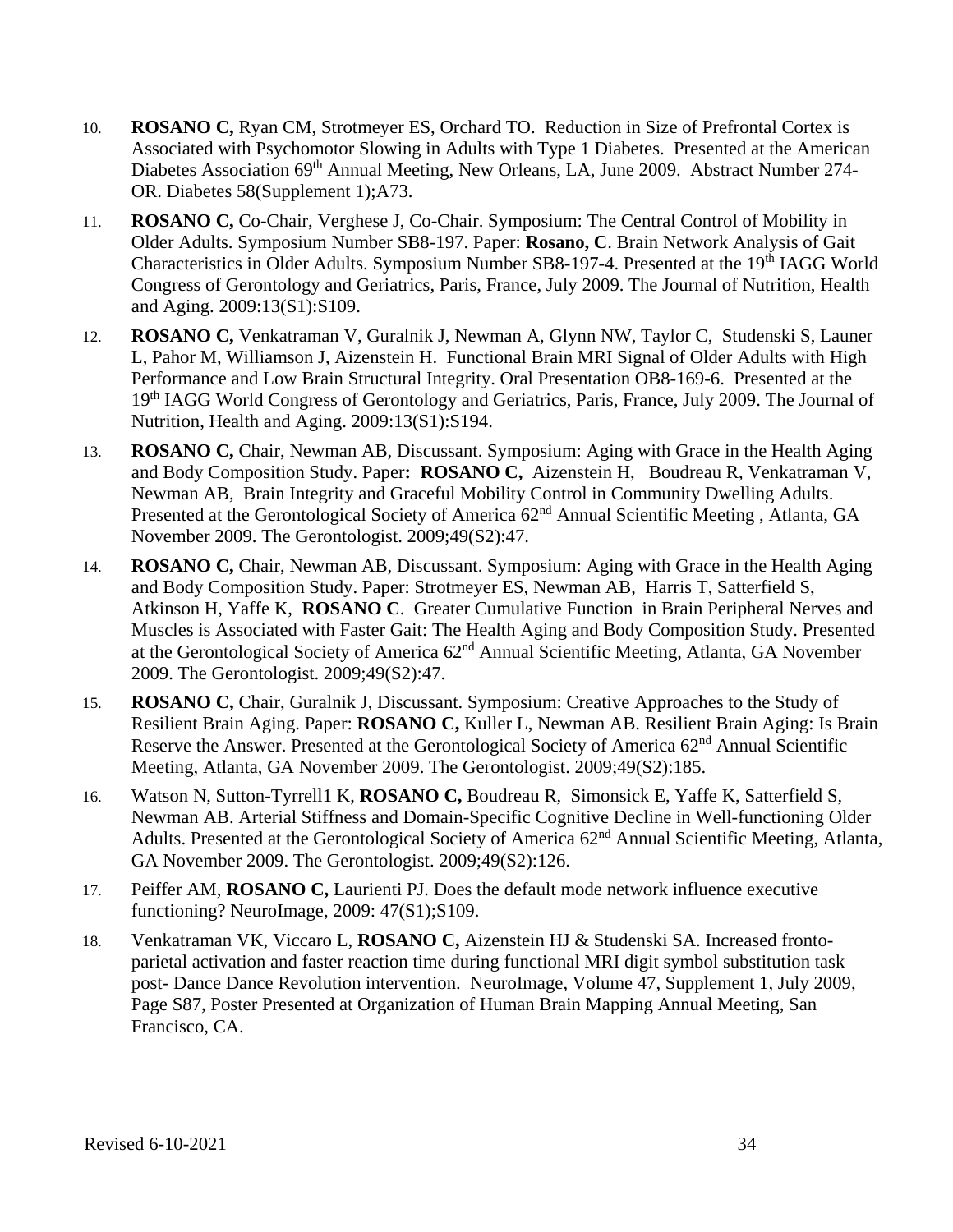- 19. Aizenstein HJ, Venkatraman VK, Orchard T, Newman AB, Gianaros PJ, Strotmeyer ES,Ryan C, **ROSANO C.** Neuroimaging Markers of Accelerated Brain Aging in Middle Aged Patients with Type-1 Diabetes (T1D). Presented at the American Academy of Neurology 2010 Annual Meeting, Toronto, ON April 2010.
- 20. **ROSANO C,** Chair, Lipsitz L, Discussant. Symposium: Biomarkers of Preserved Neurological Function. Paper: **ROSANO C,** Kuller LH, Newman AB. Resilience to Brain Aging: A Second Look. Presented at the Gerontological Society of America 63rd Annual Scientific Meeting, New Orleans, LA, November 2010. The Gerontologist. 2010;50(S1):128-129.
- 21. **ROSANO C,** Aizenstein HJ, Venkatraman V, Taylor CA, Yaffe K, Harris T, Kritchevsky SB, Newman AB. Covert Brain Characteristics of Parkinsonian Signs: A Diffusion Tensor Imaging Study of the Health Aging and Body Composition (Health ABC) Cohort. Presented at the Gerontological Society of America 63rd Annual Scientific Meeting, New Orleans, LA, November 2010. The Gerontologist. 2010;50(S1):436.
- 22. **ROSANO C,** Aizenstein HJ, Fiocco AJ, Newman AB, Du Y, Venkatraman V, Harris T, Yaffe K. Overt and Covert Brain Imaging Characteristics of Adults Who Maintain Cognitive Function Very Late in Life. Presented at the Gerontological Society of America 63rd Annual Scientific Meeting, New Orleans, LA, November 2010. The Gerontologist. 2010;50(S1):247.
- 23. Watson NL, **ROSANO C,** Hardy SE, Boudreau R, Simonsick EM, Satterfield A, Ayonayon HN, Newman AB. Rates of Decline in cognitive and Physical Performance Predict Mortality in Older Adults. Presented at the Gerontological Society of America 63<sup>rd</sup> Annual Scientific Meeting, New Orleans, LA, November 2010. The Gerontologist. 2010;50(S1):254.
- 24. Ward RE, Boudreau R, **ROSANO C,** Newman MA, Goodpaster B, Harris T, Newman AB, Strotmeyer ES. Leg power and functional mobility in the oldest old: The Health, Aging and Body Composition Study. Presented at the Gerontological Society of America 63rd Annual Scientific Meeting, New Orleans, LA, November 2010. The Gerontologist. 2010;50(S1):41.
- 25. Metti AL, Cauley JA, Ayonayon HN, **ROSANO C,** Williamson J. The Demographic and Medical Correlates of Plasma Aβ42 and Aβ42/Aβ40. Gerontological Society of America 64<sup>th</sup> Annual Scientific Meeting, New Orleans, LA, November 2011. The Gerontologist. 2010;51(S2):163.
- 26. Manini T, Strotmeyer ES, Newman AB, Aizenstein HJ, Satterfield S, Harris T, **ROSANO C**. Brain Aging and Dynapenia. Gerontological Society of America 64<sup>th</sup> Annual Scientific Meeting, New Orleans, LA, November 2011. The Gerontologist. 2010;51(S2):785.
- 27. Leishear K, **ROSANO C,** Boudreau R, Newman AB, Studenski S, Ferrucci L, Harris T, Strotmeyer ES. The Longitudinal Relationship of Vitamin B12 and Information Processing Speed. Gerontological Society of America 64<sup>th</sup> Annual Scientific Meeting, New Orleans, LA, November 2011. The Gerontologist. 2010;51(S2):1295.
- 28. Tian Q, Simonsick EM, Glynn NW, Aizenstein HJ, Kritchevsky SB, Yaffe K, Harris TB, Newman AB, **ROSANO C**. Free-living Physical Activity and Brain Structures in Older Adults. Oral presentation at 20th Joint World Congress of International Society for Posture and Gait Research and Gait & Mental Function, Trondheim, Norway. 2012.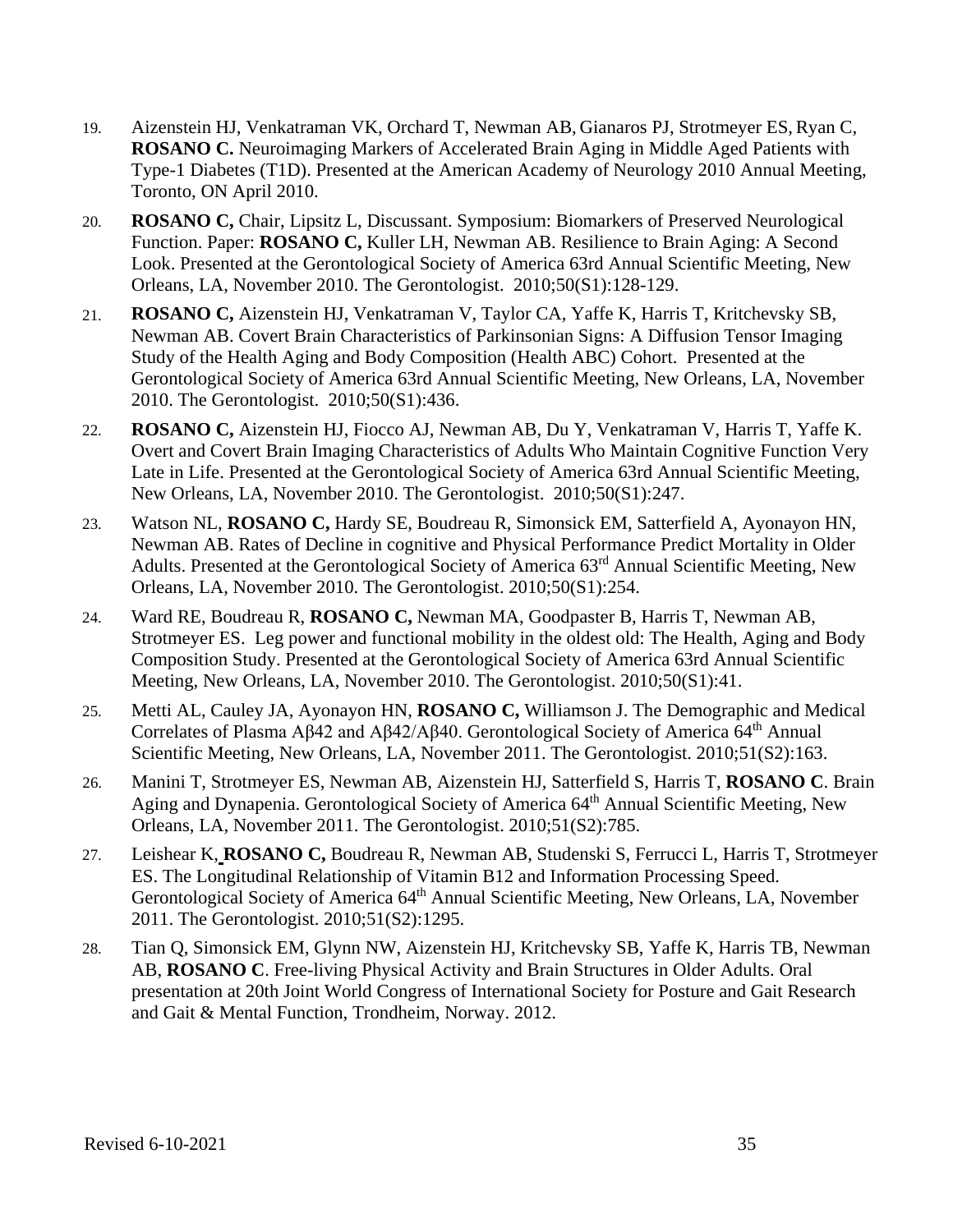- 29. Tian Q, Erickson KI, Simonsick EM, Aizenstein HJ, Glynn NW, Kritchevsky SB, Yaffe K, Harris TB, Newman AB, **ROSANO C**. Association between Endurance Walk Capacity and Integrity of Brain Regions important for Processing Speed and Memory in Very Old Adults. Oral presentation at 20th Joint World Congress of International Society for Posture and Gait Research and Gait & Mental Function, Trondheim, Norway. 2012.
- 30. **ROSANO C,** Newman AB, Guralnik JM, Kuller LH, Aizenstein H. Brain Resilience and Risk of Negative Health Outcomes. The Gerontological Society of America's 65th Annual Scientific Meeting. San Diego, CA. November 2012.
- 31. Perera S, Patel K, **ROSANO C**, Newman AB, Cauley JA, Guralnik JM, Ferrucci L, Studenski S. Gait speed and disability in elderly: CHS, Health ABC, HEPESE, Inchianti, MROS, PEP and SOF Studies. The Gerontological Society of America's 65th Annual Scientific Meeting. San Diego, CA. November 2012.
- 32. **ROSANO, C**. Evidence on Changes in the Central Nervous System Control of Movement Across the Lifespan and in Aging. The Gerontological Society of America's 65th Annual Scientific Meeting. San Diego, CA. November 2012.
- 33. Bettcher B, Yaffe K, Boudreau R, Neuhaus J, Aizenstein H, Ding J, Kritchevsky S, Launer L, Liu Y, Satterfield S, **ROSANO C.** Declines in inflammation predict greater white matter integrity in older adults. Alzheimer's Association International Conference 2014. Copenhagen, Denmark. July 2014.
- 34. Nunley K, Saxton J, Orchard TJ, Jennings R, Aizenstein H, Ryan C, Zgibor J, Costacou T, Boudreau R, Miller RG, **ROSANO C**. Clinically Significant Cognitive Dysfunction in Middle-Aged Adults with Childhood-Onset Type 1 Diabetes: Prevalence and Contributing Factors. American Diabetes Association 74<sup>th</sup> Scientific Sessions. June 2014.
- 35. Nunley K, Orchard TJ, Aizenstein H, Ryan C, Zgibor JC, Costacou T, Boudreau RM, Miller RG, **ROSANO C.** High Prevalence of White Matter Hyperintensities in Middle-aged Adults with Type 1 Diabetes is not Explained by Traditional Vascular Risk Factors. American Diabetes Association 74th Scientific Sessions. June 2014.
- 36. **ROSANO C**, Sarles E, Studenski S, Pahor, Guralnik, Glynn N, Newman AB, Aizenstein H. Venular density by & Tesla MRI correlates with cognitive function in mobility limited older adults. Gerontological Society of America Washington, DC, November 2014. Presented at: November 2014 67th Annual Scientific Meeting, Washington, DC, USA "Making Connections: From Cells to Societies". Published in: The Gerontologist (2014) 54 (Suppl 2): NP
- 37. **ROSANO** C, Aizenstein H, Yaffe K, Newman A, Studenski S, Rosso A, Verghese J. Maintenance of physical and cognitive function late in life: a shared neuroimaging signature. American Academy of Neurology conference, April 18-25, 2016, Vancouver, BC
- 38. **ROSANO C,** Aizenstein HJ. Healthy Brain Project: an overview of factors protecting brain integrity of a biracial cohort of octogenarians. 2015 Gerontological Society of America Conference, November 18-22, 2015, Orlando, FL.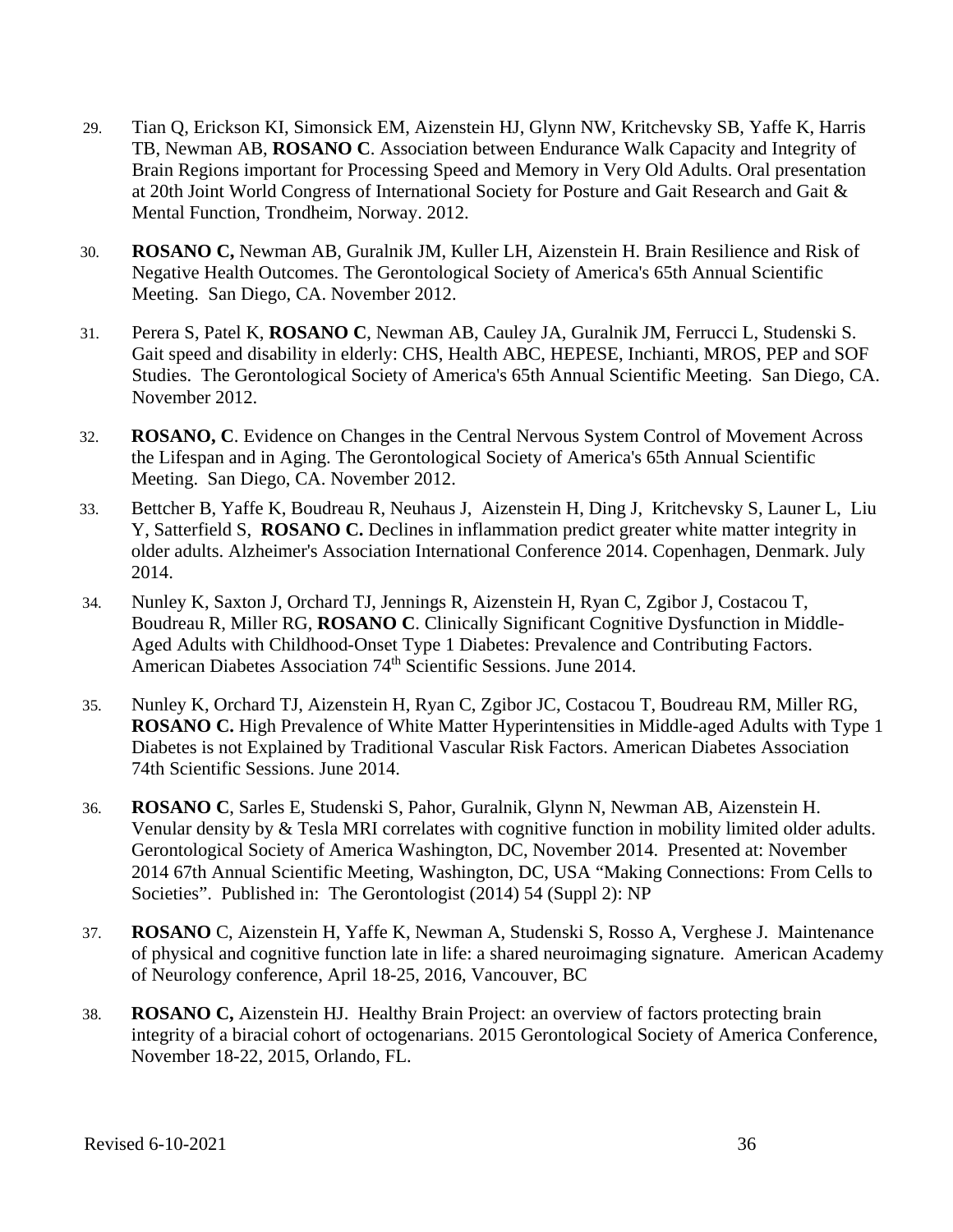- 39. Cruz-Almeida, Rosso AL, Newman AB, **ROSANO C.** Pain is associated with rapid gray matter atrophy among community-dwelling older adults. 2015 Gerontological Society of America Conference, November 18-22, 2015, Orlando, FL.
- 40. O'Hare CJ, Kenny RA, **ROSANO C,** Boudreau R, Newman AB, Launer LJ, Yaffe K, Aizenstein HJ. Selected vascular risk factors and future cerebral blood flow in older adults. Gerontological Society of America Conference, November 18-22, 2015, Orlando, FL.
- 41. Flatt JD, **ROSANO C,** Rosario BL, Rosso AL, Fowler NR, Aizenstein HJ, Newman AB, Simonsick EM. Association of social and recreational activities with brain volumes in late life. Gerontological Society of America Conference, November 18-22, 2015, Orlando, FL.
- 42. Best JR, **ROSANO C,** Boudreau R, Simonsick EM, Studenski S, Yaffe K, Newman AB, Liu-Ambrose T. The impact of maintaining walking in late life on future change in brain micro- and macro-structure. Gerontological Society of America Conference, November 18-22, 2015, Orlando, FL.
- 43. Rosso AL, **ROSANO C.** Healthy Brain Project: Neuroepidemiology study of 15-year exposure to risk factors for brain aging. Gerontological Society of America Conference, November 18-22, 2015, Orlando, FL.
- 44. **ROSANO C**, Carlson M, Studenski S. Aging, Central Nervous System, and Mobility Follow-up from a 3 year NIA\_funded GSA Pre-Conference. Gerontological Society of America Conference, November 18-22, 2015, Orlando, FL.
- 45. Cruz-Almeida Y, Rosso AL, Harris TB, Marcum Z, Yaffe K, Newman AB**, ROSANO C.**  Associations of musculoskeletal pain with mobility in older adults: potential cerebral mechanisms. Gerontological Society of America Conference, November 18-22, 2015, Orlando, FL.
- 46. Rosso AL, Tudorascu DL, Aizenstein HJ, Newman AB, Harris T, Satterfield S, Yaffe K, **ROSANO C.** Age-related changes in gray matter volume and changes in gait variability. Gerontological Society of America Conference, November 18-22, 2015, Orlando, FL.
- 47. **ROSANO C**. Diabetes and the brain: from bench to bedside. Midlife type 1 diabetes and neuroimaging biomarkers of brain aging. VASCOG 2016. Amsterdam, The Netherlands. October 13-16, 2016

### **6. Published Abstracts (Posters)**

- 48. **ROSANO C**, Longstreth WT, Newman AB, Arnold AM, Kuller LH, Chung H. Subclinical brain MRI abnormalities predict physical functional decline in older adults. American Geriatric Society conference, January 27-30, 2004, Baltimore, MD
- 49. **ROSANO C**, Wu M, Lopez OL, Newman AB, Kuller LH, Aizenstein H. Hypertension and small hippocampal volume predict prodromal phase of dementia in black but not in white: Is prevention targeting the right population? Alzheimer's Association International Conference on Prevention of Dementia: Early Diagnosis and Intervention, July 18-21, 2005, Washington, DC
- 50. **ROSANO** C, Aizenstein HJ, Wu M, Newman AB, Becker JT, Lopez OL, Kuller LH. Smaller brain volumes and subclinical cerebrovascular disease increase risk of conversion to Alzheimer disease. American Academy of Neurology conference, April 1-8, 2006, San Diego, CA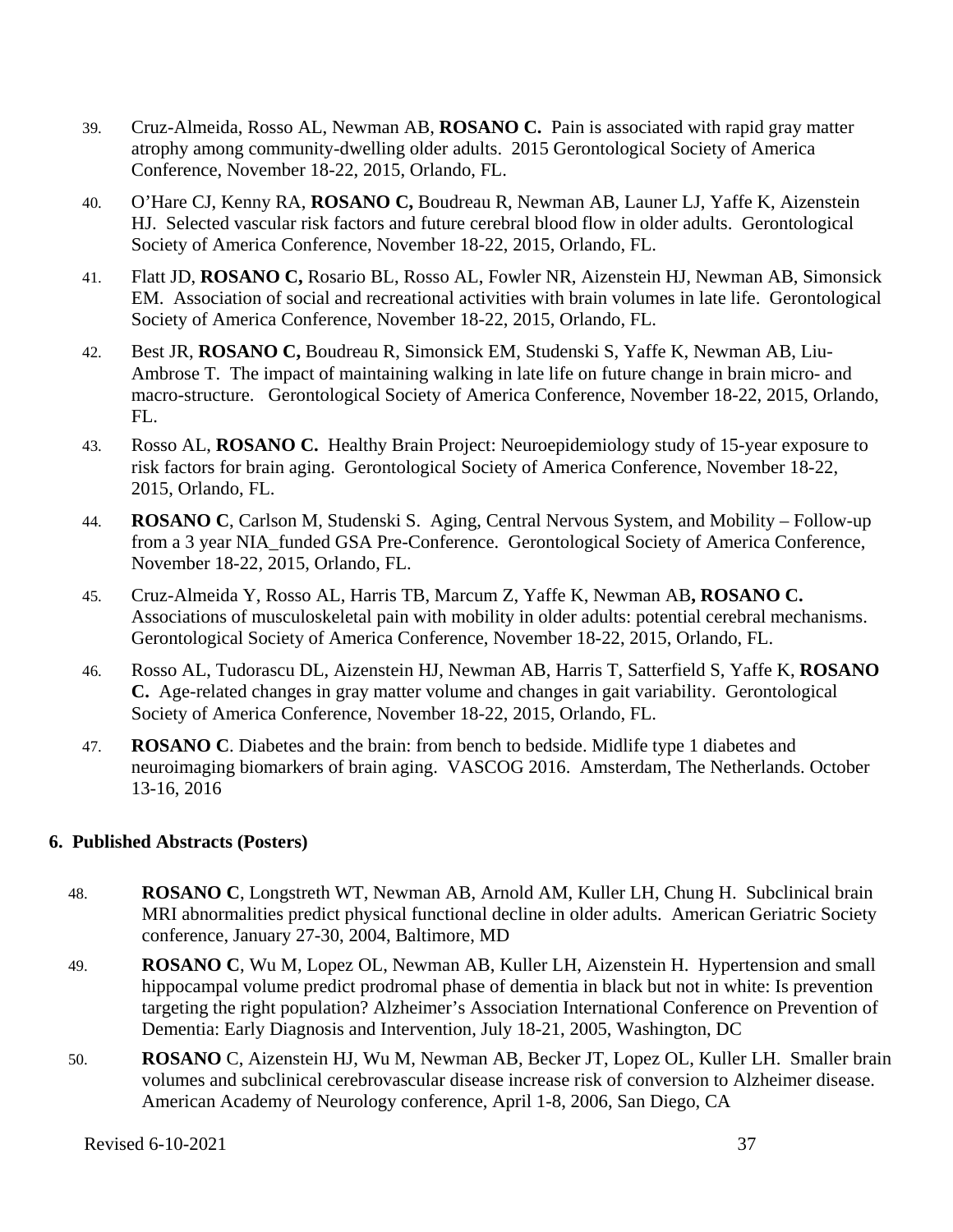- 51. **ROSANO C,** Aizenstein H, Studenski S, Newman AB. Focal Gray Matter Atrophy of Selected Brain Regions Discriminates Community-Dwelling Older Adults with Slower gait and Balance Difficulty. Presented at the Gerontological Society of America 59<sup>th</sup> Annual Scientific Meeting, Dallas, TX, November, 2006. The Gerontologist*.* 2006:46(S1):502.
- 52. Novelli EM, Ong'echa JM, Davenport G, Keller CC, Were T, Ouma C, Otieno R, **ROSANO C**, Kaplan S, Perkins DJ. Hematological characteristics of infants and young children presenting with different levels of malarial anemia at a rural district hospital in Western Kenya. American Society of Hematology conference, December 9-12, 2006, Orlando, FL
- 53. Inzitari M, Newman AB, Yaffe K, Boudreau R, de Rekeneire N, Shorr R, Harris TB, **ROSANO C.**  Gait Speed Predicts Decline in Attention and Psychomotor Speed in Older Adults: The Health, Aging and Body Composition Study. Presented at the American Geriatrics Society 2007 Annual Meeting, Seattle, WA, May 2007. J Am Geriatr Soc*.* 2007:55(S1):S82.
- 54. **ROSANO C,** Newman AB, Katz R, Kuller L. Digit Symbol Substitution Test Score, Gait Speed and Long-term Mortality Risk in Community-dwelling Older Adults: Results from the Cardiovascular Health Study. Presented at the Gerontological Society of America 60<sup>th</sup> Annual Scientific Meeting, San Francisco, CA, 2007. The Gerontologist. 2007; 47(S1):S62.
- 55. **ROSANO C.** Lower Digit Symbol Substitution Test Score and Slower Gait are Prognostic Risk Factors for Mortality and Disability Independent of Brain Changes. Presented at the Celebrating Research on Aging: Building Collaborations for the Future, University of Pittsburgh, Pittsburgh, PA. December, 2007.
- 56. **ROSANO C.** Brain Anatomical and Functional Correlates of Poorer Gait Speed in Community-Dwelling Older Adults. Presented at the Celebrating Research on Aging: Building Collaborations for the Future, University of Pittsburgh, Pittsburgh, PA. December 2007.
- 57. **ROSANO C.** Gait characteristics indicate underlying focal atrophy of motor regions in older adults. Presented at the Celebrating Research on Aging: Building Collaborations for the Future, University of Pittsburgh, 2007.
- 58. Sparto PJ, Aizenstein HJ, VanSwearingen JM, **ROSANO C,** Perera S, Studenski SA, Jennings JR, Nebes RD, Furman JM, Redfern MS. White matter hyperintensities in localized motor tracts are associated with delays in step initiation during a choice reaction step task. 2<sup>nd</sup> International Congress on Gait & Mental Function, Amsterdam, The Netherlands. 2008.
- 59. Dickerson E, Venkatraman V, Guralnik J, Pahor M, Aizenstein H, **ROSANO C.** White matter hyperintensities and eye-hand coordination in the oldest old: Exploratory study using an automated white matter hyperintensity labeling pathway. S102-S103. 2009 Annual Scientific Meeting of the American Geriatric Society, Chicago, IL
- 60. **ROSANO C,** Yang M, Aizenstein H, Newman AB, Brach J, Boudreau R. Brain Networks Identified by Partial Least Square Modeling Are Associated with Gait Instability in the Oldest Old. 61st Annual Meeting of the American Academy of Neurology, Seattle, WA. 2009.
- 61. Venkatraman VK, Viccaro L, **ROSANO C,** Aizenstein HJ, Studenski SA. Increased fronto-parietal activation and faster reaction time during functional MRI digit symbol substitution task post- Dance Dance Revolution intervention. NeuroImage, Volume 47, Supplement 1, July 2009, Page S87, Poster Presented at Organization of Human Brain Mapping Annual Meeting, San Francisco, CA.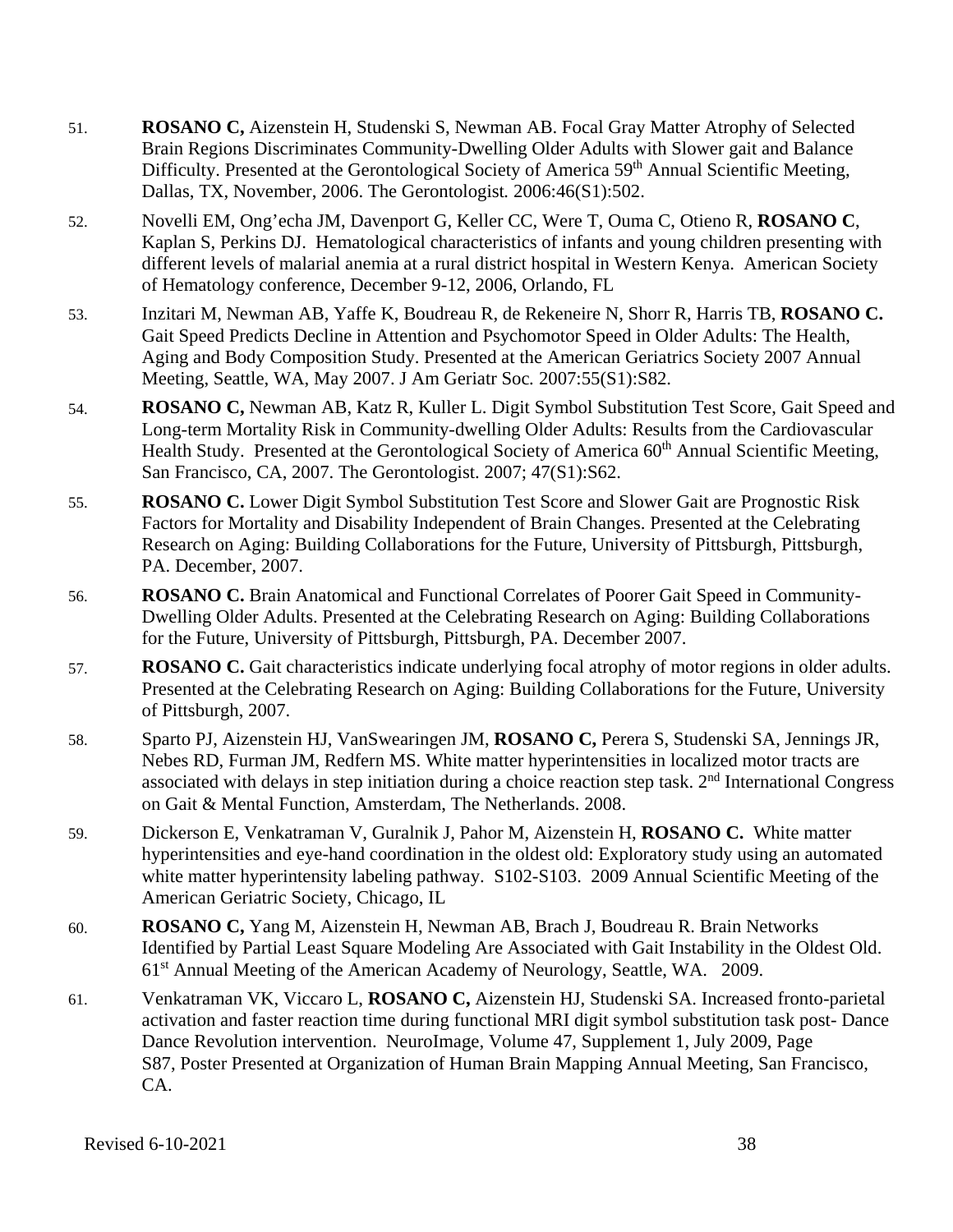- 62. **ROSANO C,** Venkatraman V, Guralnik J, Newman A, Glynn NW, Taylor C, Studenski S, Launer L, Pahor M, Williamson J, Aizenstein H. Functional Brain MRI Signal of Older Adults with High Performance and Low Brain Structural Integrity. Oral Presentation OB8-169-6. July 2009. The Journal of Nutrition, Health and Aging. 2009:13(S1):S194.
- 63. Peiffer AM, **ROSANO C,** Laurienti PJ. Does the default mode network influence executive functioning? NeuroImage, 2009: 47(S1);S109.
- 64. Weston AL, Costa P, Simonsick E, Ayonayon H, Harris T, **ROSANO C,** Satterfield S, Yaffe K. The Association of Personality Domains and Cognitive Function: Findings from the Health Aging and Body Composition Study. Presented at the Gerontological Society of America 62nd Annual Scientific Meeting, Atlanta, GA November 2009. The Gerontologist. 2009;49(S2):92.
- 65. **ROSANO C,** Ryan CM, Strotmeyer ES, Orchard TO. Reduction in Size of Prefrontal Cortex is Associated with Psychomotor Slowing in Adults with Type 1 Diabetes. Diabetes 58(Supplement 1);A73. 2009
- 66. **ROSANO C,** Chair, Newman AB, Discussant. Symposium: Aging with Grace in the Health Aging and Body Composition Study. Paper: Strotmeyer ES, Newman AB, Harris T, Satterfield S, Atkinson H, Yaffe K, **ROSANO C**. Greater Cumulative Function in Brain Peripheral Nerves and Muscles is Associated with Faster Gait: The Health Aging and Body Composition Study. November 18-22, 2009, Atlanta, GA. The Gerontologist. 2009;49(S2):47.
- 67. **ROSANO C**, Kuller L, Newman AB. Resilient brain aging: Is brain reserve the answer? Gerontological Society of America conference, November 18-22, 2009, Atlanta, GA.
- 68. Van Swearingen J, **ROSANO C**, Aizenstein H, Perera S, Studenski S. 120 Brain imaging and clinical manifestatins of susyndromal gait and cognitive problems in older adults. 3<sup>rd</sup> International Congress on Gait & Mental Function, February 26-28, 2010, Washington, DC
- 69. Van Swearingen J, Perera S, **ROSANO C**, Aizenstein H, Brach J, Studenski S. Brain burden influence on outcomes of interventions to improve gait in older adults with mobility disability. A randomized clinical trial. 3rd International Congress on Gait & Mental Function, February 26-28, 2010, Washington, DC
- 70. **ROSANO C,** Aizenstein H, J. Fiocco A, Newman AB, Du Y, Venkatraman VK, Harris T, Ding J, Satterfield S, Yaffe K. Macro and Micro-Structural Brain Imaging Characteristics of Adults Who Have Maintained Cognitive Function Very Late in Life. Presented at the American Academy of Neurology 2010 Annual Meeting, Toronto, ON April 2010.
- 71. **ROSANO C**, Kuller LH, Newman AB. Resilience to brain aging: A second look. The Gerontologist, October 2010.
- 72. Manini T, Strotmeyer ES, Newman AB, Aizenstein HJ, Satterfield S, Harris T, **ROSANO C.** Brain Aging and Dynapenia. November 2011. The Gerontologist. 2010;51(S2):785.
- 73. **ROSANO C,** Aizenstein H, Venkatraman V, Bennett D, Taylor CA, Yaffe K, Harris T, Kritchevsky S, Newman AB. Brain Micro-Structural Features of Parkinsonian Signs in Very Old Persons: A Diffusion Tensor Imaging Study of the Health Aging and Body Composition (Health ABC) Cohort. American Academy of Neurology 2010 Annual Meeting, Toronto, ON April 2010.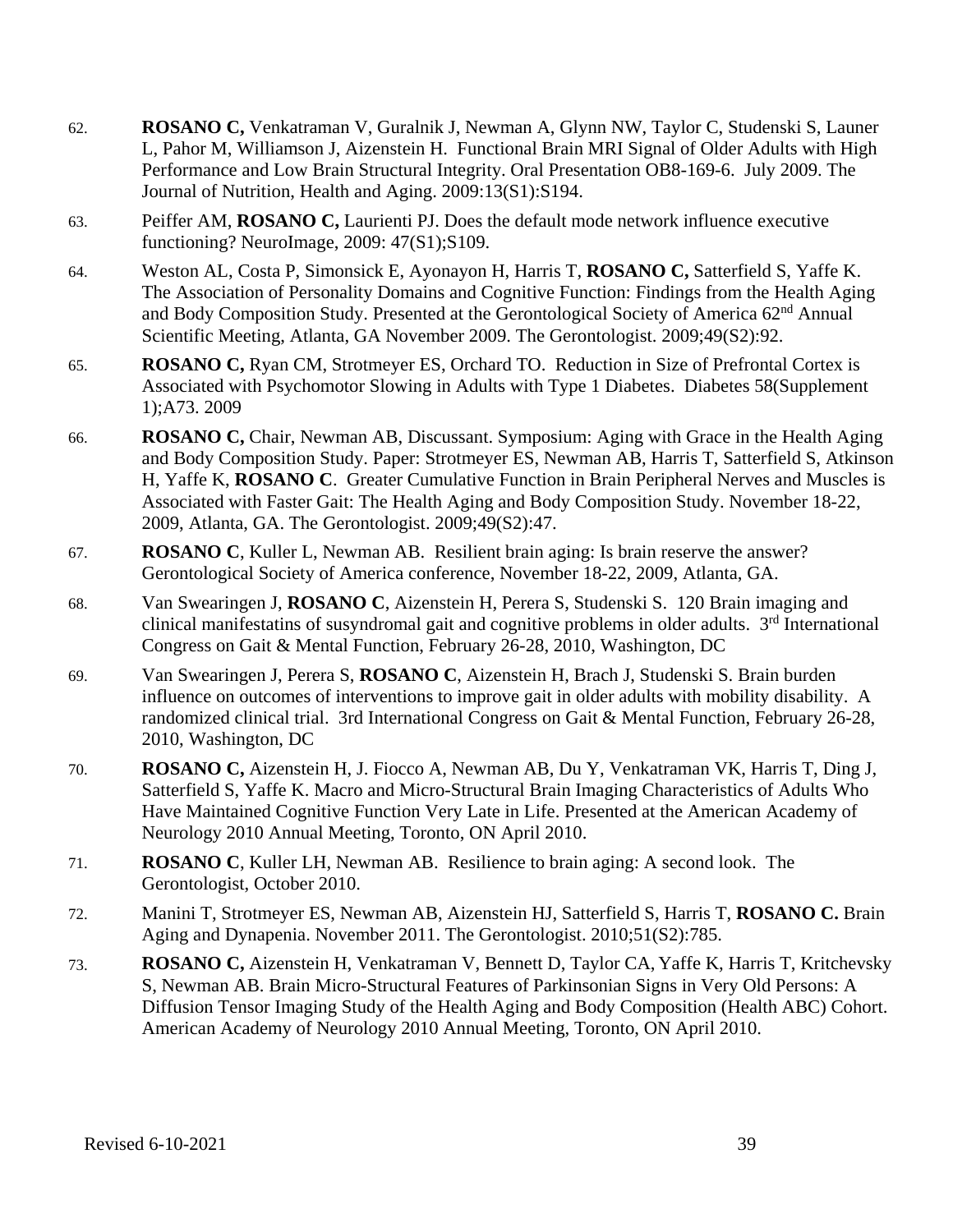- 74. Ward RE, Boudreau RM, **ROSANO C,** Newman M, Goodpaster BH, Harris TB, Newman AB, Strotmeyer ES. Leg power and functional mobility in the oldest old: the Heath, Aging, and Body Composition Study. Annual San Francisco Aging Muscle Symposium, San Francisco, CA September 2010.
- 75. Maries A, Mandayam S, **ROSANO C,** Marai GE. Visual analysis of brain/gait corelations VisWeek 2011. Providence, RI October 2011.
- 76. Leishear K, **ROSANO C,** Boudreau R, Newman AB, Studenski S, Ferrucci L, Harris TB, Strotmeyer ES. The Longitudinal Relationship of Vitamin B12 and Information Processing Speed. Challenges in Analysis of Data from Longitudinal Studies of Aging. The Gerontological Society of America's 64th Annual Scientific Meeting. Boston, MA, November 18-22, 2011.
- 77. **ROSANO C,** Watson N, Cheng Y, Newman AB, Aizenstein HJ, Du Y, Venkatraman V, Yaffe K, Satterfield S, Harris TB, Barinas-Mitchell E, Sutton-Tyrrell K. Aortic pulse wave velocity predicts focal hyperintensities in tracts important for processing speed and memory: findings from the Health, Aging and Body Composition Study. Late Breaking/Ongoing Clinical Trial Abstract. International Stroke Conference. New Orleans, LA, February 2012.
- 78. Leishear K, Boudreau R, Studenski S, Ferrucci L, **ROSANO C**, de Rekeneire N, Houston D, Kritchevsky S, Schwartz A, Vinik A, Hogervorst E, Yaffe K, Harris T, Newman A, Strotmeyer E. Vitamin B12 and neurological function: Is there a threshold level? American Academy of Neurology conference, April 21-28, 2012, New Orleans, LA
- 79. VanSwearingen JM, Perera S, **ROSANO C**, Aizenstein HJ, Brach JS, Studenski SA. Brain grey matter volume of the Putamen and Clinical Correlates of Motor Skill in Walking. American Geriatrics Society conference, May 2-5, 2012, Seattle, WA
- 80. **ROSANO C,** Ryan CM, Saxton J, Miller R, Hughes TM, Strotmeyer ES, Aizenstein HJ, Orchard TJ. Slower psychomotor speed predicts faster and focal gray matter volume loss within the left prefrontal cortex over a three-year follow-up time. American Diabetes Association 72<sup>nd</sup> Scientific Sessions. Philadelphia, PA. 2012.
- 81. Hughes TM, Aizenstein HJ, Gianaros PJ, RyanCM, Miller R, Costacou T, Strotmeyer ES, Orchard TJ**, ROSANO C.** [Specificity of Gray Matter Aging in Middle-Aged Patients with Type 1 Diabetes.](http://www.abstractsonline.com/Plan/ViewAbstract.aspx?mID=2936&sKey=465c09cc-e66a-403c-a619-0f648526bd73&cKey=0287e6f7-63f1-49b8-84c7-e3639bb368b4&mKey=%7b0F70410F-8DF3-49F5-A63D-3165359F5371%7d) American Diabetes Association 72nd Scientific Sessions. Philadelphia, PA. 2012. Abstract Number 435-P.
- 82. **ROSANO C,** Bennett DA, Newman AB, Venkatraman V, Yaffe K, Harris T, Kritchevsky S, Aizenstein HJ**.** Patterns of focal gray matter atrophy are associated with bradykinesia and gait disturbances in older adults. Joint World Congress of ISPGR and Gait & Mental Function. Trondheim, Norway. June, 2012.
- 83. **ROSANO C,** Olson Hunt MJ, Brach J, Newman AB, Studenski S, Verghese J, Weissfeld L. Brain anatomical correlates of gait variability in high functioning older adults: repeatability across two independent studies. (CNS) The Gerontological Society of America's 65th Annual Scientific Meeting. San Diego, CA. November 2012.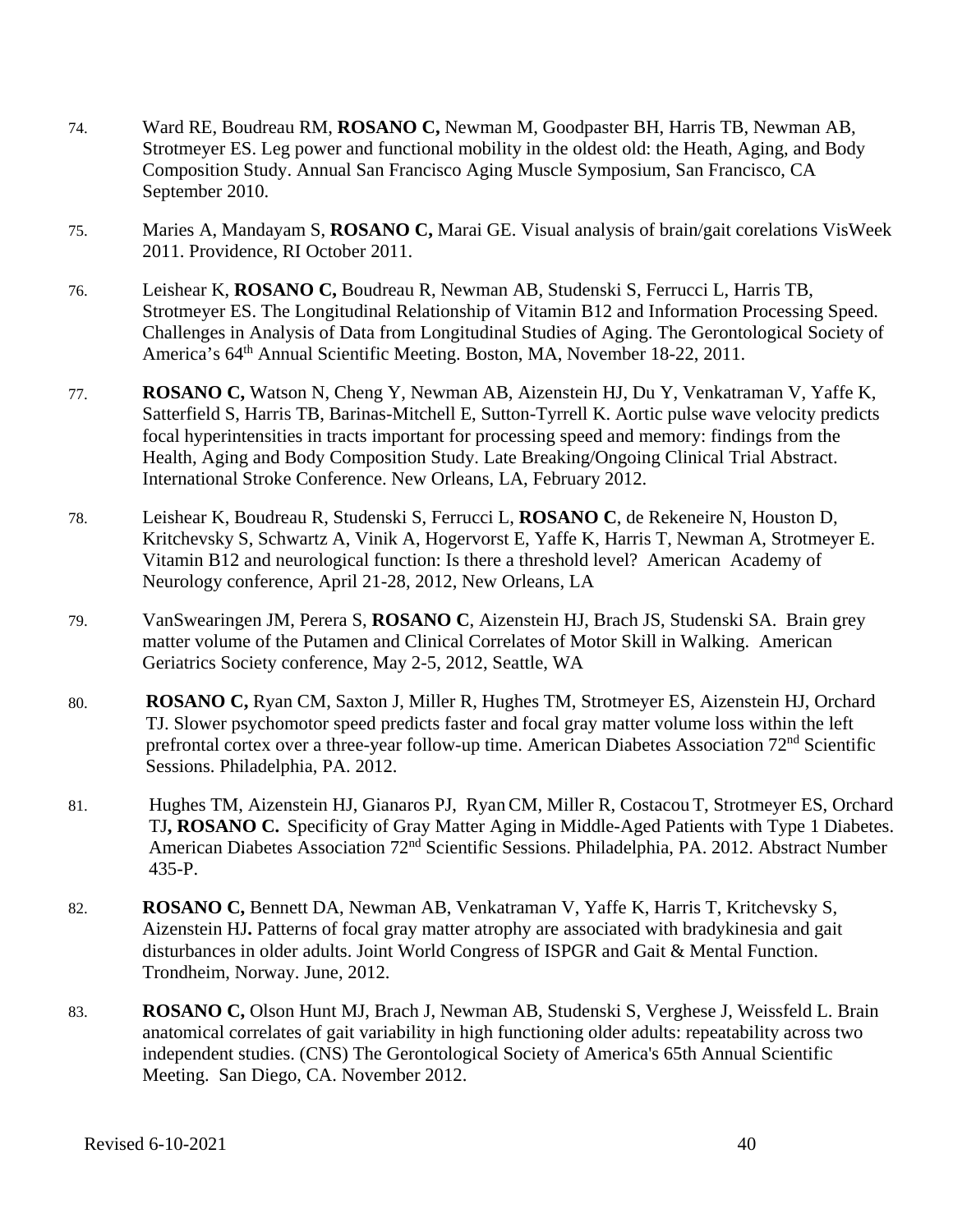- 84. Nadkarni NK, Nunley KA, Aizenstein H, Harris TB, yaffe K, Brach J, Newman AB, **ROSANO C.**  Regional cerebellar grey matter volume, processing speed and gait measures. The Gerontological Society of America's 65th Annual Scientific Meeting. San Diego, CA. November 2012.
- 85. Tian Q, Stein PK, Kuller LH, **ROSANO C**. Heart and Brain: Longitudinal associations between markers of autonomic function and brain small vessel disease in the cardiovascular health study. The Gerontological Society of America's 65th Annual Scientific Meeting. San Diego, CA. November 2012.
- 86. **ROSANO C,** Abebe KZ, Aizenstein H, Harrris TB, Yaffe K, Satterfield S, Newman AB. Historical Blood Pressure Measurements in Older Adults Indicate Underlying Small Vessel Disease in the Left Hemisphere. (CNS). The Gerontological Society of America's 65th Annual Scientific Meeting. San Diego, CA. November 2012.
- 87. Aizenstein HJ, Tudorascu DL, Harris T, Kritchevsky SB, Newman AB,Yaffe K, **ROSANO C**. Multi-Modal MRI Markers of CNS Integrity Are Associated With Depressive Symptoms in the Elderly. The Gerontological Society of America's 65th Annual Scientific Meeting. San Diego, CA. November 2012.
- 88. Nadkarni N, Perera S, Hanlon J, Studenski S, Elam M, Harris T, Kritchevsky S, Yaffe K, Newman A, **ROSANO C**. Statin exposure and structural integrity measures in the brain of older adults in the Health ABC Study.
- 89. Novelli E, Aizehstein JH, Ritter AC, Barge S, Stevens-Young D, Gladwin MT, Huang J, Ibrahim T, Butters MA, Jennings RJ, Erickson KI, **ROSANO** C. 7 Tesla Brain MRI Pilot/Feasibility study of cognitive impairment in Adult Patients with Hbss Disease. 7<sup>th</sup> Annual Sickle Cell Disease Research and Educational Symposium and 36<sup>th</sup> National Sickle Cell Disease Scientific Meeting, April 14-17, 2013, Miami, FL
- 90. **ROSANO C,** Aizenstein HJ, Orchard TJ, Saxton J, Ryan C. Psychomotor slowing in Middle-Age Adults with Type 1 Diabetes is associated with focal gray matter atrophy and poorer metabolic control. American Diabetes Association 74th Scientific Sessions. June 2014.
- 91. Hwang, M, Nunley KA, Aizenstein HJ, Orchard TJ, Ryan C, **ROSANO C.** A Multimodal Analysis of Brain Functional and Structural Imaging in Middle-Aged Adults with Type 1 Diabetes. American Diabetes Association 74th Scientific Sessions. June 2014.
- 92. Nunley K, Saxton JA, Orchard TJ, Jennings R, Aizenstein H, Ryan C, Zgibor JZ, Costacou T, Boudreau RM, Miller RG, **ROSANO C**. Clinically significant cognitive dysfunction in middle-aged adults with childhood-onset type 1 diabetes: Prevalence and contributing factors. Diabetes, June 2014 63; Supplement 1 A89. Alzheimer's Association International Conference, July 13-18, 2013, Boston, MA
- 93. Nunley K, Orchard TJ, Aizenstein H, Ryan C, Zgibor JZ, Costacou T, Boudreau RM, Miller RG, **ROSANO C**. High prevalence of white matter hyperintensities in middle-aged adults with type 1 diabetes is not explained by traditional vascular risk factors. Diabetes June 2014 63: Supplement 1 A88.
- 94. Nunley K, Ryan C, Saxton J, Orchard T, Costacou T, Aizenstein H, Ryan J, Miller R, **ROSANO C**. Early Development of Proliferative Retinopathy Increases Risk of Cognitive Dysfunction in Middle-Aged Adults with Type 1 Diabetes (I1-5D). American Academy of Neurology conference, April 18-25, 2015, Washington, DC

Revised 6-10-2021  $\frac{41}{100}$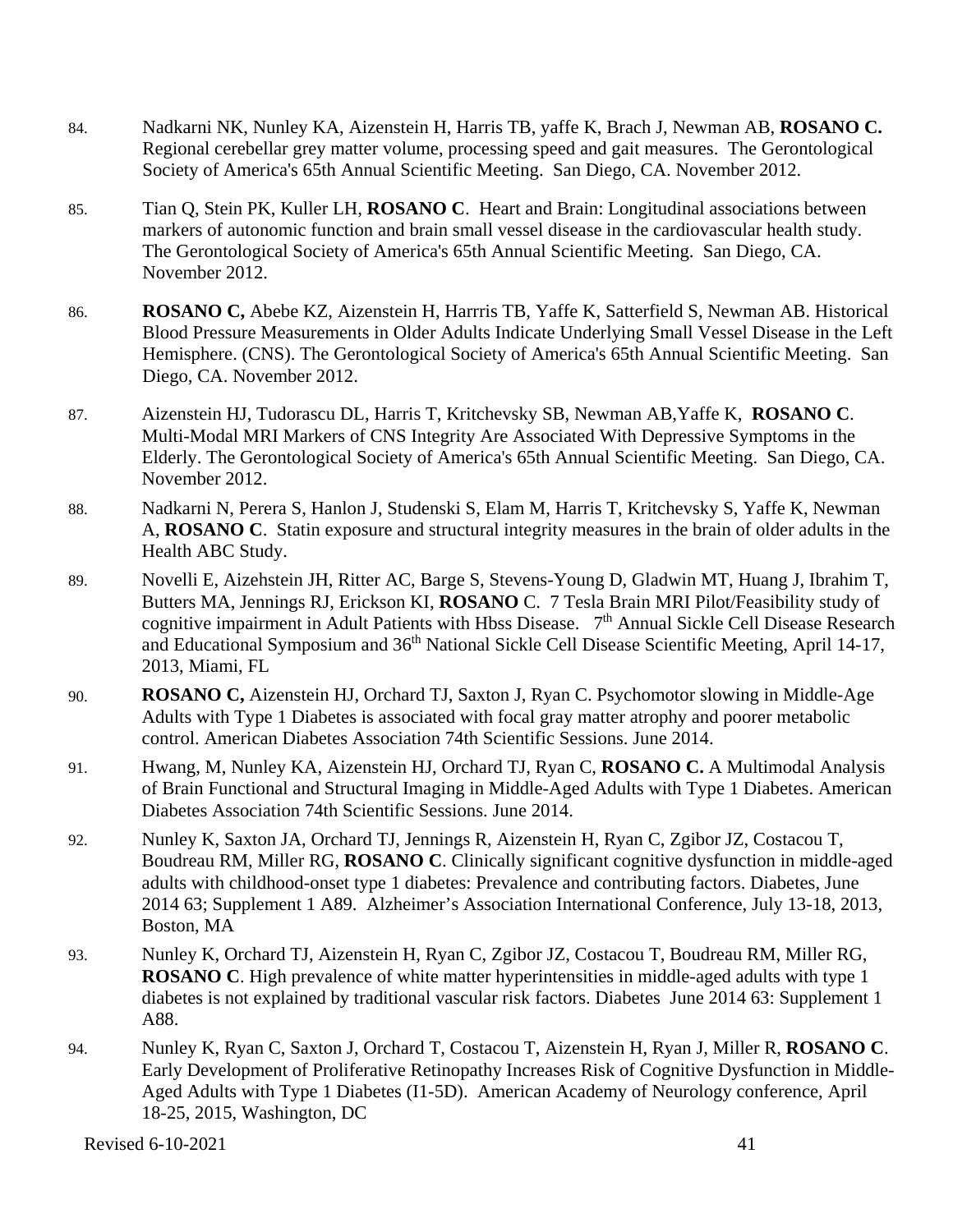- 95. Nadkarni N, Boudreau R, Lopez O, Aizenstein H, Kritchevsky S, Yaffe K, Studenski S, Newman A, **ROSANO C**. The longitudinal relationship between inflammatory burden and gait speed is influenced by white matter microstructural characteristics: Secondary analysis of the Health ABC Study. American Academy of Neurology conference, April 18-22, 2015, Washington, DC
- 96. **ROSANO C**. Yale Workshop, "Aging, Central Nervous System and Mobility: Intervention Strategies to Prevent and Improve Late Life Gait Decline", International Society for Posture & Gait Research Conference, Seville, Spain, June 28 – July 2, 2015
- 97. Best JR, **ROSANO C,** Boudreau RM, Ayonayon HN, Satterfield S, Simonsick EM, Studenski S, Yaffe K, Newman AB, Liu-Ambrose T. The impact of maintaining walking in late life I nsubsequent change in brain micro- and macro-structure. 2015 Alzheimer's Association International Conference, July 18-23, 2015, Washington, DC
- 98. Best JR, Liu-Ambrose T, Boudreau RM, Ayonayon HN, Satterfield S, Simonsick EM, Studenski S, Yaffe K, Newman AB, **ROSANO C**. Longitudinal relations among walking activity, gait speed, and cognitive functioning over a 10-year period. 2015 Alzheimer's Association International Conference, July 18-23, 2015, Washington, DC.
- 99. Kaup AR, Falvey C, Byers A, Simonsick EM, Satterfield S, Ayonayon HN, **ROSANO C,** Rubin S, Yaffe K. Trajectories of depressive symptoms in older adults and incident dementia. 2015 Alzheimer's Association International Conference, July 18-23, 2015, Washington DC.
- 100. O'Hare CJ, Kenny RA, Aizenstein, Boudreau R, Newman AB, Launer LJ, Yaffe K, **ROSANO C.** Cognitive status, gray matter atrophy and orthostatic blood pressure response in adults aged 83+. 2015 Gerontological Society of America Conference, November 18-22, 2015, Orlando, FL.
- 101. O'Hare CJ, Kenny R, **ROSANO C**, Boudreau R, Newman AB, Launer LJ, Yaffe K, Aizenstein HJ. Selected vascular risk factors and future cerebral blood flow in older adults. Gerontological Society of America Conference, November 15-18, 2015, Orlando, FL
- 102. Rosso A, Huppert T, **ROSANO C**. Neural contributors to complex walking tasks: Novel approaches to community mobility interventions. Gerontological Society of America Conference, November 15-18, 2015, Orlando, FL
- 103. Shaaban CE, Aizenstein JH, Rosso AL, Launer LJ, Kritchevsky SB,, Yaffe K, Newman AB, **ROSANO C.** Long-term relationship of BDNF with brain microstructural integrity of communitydwelling older adults. 2015 Gerontological Society of America Conference, November 18-22, 2015, Orlando, FL.
- 104. Nunley KA, Orchard TJ, Ryan CM, Miller R, Costacou T, **ROSANO C.** Statin Use and Cognitive Impairment in Middle-Aged Adults with Type-1 Diabetes. Disease Drivers of Aging: 2016 Advances in Geroscience Summit, The New York Academy of Sciences, New York, NY, April 13- 14, 2016.
- 105. Shaaban CE, Aizenstein HJ, Jorgensen DR, MacCloud RL, Meckes NA, Erickson KI, Glynn NW, Mettenburg J, Cohen R, Guralnik J, Newman AB, Ibrahim TS, Laurienti J, Vallejo AN, **ROSANO C**. In vivo imaging of venous side microcirculation in older adults at 7T. New York Academy of Sciences 2016 conference, New York, NY
- 106. Rosso AL, Studenski SA, Longstreth Jr, WT, Brach JS, Boudreau RM, **ROSANO C**. Contributors to poor mobility in older adults: Integrating white matter hyperintensities and conditions affecting other systems. J Gerontol A Biol Sci Med Sci glw224, 2016 GSA Annual Meeting, New Orleans, LA, November 2017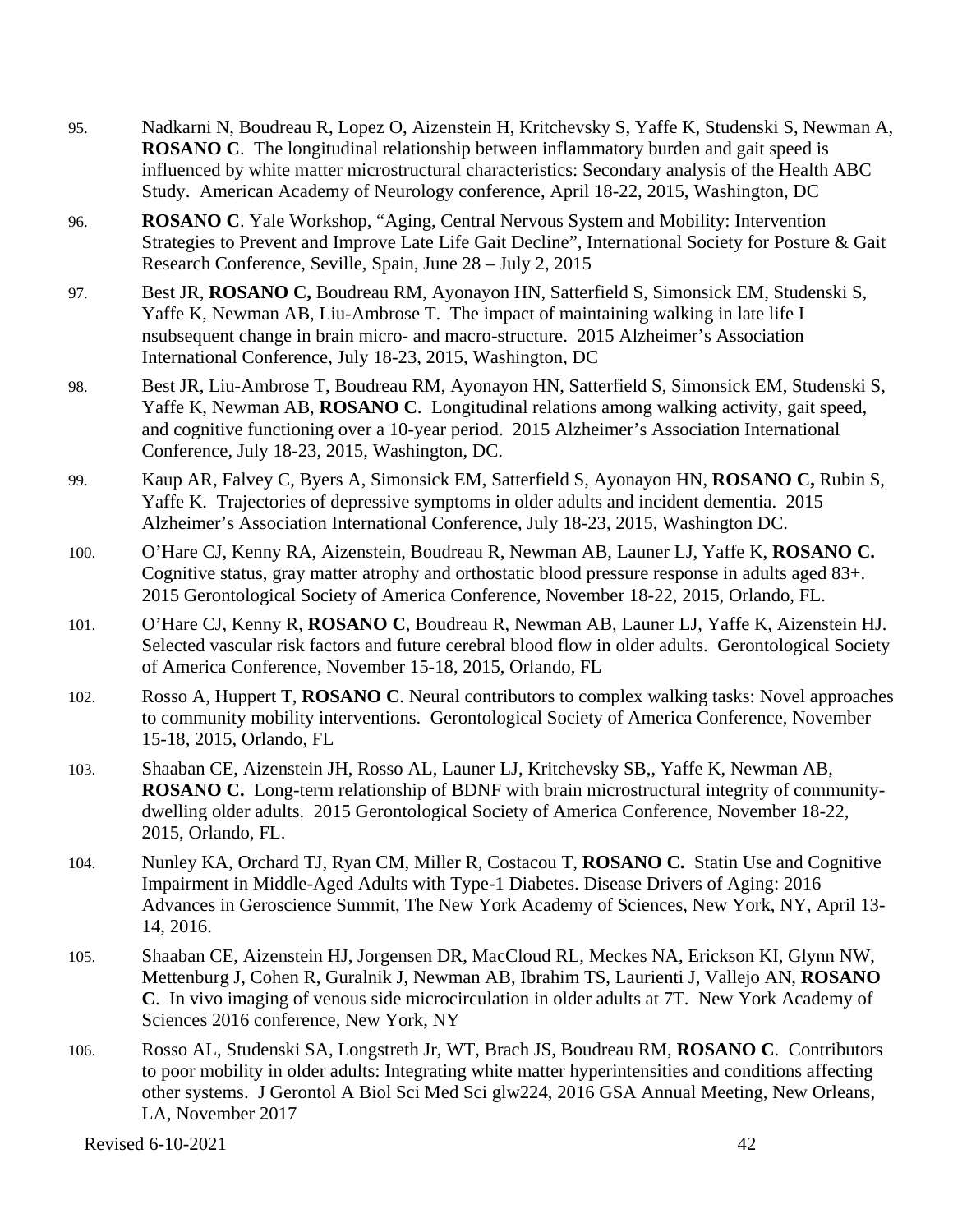- 107. Rosso AL, Metti AL, Boudreau RM, Glynn NW, Rejeski WJ, **ROSANO C**. Dopamine-related genes and sustained physical activity adherence in adults at risk for dementia. Alzheimer's Association International Conference, 2017.
- 108. Shaaban CE, Rosso AL, Aizenstein HJ, Newman AB, **ROSANO C**. Neuroimaging Signature of Dopamine System COMT Genotype in Older Adults. Alzheimer's Association International Conference, 2017.
- 109. Rosso AL, Metti AL, Nadkarni NK, Yaffe K, Launer L, **ROSANO C**. Dual-task walking as a predictor for later cognitive impairment. Alzheimer's Association International Conference, 2017
- 110. **ROSANO C,** Metti A, Klein R, Klein B, Orchard TJ, Miller R, Costacou T, Saxton J, Nunley KA. Long-term changes in retinal vascular measures and cognitive impairment in type 1 diabetes. 2017 ADA 77th Scientific Sessions, San Diego CA, 226-LB.
- 111. Nunley KA, Karp JF, Costacou T, Aizenstein HJ, Orchard TJ, **ROSANO C**. Depression in adults with type 1 diabetes: The role of cerebral small vessel disease. 2017 ADA 77th Scientific Sessions, San Deigo CA, 227-LB.
- 112. **ROSANO C**. Gait & Cognitive Impairment Share Common Mechanisms. Brain Structural & Metabolism Imaging Studies. International Association of Gerontology and Geriatrics (IAGG) Annual Congress 2017, San Francisco, CA, July 23-27, 2017
- 113. **ROSANO C**. Accelerated Cognitive and Physical Function Aging in Middle Aged Patients with Type 1 Diabetes. International Association of Gerontology and Geriatrics (IAGG) Annual Congress 2017, San Francisco, CA, July 23-27, 2017

### **1. Presentations: Non-Print Media**

- 1. [http://www.movementdisorders.org/monthly\\_edition/2012/04/understanding\\_gait\\_in\\_aging-pt2.php](http://www.movementdisorders.org/monthly_edition/2012/04/understanding_gait_in_aging-pt2.php)
- 2. [http://www.cnn.com/2011/11/09/health/keeping-brain-young-memory/index.html?hpt=he\\_c1](http://www.cnn.com/2011/11/09/health/keeping-brain-young-memory/index.html?hpt=he_c1)
- 3. [http://www.epidemiology.pitt.edu/News/News\\_Display.asp?link=458](http://www.epidemiology.pitt.edu/News/News_Display.asp?link=458)
- 4. [http://www.aarp.org/health/fitness/info-04-2011/high-blood-pressure-and-slower-walking](http://www.aarp.org/health/fitness/info-04-2011/high-blood-pressure-and-slower-walking-speed.html)[speed.html](http://www.aarp.org/health/fitness/info-04-2011/high-blood-pressure-and-slower-walking-speed.html)
- 5. <http://public.nhlbi.nih.gov/newsroom/home/GetPressRelease.aspx?id=2766>
- 6. <http://newoldage.blogs.nytimes.com/2010/05/25/another-reason-to-keep-moving/>
- 7. [http://www.aging.pitt.edu/newsletter.htm -](http://www.aging.pitt.edu/newsletter.htm) Winter 2007
- 8. <http://seniorjournal.com/NEWS/Alzheimers/2007/7-07-06-AlzheimersRisk.htm>
- 9. <http://www.pepper.pitt.edu/content.asp?id=587>
- 10. http://cathedralofhope.org/news/elpc-in-the-media/2011/110730\_pittmagazine\_CatarinaRosanoBrainResearch.pdf
- 11. [www.physweekly.com. -](http://www.physweekly.com/) Volume 22, Issue 26
- 12. <https://www.youtube.com/watch?v=geFZmEgHVek>
- Revised 6-10-2021 43 13. [http://www.barshop.uthscsa.edu/files/user/Spring-2015BarshopSeminarSeries%20\(3\).pdf](http://www.barshop.uthscsa.edu/files/user/Spring-2015BarshopSeminarSeries%20(3).pdf)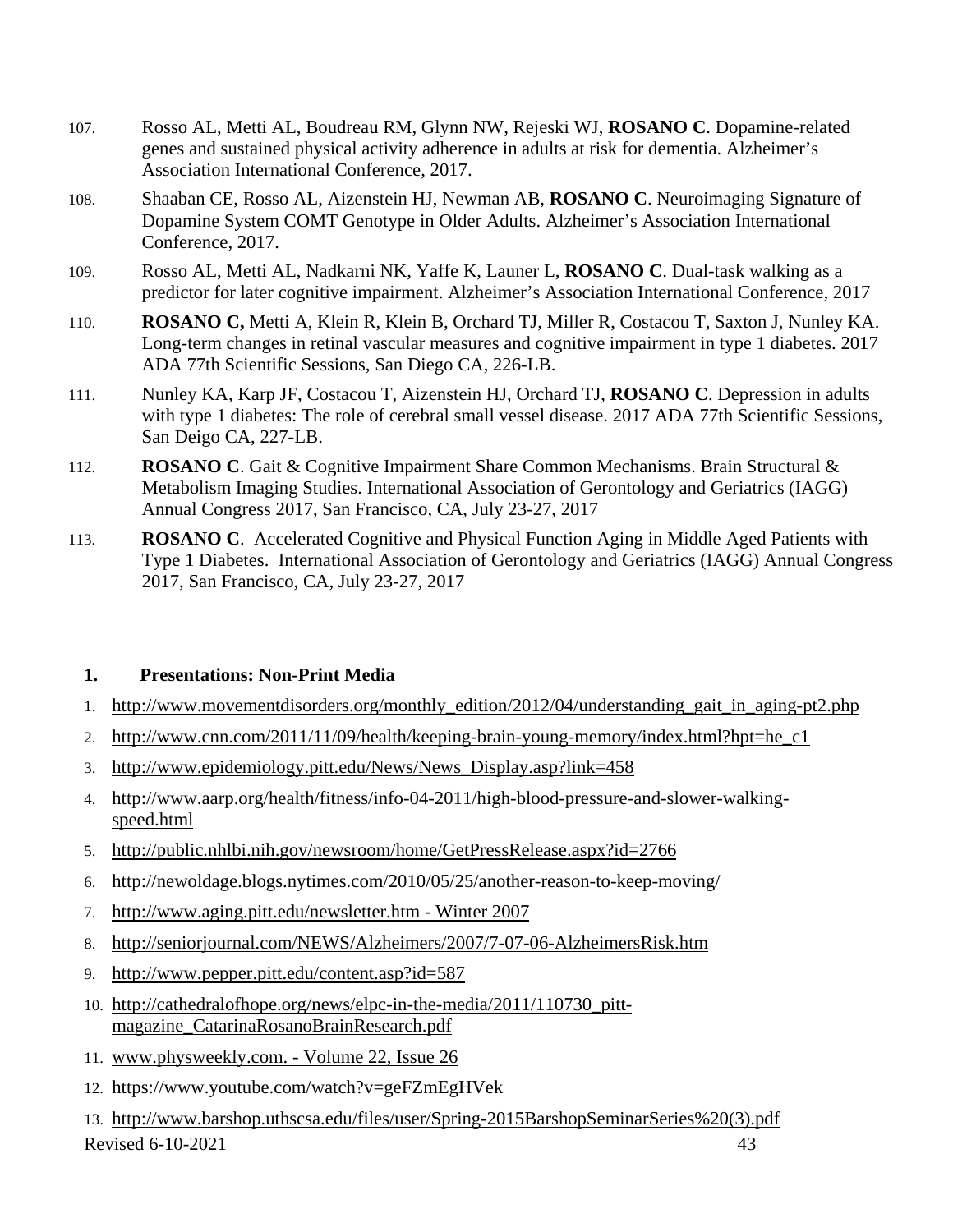14. [http://health.economictimes.indiatimes.com/news/industry/brain-ages-faster-in-people-with-type-1](http://health.economictimes.indiatimes.com/news/industry/brain-ages-faster-in-people-with-type-1-diabetes/47181425%20-%20May%207) [diabetes/47181425 -](http://health.economictimes.indiatimes.com/news/industry/brain-ages-faster-in-people-with-type-1-diabetes/47181425%20-%20May%207) May 7, 2015

15. [http://www.healio.com/endocrinology/diabetes/news/online/%7Be3a43ef6-45af-4dde-9b3e](http://www.healio.com/endocrinology/diabetes/news/online/%7Be3a43ef6-45af-4dde-9b3e-fbb272abf597%7D/brain-aging-in-type-1-diabetes-may-lead-to-cognitive-complications%20-%20May%207)[fbb272abf597%7D/brain-aging-in-type-1-diabetes-may-lead-to-cognitive-complications -](http://www.healio.com/endocrinology/diabetes/news/online/%7Be3a43ef6-45af-4dde-9b3e-fbb272abf597%7D/brain-aging-in-type-1-diabetes-may-lead-to-cognitive-complications%20-%20May%207) May 7, 2015\

16. [http://www.wsj.com/articles/diabetes-may-be-a-risk-factor-for-developing-alzheimers-studies-find-](http://www.wsj.com/articles/diabetes-may-be-a-risk-factor-for-developing-alzheimers-studies-find-1432583222)[1432583222](http://www.wsj.com/articles/diabetes-may-be-a-risk-factor-for-developing-alzheimers-studies-find-1432583222)

17. [http://www.hngn.com/articles/95190/20150526/diabetes-speeds-up-progression-of-alzheimer-s](http://www.hngn.com/articles/95190/20150526/diabetes-speeds-up-progression-of-alzheimer-s-disease-by-up-to-40-percent.html%20%20-%20May%2026)[disease-by-up-to-40-percent.html -](http://www.hngn.com/articles/95190/20150526/diabetes-speeds-up-progression-of-alzheimer-s-disease-by-up-to-40-percent.html%20%20-%20May%2026) May 26, 2015

18. http://www.pagswd.org/wordpress/archives/308

19. [https://pitt.hosted.panopto.com/Panopto/Pages/Viewer.aspx?id=84750da7-da25-41a1-8b9b-](https://pitt.hosted.panopto.com/Panopto/Pages/Viewer.aspx?id=84750da7-da25-41a1-8b9b-5a6545977a3f)[5a6545977a3f](https://pitt.hosted.panopto.com/Panopto/Pages/Viewer.aspx?id=84750da7-da25-41a1-8b9b-5a6545977a3f)

20. [http://triblive.com/mobile/9845564-96/aging-brain-health,](http://triblive.com/mobile/9845564-96/aging-brain-health) February 4, 2016

21. [http://www.post-gazette.com/news/health/2017/06/28/Right-hippocampus-explains-link-between](https://na01.safelinks.protection.outlook.com/?url=http%3A%2F%2Fwww.post-gazette.com%2Fnews%2Fhealth%2F2017%2F06%2F28%2FRight-hippocampus-explains-link-between-slowed-walking-cognitive-decline-Pitt-Study%2Fstories%2F201706280037&data=01%7C01%7CALR143%40pitt.edu%7Cb0e17a4381fa4eb05a3c08d4befbda6f%7C9ef9f489e0a04eeb87cc3a526112fd0d%7C1&sdata=jnqP26mmNvBfEQO987t2F%2B2MJnMBPEgUhe%2FB6wQcKT0%3D&reserved=0)[slowed-walking-cognitive-decline-Pitt-Study/stories/201706280037](https://na01.safelinks.protection.outlook.com/?url=http%3A%2F%2Fwww.post-gazette.com%2Fnews%2Fhealth%2F2017%2F06%2F28%2FRight-hippocampus-explains-link-between-slowed-walking-cognitive-decline-Pitt-Study%2Fstories%2F201706280037&data=01%7C01%7CALR143%40pitt.edu%7Cb0e17a4381fa4eb05a3c08d4befbda6f%7C9ef9f489e0a04eeb87cc3a526112fd0d%7C1&sdata=jnqP26mmNvBfEQO987t2F%2B2MJnMBPEgUhe%2FB6wQcKT0%3D&reserved=0)

22[.http://triblive.com/news/healthnow/12455223-74/pitt-scientists-pinpoint-source-of-link-between](https://na01.safelinks.protection.outlook.com/?url=http%3A%2F%2Ftriblive.com%2Fnews%2Fhealthnow%2F12455223-74%2Fpitt-scientists-pinpoint-source-of-link-between-slower-walking-mental-decline&data=01%7C01%7CALR143%40pitt.edu%7Cb0e17a4381fa4eb05a3c08d4befbda6f%7C9ef9f489e0a04eeb87cc3a526112fd0d%7C1&sdata=i7oCnMYVp1Eviqd0OZ8m6O6m5BJfTD8IlyXvtpK%2BtnY%3D&reserved=0)[slower-walking-mental-decline](https://na01.safelinks.protection.outlook.com/?url=http%3A%2F%2Ftriblive.com%2Fnews%2Fhealthnow%2F12455223-74%2Fpitt-scientists-pinpoint-source-of-link-between-slower-walking-mental-decline&data=01%7C01%7CALR143%40pitt.edu%7Cb0e17a4381fa4eb05a3c08d4befbda6f%7C9ef9f489e0a04eeb87cc3a526112fd0d%7C1&sdata=i7oCnMYVp1Eviqd0OZ8m6O6m5BJfTD8IlyXvtpK%2BtnY%3D&reserved=0)

### **SERVICE**

### **1. Service to School and University**

| <b>Years</b>     | <b>Committee</b>                                                                                                           |
|------------------|----------------------------------------------------------------------------------------------------------------------------|
| 2007-2010        | Gender Equity Committee, senate committee                                                                                  |
| 2008             | Accepted Students Day, GSPH                                                                                                |
| $2011$ - present | <b>MD/PhD Admission Program Committee</b>                                                                                  |
| 2011-2013        | <b>Marketing Committee</b>                                                                                                 |
| 2012-2014        | <b>Strategic Planning Committee</b>                                                                                        |
| 2011-2013        | <b>Epidemiology Faculty Search Committee</b>                                                                               |
| 2011-2012        | Behavioral and Community Health Faculty Science Search Committee                                                           |
| $2014 - 2015$    | Geriatric Psychiatry Faculty Search Committee                                                                              |
| $2014$ - present | Canadian Consensus in Mobility and Cognition, Canadian Consortium of<br>Neurodegeneration and Aging, Advisory Board Member |
| 2014             | Reviewer, Promotion Dossier for Yale University School of Medicine                                                         |
| 2014             | Reviewer, Promotion Dossier for Harvard Medical School                                                                     |
| 2014             | Reviewer, Promotion Dossier for Emory University School of Medicine                                                        |
| 2015             | Reviewer, Promotion Dossier for Galveston University School of Medicine                                                    |
| 2017             | Reviewer, Promotion Dossiers for Kaiser Permanente, LA, CA; U. Michigan,<br>Anne Arbor                                     |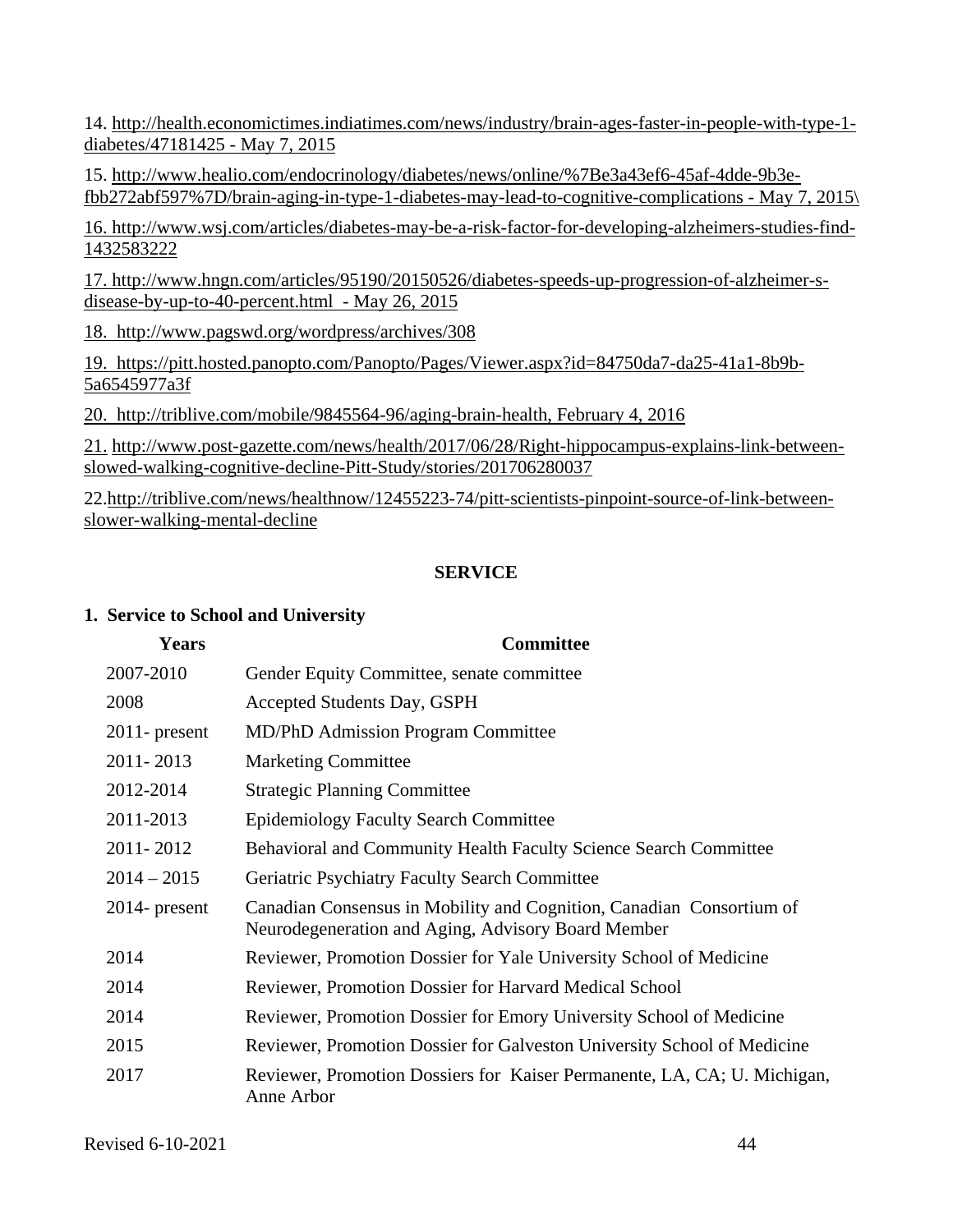| 2014-current  | MSTP Epidemiology Program Director. Duties: point of contact for potential                                                                                                                                                                                  |
|---------------|-------------------------------------------------------------------------------------------------------------------------------------------------------------------------------------------------------------------------------------------------------------|
|               | MDPhD applicants in epidemiology; screen and provide written evaluation of                                                                                                                                                                                  |
|               | applications $(\sim 12-14$ /year); schedule interviews with faculty members as                                                                                                                                                                              |
|               | appropriate $(\sim 20/\text{year})$ ; write reports of interviews $(\sim 4/\text{year})$ ; serve as career<br>advisor for MDPhD students in Epidemiology (currently 3), prepare/update<br>annual IDP; participate to committee meetings and annual retreat. |
| 2017-current. | MSTP Screening and selection committee member. Duties: screen and provide<br>written evaluation of incoming applications in areas related to neuroscience as<br>well as provide $3rd$ tier feedback (~40/year); Interview candidates (~15-20/year).         |

### **2. Service to Field of Scholarship**

### **a. Editorial Boards, Editorships**

| Date         | <b>Position</b>                                                                                                             | <b>Organization</b>                                            |
|--------------|-----------------------------------------------------------------------------------------------------------------------------|----------------------------------------------------------------|
| 2005-present | Editorial board member                                                                                                      | Journal of Gerontology: Medical<br><b>Sciences</b>             |
| 2013-2014    | Guest co-Editor of Special issue "Aging,<br>CNS and mobility"                                                               | Journal of Gerontology: Medical<br>Sciences                    |
| 2014-present | Editor of Special issue on "Impact of racial"<br>differences on brain health among the oldest<br>old" (O. Lopez, co-editor) | Journal, Current Alzheimer<br>Research                         |
| 2014-2016    | Chief Editor (M. Ganguli and MK Ikram, co-<br>editors)                                                                      | Neuroepidemiology Volume in<br>Handbook of Clinical Neurology, |
| $2017 -$     | Associate Editor                                                                                                            | Journal of Gerontology: Medical<br>Sciences                    |

## **b. Manuscript and Other Document/Publication Review**

| <b>Dates</b>     | <b>Journal Title</b>                             |
|------------------|--------------------------------------------------|
| $2005$ - present | Archives of Physical Medicine and Rehabilitation |
| $2005$ - present | Neuropsychology                                  |
| 2005-present     | Journal of Gerontology: Medical Sciences         |
| $2007$ - present | Journal of the American Geriatric Society        |
| $2007$ - present | Neuroimaging                                     |
| $2007$ - present | <b>Muscle and Nerves</b>                         |
| 2008- present    | Alzheimer's Disease and Associated Disorders     |
| 2009- present    | American Journal of Geriatric Psychiatry         |
| 2009- present    | <b>Neuroscience and Behavioral Reviews</b>       |
| 2009- present    | Hypertension                                     |
| 2009- present    | American Journal of Geriatric Psychiatry         |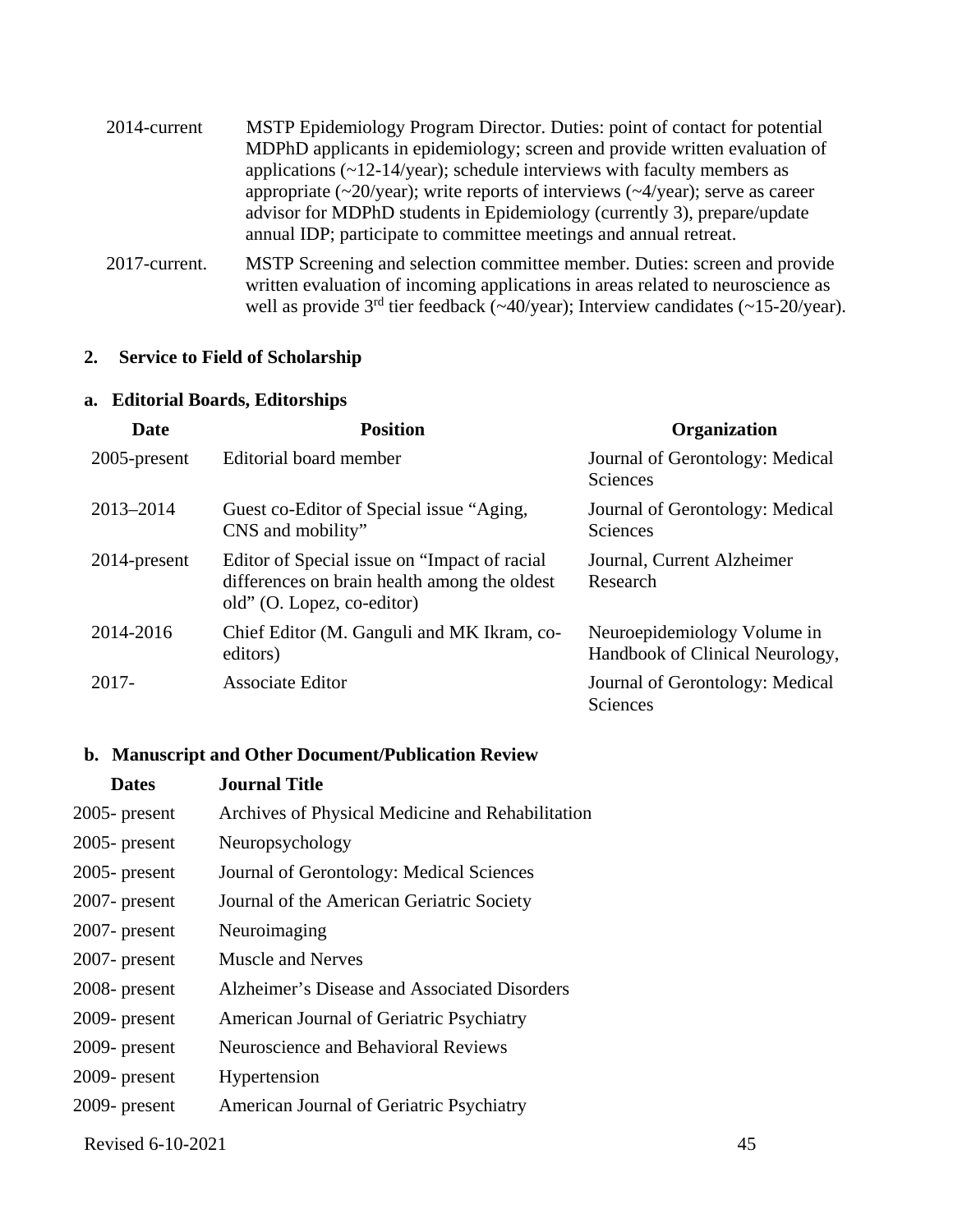| <b>Dates</b>     | <b>Journal Title</b>                    |
|------------------|-----------------------------------------|
| $2010$ - present | <b>Brain</b>                            |
| $2010$ - present | <b>American Geriatric Society</b>       |
| $2010$ - present | Advances in Therapy                     |
| $2010$ - present | <b>Annals of Neurology</b>              |
| $2010$ - present | <b>Gait and Posture</b>                 |
| 2010             | <b>American Academy of Neurology</b>    |
| 2011             | Neurobiology Review                     |
| $2011$ - present | Neurology                               |
| $2011$ - present | NeuroImage                              |
| $2012$ - present | American Journal of Alzheimer's Disease |

## **c. Study Sections, Review Panels, and Related Advisory Boards**

| <b>Date</b>      | <b>Position</b> | <b>Organization and Nature of Activity</b>                                          |  |
|------------------|-----------------|-------------------------------------------------------------------------------------|--|
| 2005-2010        | Reviewer        | Cardiovascular Health Study Publication and Paper<br>Committee                      |  |
| 2005-2011        | Reviewer        | <b>Health ABC Publications and Papers Committee</b>                                 |  |
| 2007             | Reviewer        | Pittsburgh Institute of Neurodegenerative Disease seed<br>money proposal            |  |
| 2008-2016        | Reviewer        | Pepper Junior Scholar's working group                                               |  |
| 2008             | Reviewer        | Pilot/Feasibility Grant, University of Michigan<br><b>Geriatrics Center</b>         |  |
| 2008-2010        | Ad-hoc Reviewer | National Institute of Health                                                        |  |
| $2008$ - present | Invited member  | MRI Research Center – User Advisory Board                                           |  |
| $2009$ - present | Reviewer        | American Geriatrics Society, Annual Scientific Meeting;<br>Abstracts                |  |
| 2009             | Reviewer        | American Academy of Neurology Annual Meeting,<br>2010; Aging and Dementia Abstracts |  |